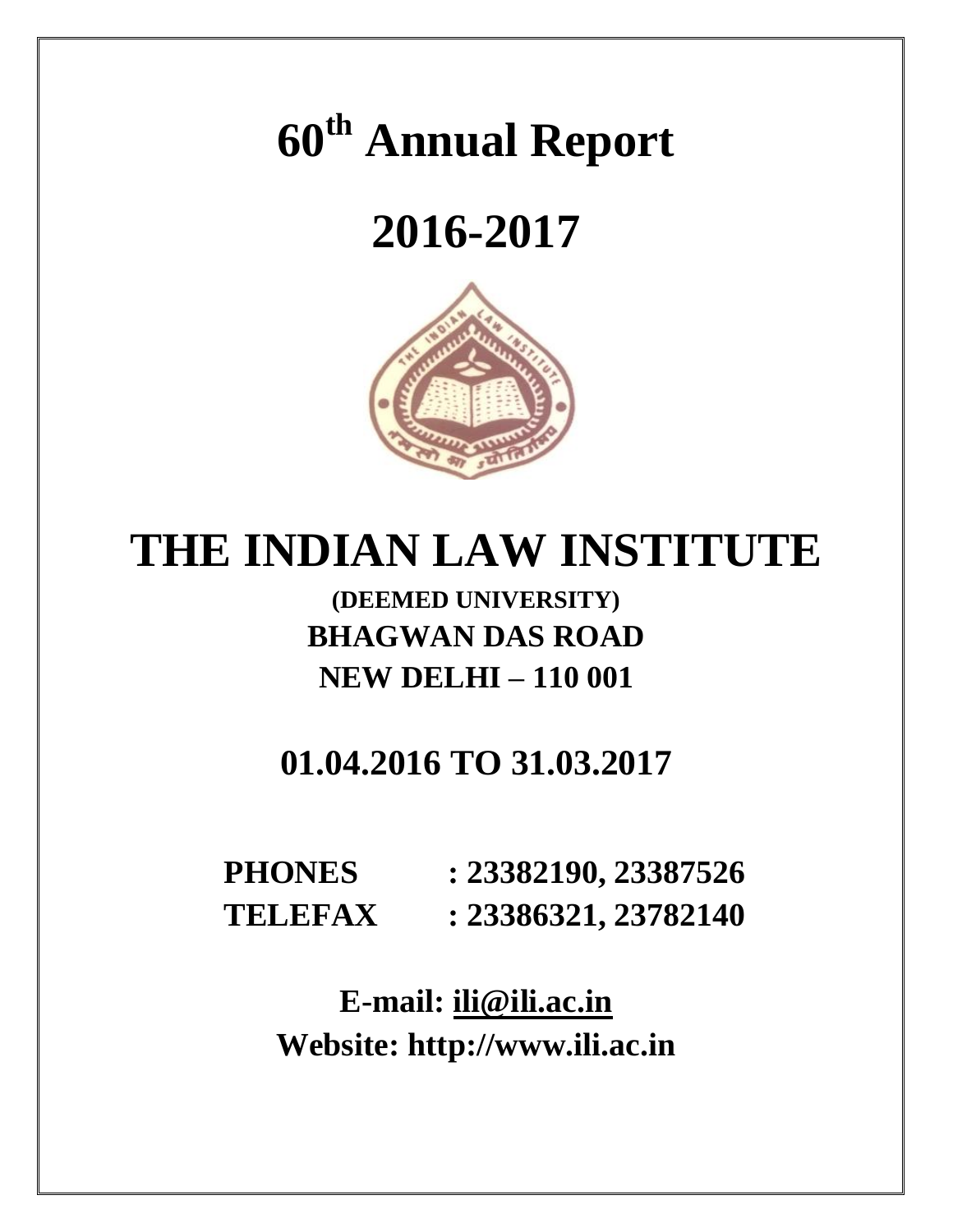# **I. THE INDIAN LAW INSTITUTE**

# **The Institute**

The Indian Law Institute (ILI) was founded in 1956 primarily with the objective of promoting and conducting legal research. It was established as a result of the efforts of the leading jurists of India for over a number of years. It is a platitude that a sound legal order is the basis of a democratic society, because law is one of the major instrumentalities by which a society can hope to prosper and develop. There were many important reasons impelling the establishment of a national legal research centre. First, there was a need for reinvigorating legal research as the law, the legal research and the legal education had been neglected areas in India, both before and after the independence. Second, there was a need for a sustained institutionalized research encompassing projects requiring field studies and group thinking. Third, it was necessary to bring together different branches of the legal profession, namely, judges, lawyers and law teachers with a view to develop an integrated approach to law in society.

The objectives of the Institute are to cultivate the science of law, to promote advanced studies and research in law so as to meet the social, economic and other needs of the Indian people, to promote systematization of law, to encourage and conduct investigations in legal and allied fields, to improve legal education, to impart instructions in law, and to publish studies, books, periodicals, etc.

The Institute is an autonomous body registered under the Societies Registration Act, 1860. The autonomous character of the Institute and its independence ensure the requisite academic freedom to carry out its objectives and meaningful research. Its funds come mainly from the Government of India, Ministry of Law & Justice and also from membership fees and sale of its publications. The membership of the Institute is now nearly three thousand and three hundred representing the persons interested in the study and advancement of law.

Hon'ble Chief Justice of India is the ex-officio President of the Institute. The Law Minister of Government of India and the Attorney General for India are its ex-officio Vice Presidents. Third Vice-President is elected by the members of the Governing Council, from among themselves. Judges of the Hon'ble Supreme Court of India and High Courts, Lawyers, Government officials,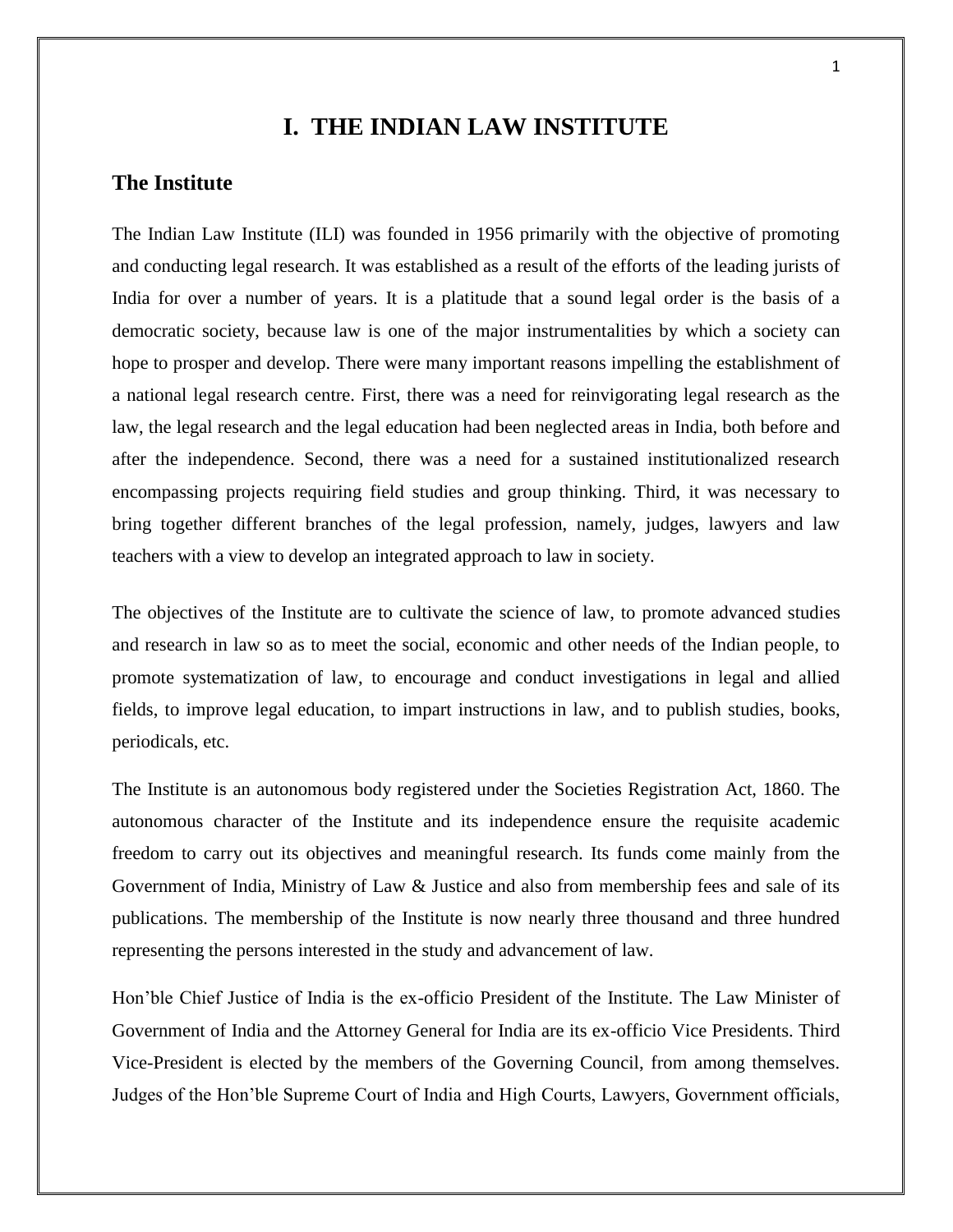Vice Chancellors, Deans and Professors of Law are represented in the Governing Council of the Institute.

#### **Deemed University**

The Indian Law Institute was granted Deemed University status in 2004 vide Government of India, Ministry of Human Resource Development Notification No.F.9-9/2001-U.3 dated 29.10.2004**. The Institute has been accredited with "A Grade" (CGPA of 3.35 on a 4 point scale) by the National Assessment and Accreditation Council (NAAC), during March, 2017, through a vigorous assessment process by the peer team.**

After the declaration of the Indian Law Institute a Deemed University in the year 2004, the institute launched research oriented LL.M. – 2 Year (Full Time) and Ph.D. Programmes. In the year 2009-2010, the institute introduced LL.M. – 3 year (Evening) programme. The Institute has introduced its flagship LL.M - 1**-**year (Full- Time) programme for the academic session 2013-14. The programme is designed in such a way that the students are equipped with comparative understanding of legal systems and concept of 'justice' in the globalized world. The Institute believes to create individuals who can play a significant role in evolving new concepts and interpretations best fitted with global practices when they join bar, bench or academic. The LL.M. Programmes covers important areas like International Trade Law, Intellectual Property Rights Law, Criminal Law, Human Rights and Judicial Administration. The peculiarity of the LL.M. course of the Indian Law Institute is in the writing of research paper by students as an essential ingredient of the Programme. The idea is to help the students to acquire sufficient expertise in teaching and doing research simultaneously so that in future there may be a band of law teachers for universities and national law schools.

The Institute has Ph.D. programme. As of now, there are 14 scholars. The regulation is structured in such a manner that only a person with outstanding ability acquires the degree of Ph.D. from the Indian Law Institute.

The Institute conducts Post Graduate Diploma Courses in vital areas like Corporate Law and Management, Cyber Law, Intellectual Property Rights Law and Alternative Dispute Resolution (ADRs) etc. The P.G. Diploma Programmes have been attracting students from different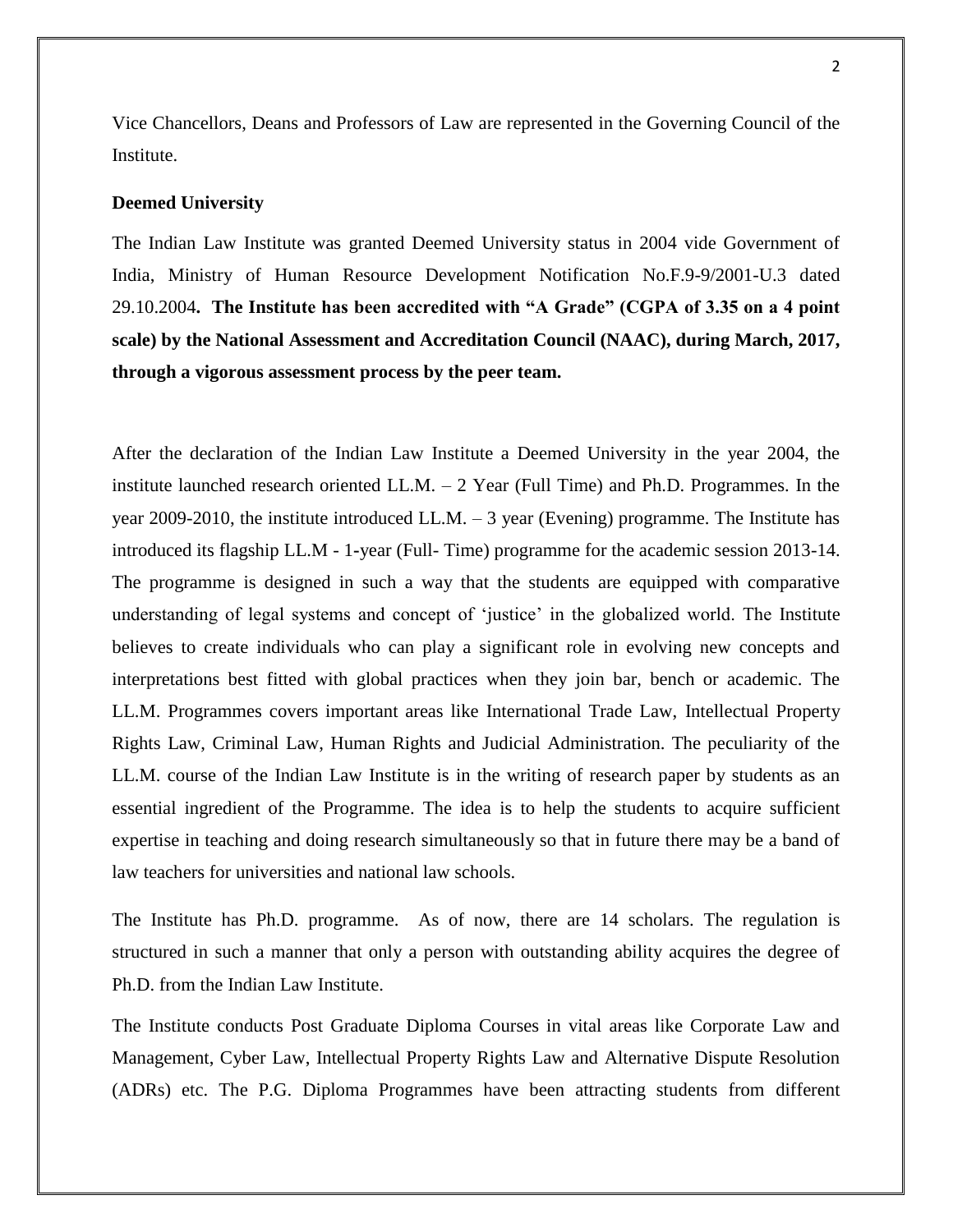segments of the society. Diploma in Corporate Law is recognized by the Government of India for jobs as Company Secretaries in companies having paid up share capital of less than rupees two crores. The courses in other Diplomas are structured in such a manner that the takers can engage themselves as practitioners/consultants. These courses are taught through latest techniques and methodology. The *syllabi* blending theory and practice help the students to acquire sufficient knowledge in the areas concerned. This makes them highly competitive and dynamic. The minimum qualification prescribed for admission to the P.G. Diploma Courses is a Graduate Degree from a recognized Indian University.

# **Building**

The Institute was housed in the Supreme Court building till 1962. Later it constructed its own building opposite to Supreme Court at Bhagwan Dass Road, New Delhi on one and a half acre of land. The building is a magnificent structure, having four floors. The ground floor covers the Institute's library, stack rooms for books, Conference Halls, Seminar and class rooms and offices for the faculty, research and administrative staff. All classrooms & lecture halls were renovated. The class rooms and halls are equipped with latest audio gadgets and lighting arrangements needed for conducting seminars, training programmes and workshops in the Institute. The renovation of the lobby / reception area, main corridor, meeting room, atrium, mezzanine floor of the Library and terrace of the guest house was also renovated.

# **Library**

Indian Law Institute Library is one of the leading law libraries in Asia and attracts scholars from all over the world for legal research. The University Grants Commission has recognized the library as a place for legal research leading to doctorate degree in law. The ILI library has computerized all its catalogue to provide access to the computerized information about the availability of books, journals and various other legal resources. It contains around 82,000 volumes and receives about 190 current legal periodicals including serial publications. The library remains open from 9.00 a.m. to 8.00 p.m. on all working days and from 10.00 a.m. to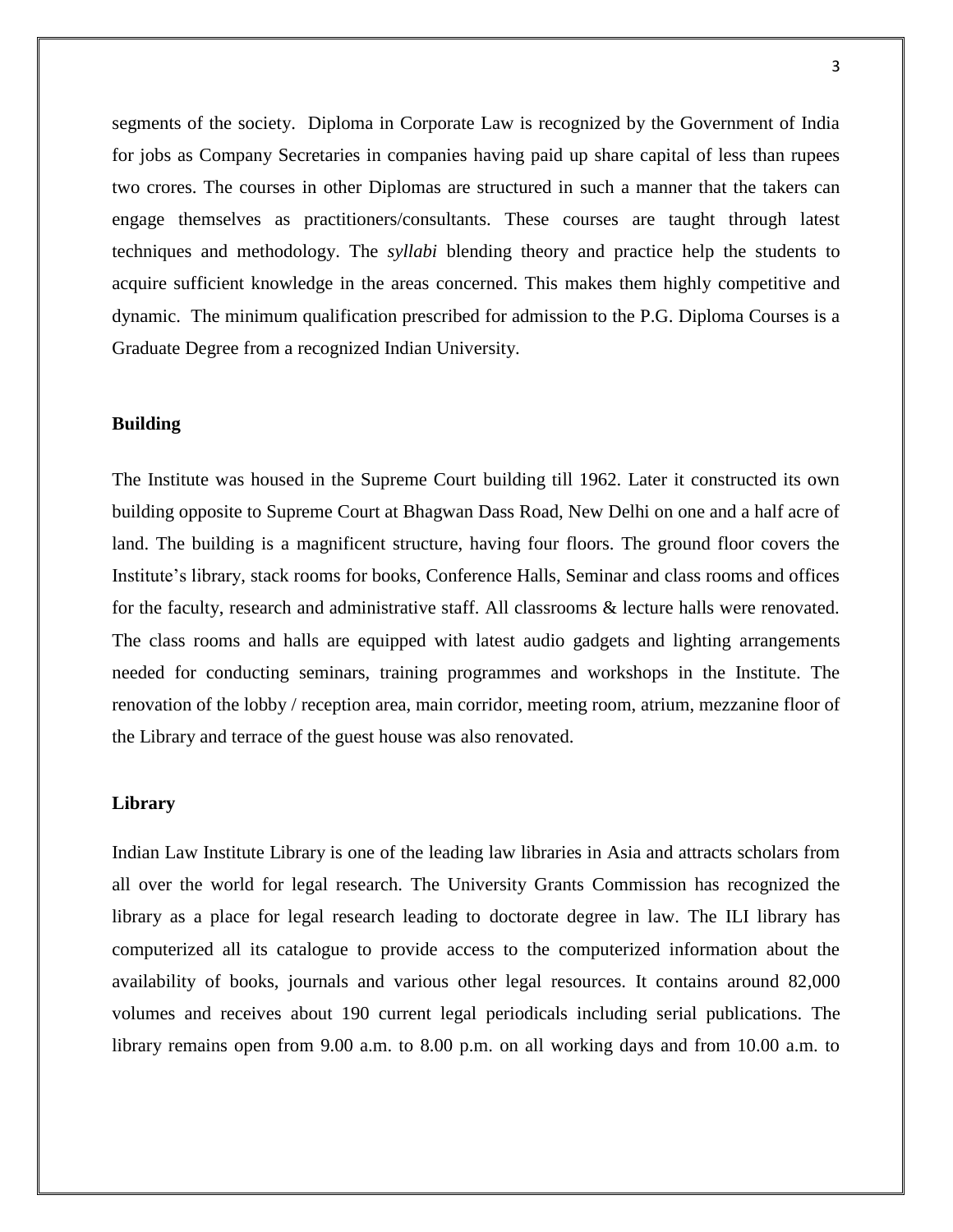5.30 p.m. on Saturdays and from 10.00 a.m. to 4.00 p.m. on Sundays. It remains closed on National and Gazetted Holidays.

A text book section has been developed catering to the requirements of students of the Post Graduate Diploma and LL.M. courses. Separate collection of books specifically for LL.M students and Research scholars has been arranged at the mezzanine floor of the Library donated by brother of Late Professor K.M. Sharma.

The Website of the Institute's Library has been designed in order to extend the services of the Library more effectively that contains various features. These are Services, Resources, Digital Collection, Web Opac, Open Access Resources and New Arrivals. The Website also contains information about Infrastructure, Clientele/Readers, Circulation Rules, General Rules, Opening Hours, and Entry Fee.

The **Important Links** contains Current Journals, ILI Publications, UGC Portal, Photo Gallery, Recommend a book and Weeded out Collection. **Facilities** tab of the website gives information about facilities for Readers with Disability, Wi-Fi Facility, Xerox/Printout, Library Orientation, and Notice Board etc. The most important links are given under **Quick Links** where user can retrieve mostly required legal information for their legal research. Secondly, Open Access resources are also provided where the legal databases, articles journals etc. can be retrieved free of cost.

For optimum retrieval of information through various e-Resources, a federated search engine i.e. **EBSCO Discovery Service** has recently been subscribed by the library which facilitates single point search to maximum results.

Library is providing Off Campus Access for its subscribed e-Resources. This is very good facility, which is provided to the authorized users of the Library. User IDs and passwords are provided to authorized users for accessing the e-Resources from remote locations.

# **Legal Information Resource Centre (LIRC)**

The ILI has set up a Legal Information Resource Centre with latest technology computers, heavy-duty printers and wi-fi technology. The computers have been equipped with CDs and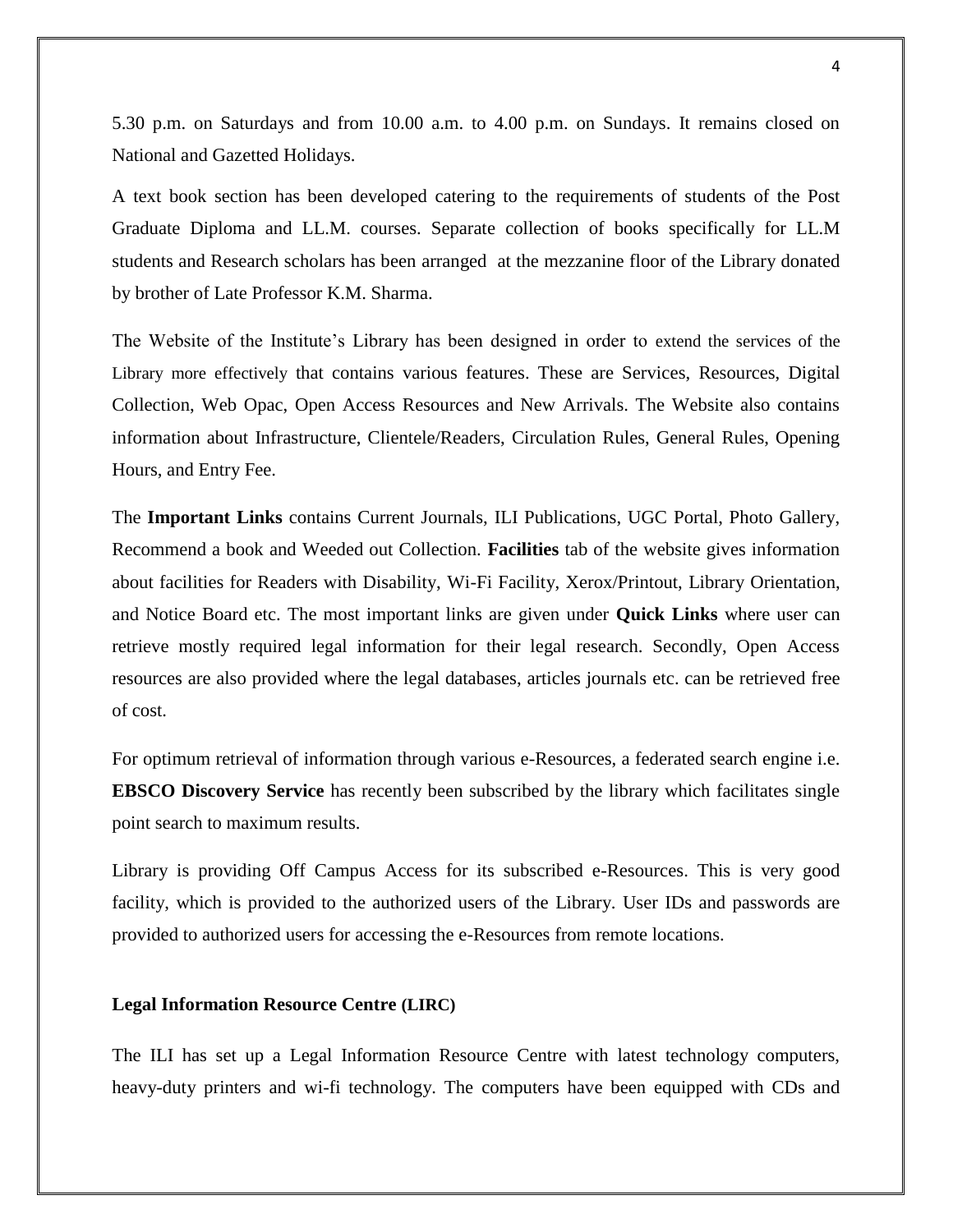softwares, which include SCC Online, AIR Infotech, The Laws, West Law India, LexisIndia, Hein Online, JSTOR, Manupatra, EPW Online, Planning Commission Reports, Law Commission Reports etc. This centre also retrieves information from Indian and foreign websites available free of cost like Supreme Court of India, All High Courts, U.S. Supreme Court, Australian High Court, Canadian Supreme Court and apex courts of other countries. The Centre also retrieves legal information from websites of international organizations like UNO, WTO, World Bank, Human Rights Commissions, Law Commissions, Legal Information Institutes around the world. The legal information, which is retrieved by the Centre is relating to case laws, Constitutions, legislations, rules & regulations, Parliamentary debates, Commissions' & Committees' Reports, legal articles and rare documents. The retrieved information is provided through printouts and e-mails to readers.

# **Digitization of ILI Publications and Rare Documents**

Under the process of digitization, the Institute has digitized various documents such as renowned ILI publications, rare documents, Journal of The Indian Law Institute from 1958 to 2016 (volume 1 to 57), Annual Survey of Indian Law from 1965 to 2015 (Volume 1 to 51), Index to Indian Legal Periodicals from 1963 to 2014 (volume 1 to 52), various Commission and committee reports, Federal Court Reports, Indian Law Reports- Allahabad, Bombay, Calcutta, Lahore, Lucknow, Madras, Patna and Rangoon. The Access to ILI Digital Library is available in public domain and can be accessed free of cost. The access to these digitized material is available through the link :<http://www.elearningilidelhi.org/ILIWEB/>

# **Publications**

Apart from the publication of books, reports and studies of its research projects, the ILI has been publishing a quarterly *Journal of the Indian Law Institute* carrying research articles on topics of current importance. It is a very highly rated Journal of international repute. It is on exchange with over 110 Indian and foreign periodicals. Besides, the Institute brings out every year a very prestigious publication: *Annual Survey of Indian Law* in which the latest trends in every branch of law of importance is captured and presented. In addition, Indian Law Institute has introduced *ILI Law Review Journal* (Online Quarterly Journal) wherein articles of the students are also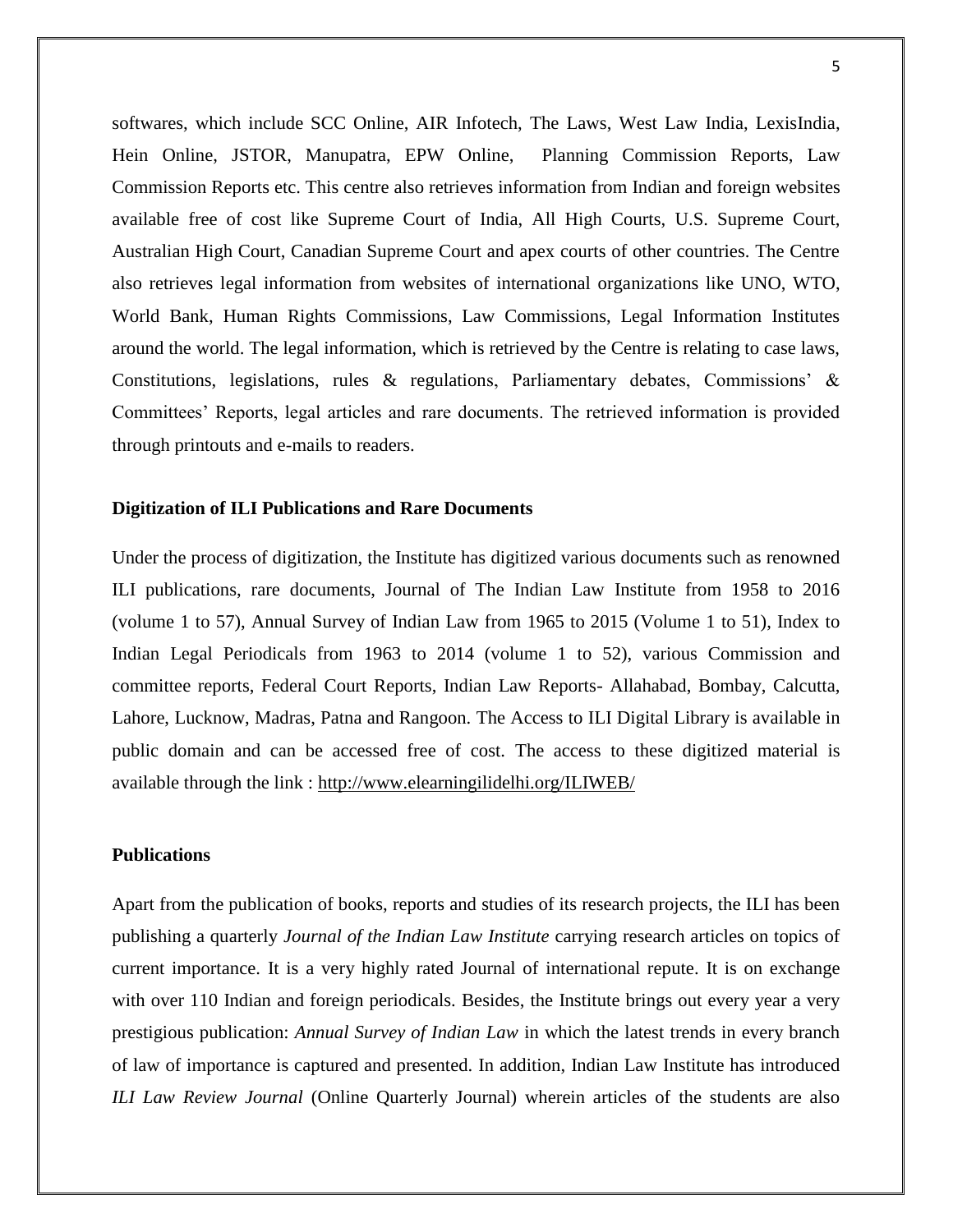considered for publication. This journal has been registered and assigned ISSN (Online) Number ISSN 0976 – 1489 ILI Law Review.

The ILI also publishes a Newsletter every quarter. Information on all the activities of the Institute as well as nail sketches of important decisions handed out by the Supreme Court are regularly published for the benefit of members of the Institute/ legal fraternity.

The digitalized version of the following ILI Publication are available in the DVD form in the publication section of the ILI:

- Journals of The Indian Law Institute from 1958 to 2014, volume 1 to 56
- Annual Survey of Indian Law from 1965 to 2013, volume 1 to 49.

### **Seminars, Conferences and Project Studies**

The Institute organizes national and international seminars, conferences, summer course, symposia, lectures and training programmes from time to time. The Institute also undertakes project studies from various government departments on important topics of law.

# **II. PRESIDENT**

During the period under report, the Institute had the honour of being headed by Hon'ble Mr. Justice T. S. Thakur (03.12.2015 to 03.01.2017) and Hon'ble Mr. Justice J. S. Khehar (w.e.f.,04.01.2017 onwards), Chief Justice of India/ President of the Institute.

# **III. DIRECTOR**

Professor (Dr.) Manoj Kumar Sinha is the Director of the Institute for the reporting period.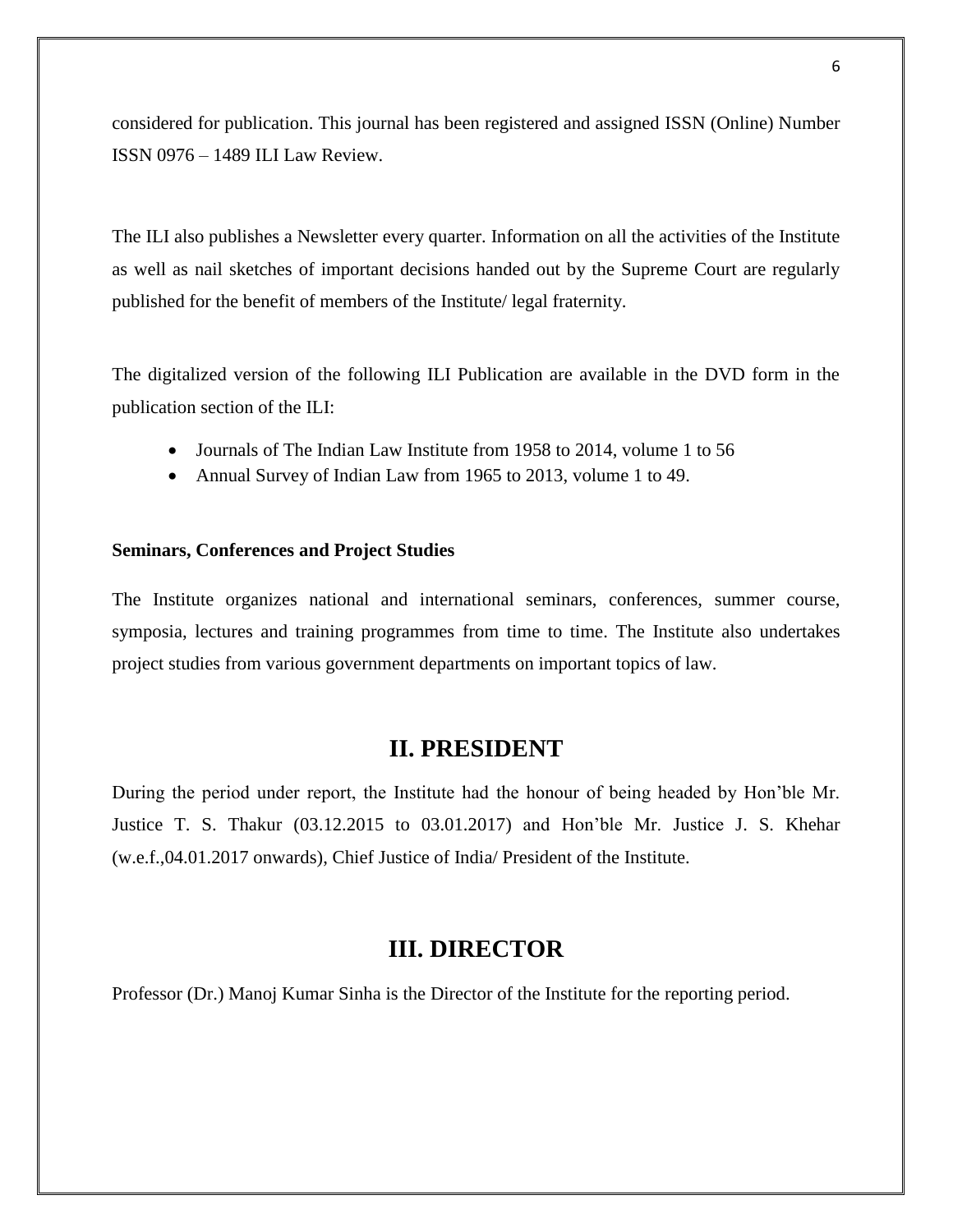# **IV. REGISTRAR**

Shri Shreenibas Chandra Prusty is the Registrar of the Institute for the reporting period.

# **V. GOVERNANCE**

The various committees constituted under the chairmanship of the Hon'ble Judges, Supreme Court of India for the effective functioning of the Institute are hereunder:

| <b>S.No.</b> | <b>Name of the Committee</b> | <b>Chairman of the Committees</b>     |
|--------------|------------------------------|---------------------------------------|
| 1.           | Governing Council            | Hon'ble Mr. Justice $T S$ Thakur $\&$ |
|              |                              | Hon'ble Mr. Justice J S Khehar,       |
|              |                              | Chief Justices/Presidents, ILI        |
| 2.           | <b>Executive Committee</b>   | Hon'ble Mr. Justice T S Thakur &      |
|              |                              | Hon'ble Mr. Justice J S Khehar,       |
|              |                              | Chief Justices/Presidents, ILI        |
| 3.           | Academic Council             | Hon'ble Mr. Justice Dipak Misra       |
| 4.           | <b>Finance Committee</b>     | Hon'ble Mr. Justice L. Nageswara Rao  |
| 5.           | <b>Building Committee</b>    | Hon'ble Mr. Justice Dipak Misra       |
| 6.           | Membership Committee         | Hon'ble Mr. Justice J. Chelameswar    |
| 7.           | <b>Library Committee</b>     | Hon'ble Mr. Justice Kurian Joseph     |

During the period under report, the different Committees of the Institute met on the following dates:

| 1. Governing Council    | 08.12.2016                         |
|-------------------------|------------------------------------|
| 2. Executive Committee  | 02.08.2016                         |
| 3. Academic Council     | 06.04.2016, 23.09.2016, 23.02.2017 |
| 4. Library Committee    | 02.07.2016, 06.08.2016, 16.10.2016 |
| 5. Membership Committee | 9.8.2016                           |
| 6. Finance Committee    | 25.07.2016, 01.03.2017             |
|                         |                                    |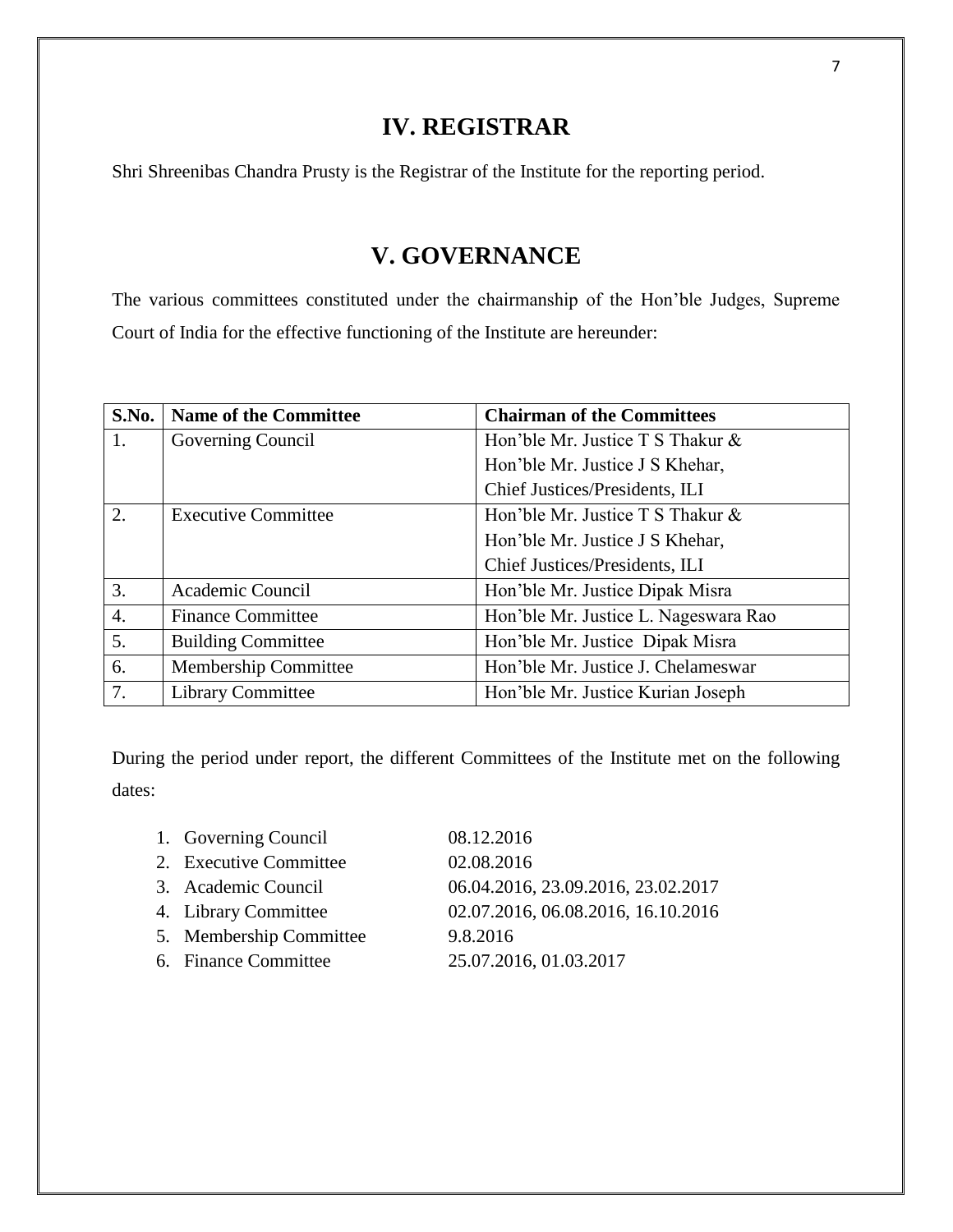# **VI. MEMBERSHIP**

| S.  | <b>Type of Membership</b> | <b>No. of Members as on 31.3.2017</b> |
|-----|---------------------------|---------------------------------------|
| No. |                           |                                       |
| 1.  | Founder                   | 30                                    |
| 2.  | Life                      | 2566                                  |
| 3.  | Ordinary                  | 393                                   |
| 4.  | Corporate                 | 132                                   |
| 5.  | Honorary                  | 29                                    |
| 6.  | Ex-Officio                | 225                                   |
|     | <b>Total</b>              | 3375                                  |

# **VII. STATE UNITS OF THE INDIAN LAW INSTITUTE**

# **At present the following are the State Units of the ILI:**

- 1. Andhra Pradesh State Unit of the Indian Law Institute C/o. Hon'ble Mr. Justice G. Raghuram Judge, A.P. High Court, Secretary, ILI State Unit A.P. High Court Hyderabad – 500 034, A.P.
- 2. Himachal Pradesh State Unit of the Indian Law Institute C/o Rajeev Sharma, Treasurer, ILI State Unit M/s D.P.S. Advocate Albion House, The Mall, Shimla 171 001
- 3. Karnataka State Unit of the Indian Law Institute The Secretary, ILI State Unit High Court of Karnataka Bangalore
- 4. Kerala State Unit of the Indian Law Institute Hon'ble Mr. Justice J.B. Koshy Executive Chairman Kerala High Court Building Kochi – 682 031, Kerala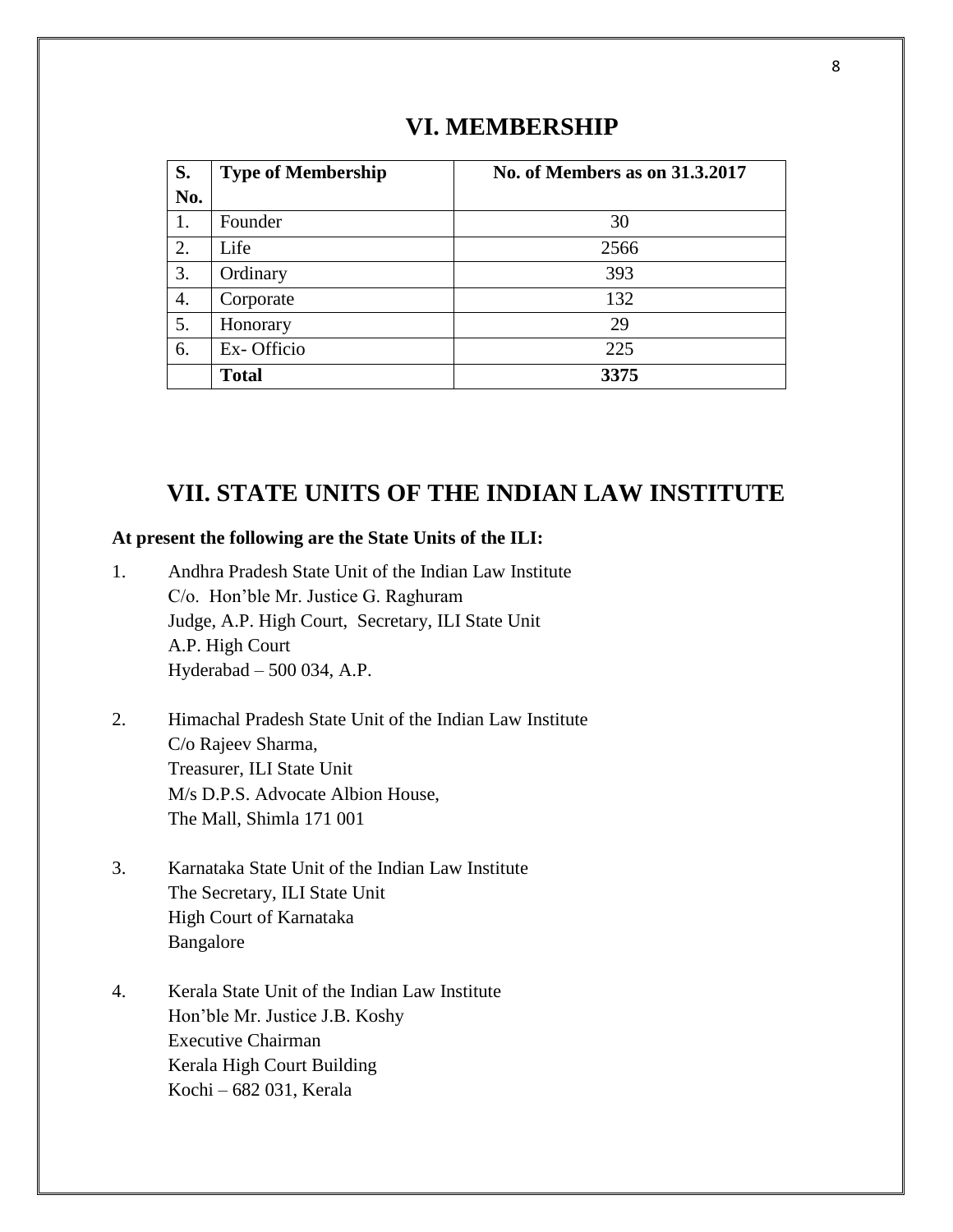- 5. Orissa State Unit of the Indian Law Institute C/o Shri Uma Ballav Mohapatra, Advocate Executive Chairman, ILI State Unit The Law College Campus Institutional Area, Sector – I, Bidanasi Cuttack – 753 014, Orissa
- 6. Rajasthan State Unit of the Indian Law Institute Executive Chairman, ILI State Unit, Rajasthan
- 7. Tamil Nadu Unit of the Indian Law Institute C/o Mr. G. Masilamani, Sr. Advocate, Executive Chairman, ILI State Unit, AO, 3362, AF Block, 8th Street 12<sup>th</sup> Main Road, Anna Nagar Chennai – 600 040, Tamil Nadu
- 8. State Unit of the Indian Law Institute at Allahabad High Court of Judicature at Allahabad U.P
- 9. Uttarakhand State Unit of the Indian Law Institute Mr. Paresh Tripathi Advocate Gen.Secretary, ILI State Unit High Court of Uttarakhand Nainital 263 001
- 10. Assam State Unit of the Indian Law Institute C/o. Mr. Hrishikesh Roy, Sr. Advocate Secretary, Assam State Unit 15, Satya Nath Bora Lane Dighali Pukhuri (East) Guwahati 781 001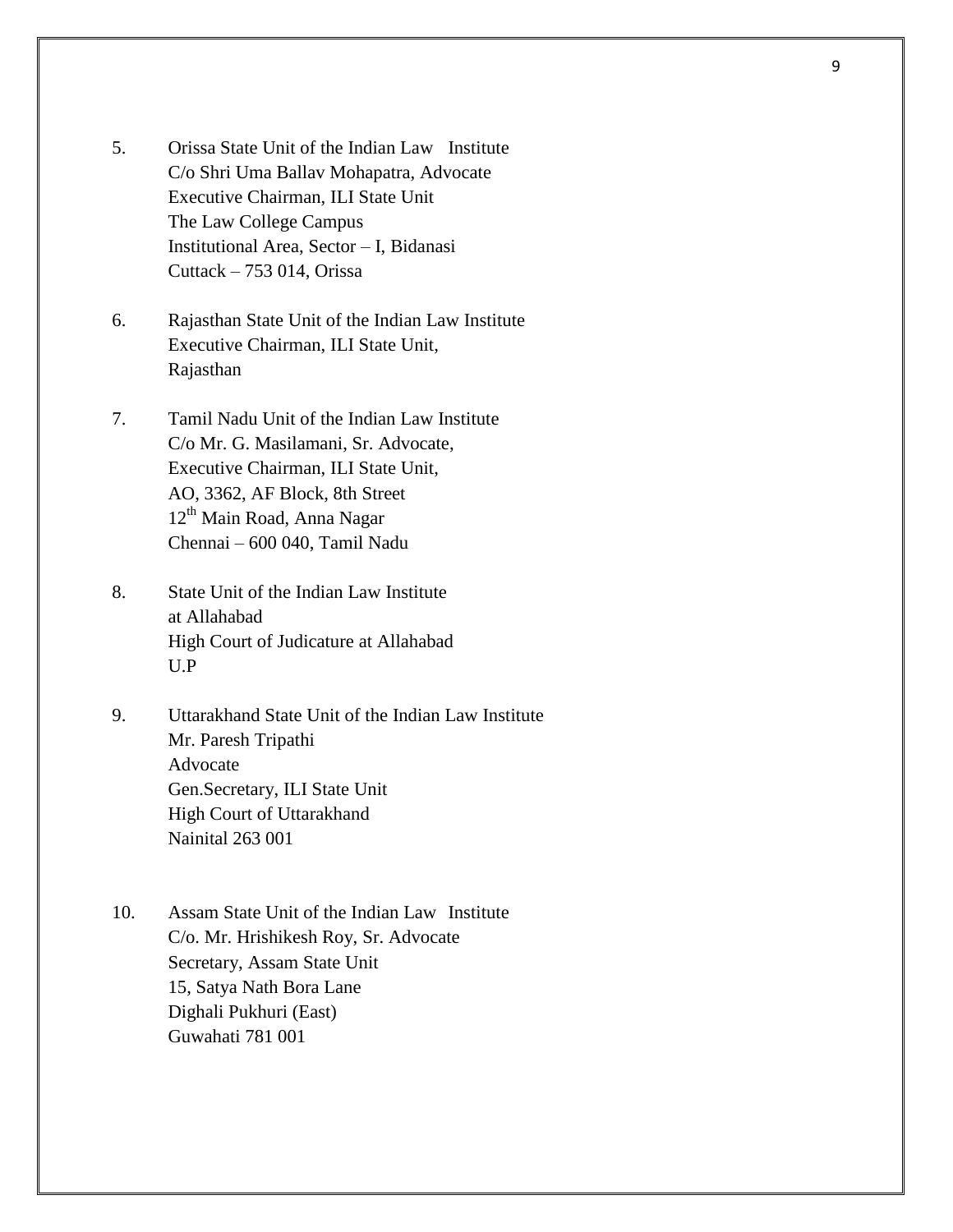- 11. West Bengal Unit of the Indian Law Institute C/o. Mr. Dipak Deb, Barrister-at-Law Secretary, ILI state Unit City of Civil Court Building 2 & 3, Kiran Sankar Roy Road Kolkata 700 001, West Bengal
- 12. Maharashtra State Unit of the Indian Law Institute Executive Chairman, ILI State Unit High Court of Bombay Mumbai
- 13. Sikkim State Unit of the Indian Law Institute Executive Chairman, ILI State Unit High Court of Sikkim Sikkim
- 14. Gujarat State Unit of ILI Gujarat High Court Ahmedabad
- 15. Punjab & Haryana State Unit of the Indian Law Institute Hon'ble Mr. Justice Hemant Gupta Executive Chairman High Court of Punjab & Haryana Chandigarh
- 16. Jammu & Kashmir Unit of the Indian Law Institute C/o. Hon'ble Mr. Justice Muzaffar Hussain Attar Executive Chairman, ILI tate Unit High Court of Jammu & Kashmir, Jammu/ Srinagar
- 17. Chhatisgarh Unit of the Indian Law Institute C/o. Hon'ble Mr. Justice Prashant Kumar Mishra Judge, High Court of Chhatisgarh Executive Chairman, ILI State Unit High Court of Chhatisgarh Bilaspur (Chattisgarh)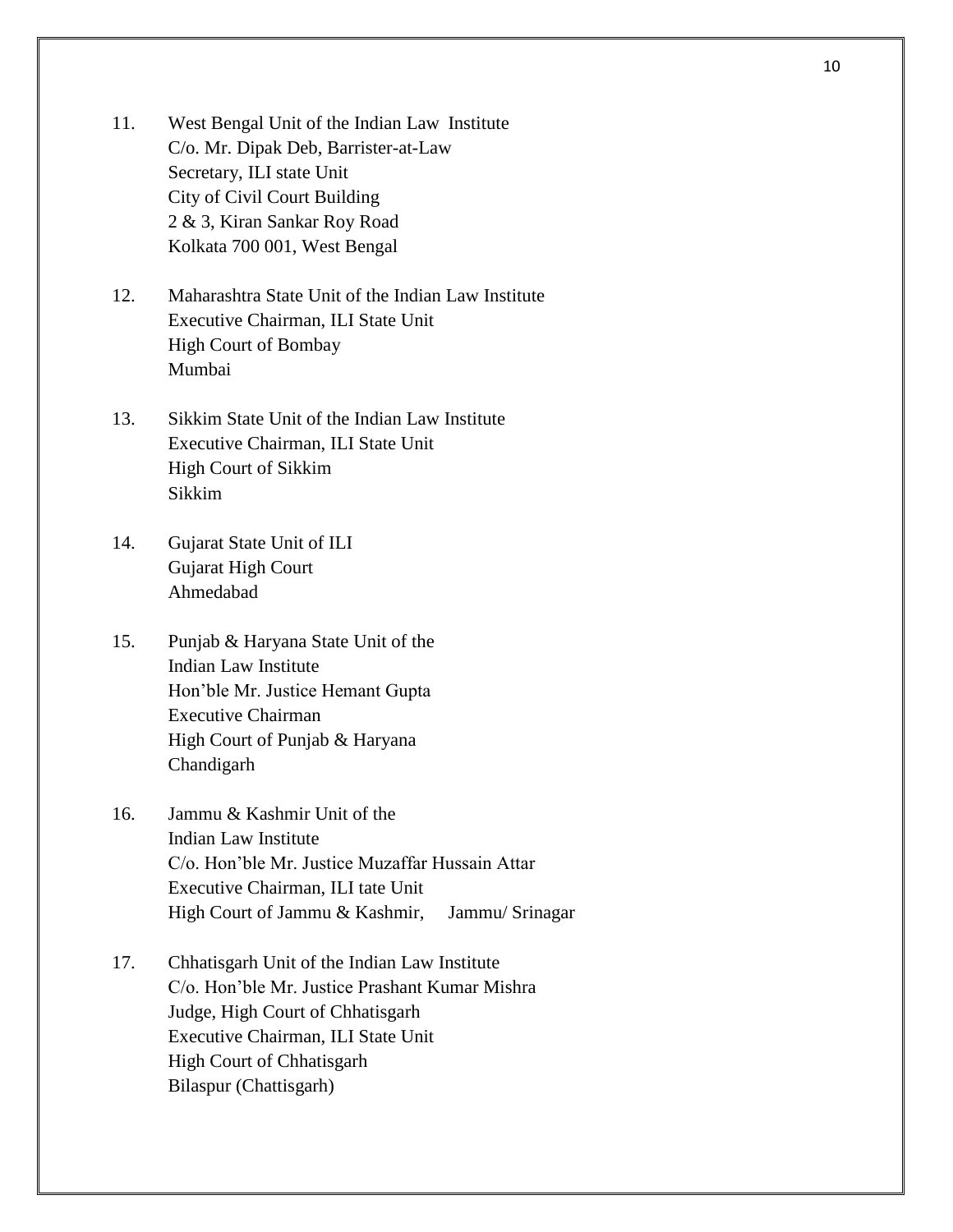# **VIII. PUBLICATION**

# **Research Publications Released**

# **i. Journal of Indian Law Institute**

The Indian Law Institute has been publishing a quarterly journal namely 'Journal of the Indian Law Institute' (JILI). It contains legal research articles on topics of current importance. It is a referred journal of international repute. The following issues of the journal have been published during the period:

*Vol. 58 No. 2 (April – June, 2016)*

| Editor                  | Prof. (Dr.) Manoj Kumar Sinha |
|-------------------------|-------------------------------|
| Associate Editor        | Dr. Jyoti Dogra Sood          |
| <b>Assistant Editor</b> | Ms. Latika Vashist            |

*Vol. 58 No. 3 (July – September, 2016)*

| Editor                  | Prof. (Dr.) Manoj Kumar Sinha |
|-------------------------|-------------------------------|
| Associate Editor        | Dr. Jyoti Dogra Sood          |
| <b>Assistant Editor</b> | Ms. Latika Vashist            |

*Vol. 58 No. 4 (Oct. – Dec., 2016)*

| Editor           | Prof. (Dr.) Manoj Kumar Sinha |
|------------------|-------------------------------|
| Associate Editor | Dr. Jyoti Dogra Sood          |
| Assistant Editor | Ms. Latika Vashist            |

The digitised version of '*Journal of the Indian Law Institute'* from 1958 to 2016, volume 1 to 58 was released on the website of the Indian Law Institute.

# ii. **ILI Law Review**

ILI Law Review 2016 (Summer Issue & Winter Issue)– E-Journal is available at the ILI website.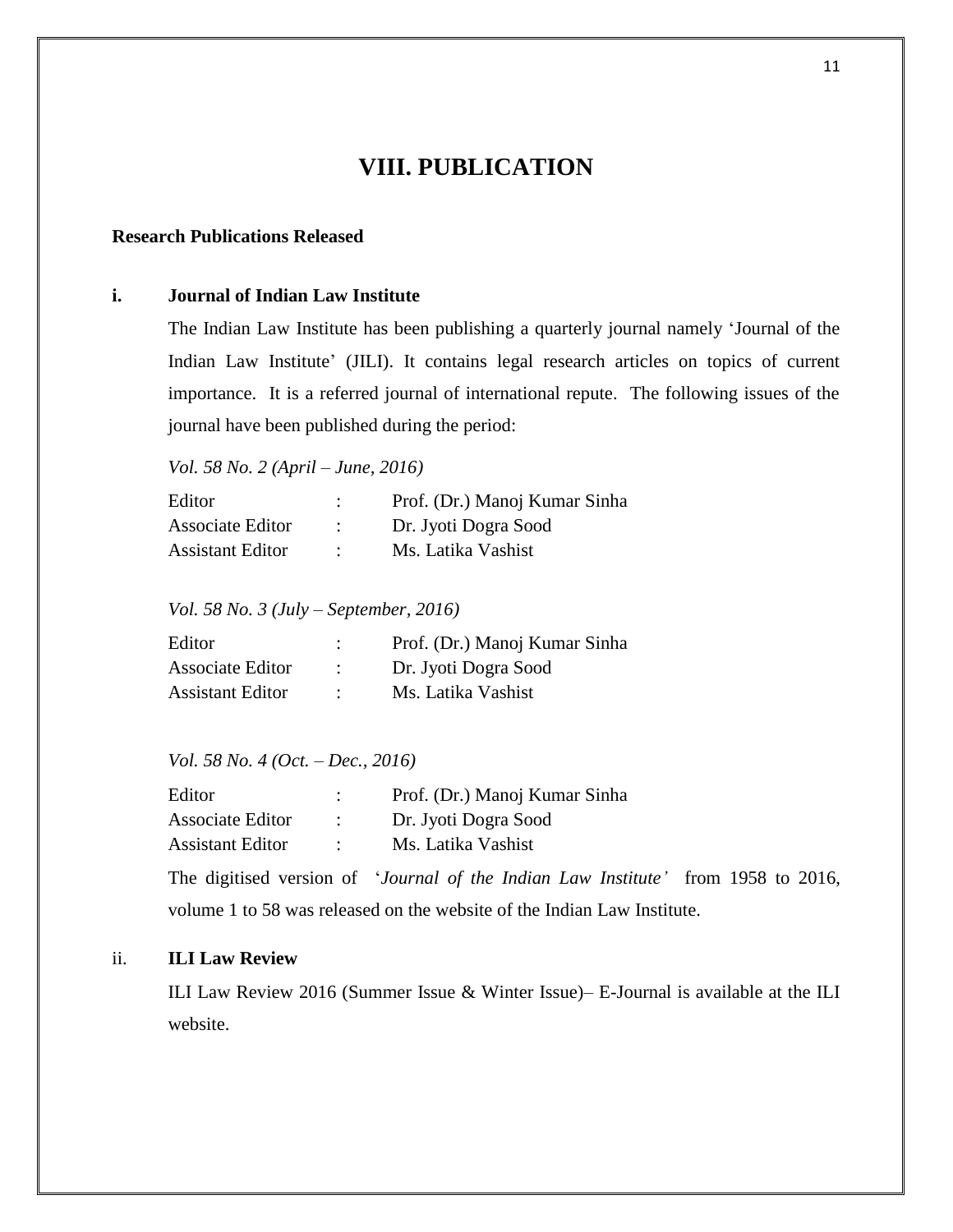# iii. **Book Reviews**

The following faculty member of the Institute contributed a Book Review in the journal for volume 58 No. 3 (July-Sept. 2016):

*Dr. Anurag Deep* Shruti Bedi, Indian Counter-Terrorism Law (2016)

iv. **Annual Survey of Indian Law (2015)** Published on 15.02.2016 (Vol: LI)

Editor : Prof. Manoj Kumar Sinha Assistant Editors : Dr. Anurag Deep, Dr. Susmitha P. Mallaya Editorial Assistant : Rashi Khurana

The areas covered in the above Survey are: Administrative Law, Arbitration Law, Banking and Insurance Laws, Child Rights, Civil Procedure, Company Law, Competition Law, Conflict of Laws, Constitutional Law-I, Constitutional Law – II, Consumer Protection Law, Cooperative Law, Criminal Law, Criminal Procedure, Cyber Law, Education Law, Election Law, Environmental Law, Evidence Law, Forensic Law, Hindu Law, Indirect Tax, Intellectual Property Law, International Law, Interpretation of Statutes, Labour Management Relations, Mercantile Law, Muslim Law, Property Law, Public Interest Litigation, Socio Economic Offences, Social Security and Labour Law, Tort Law, Women and the Law, Forest and Tribal Law, Law and Social Change and Central Legislation.

The following faculty members of the Indian Law Institute contributed to the Annual Survey of Indian Law - 2015:

| 1. | Dr. Manoj Kumar Sinha | <b>International Law</b>   |
|----|-----------------------|----------------------------|
| 2. | Dr. S. Sivakumar      | <b>Central Legislation</b> |
| 3. | Dr. Furqan Ahmad      | <b>Muslim Law</b>          |
| 4. | Dr. Anurag Deep       | Interpretation of Statutes |
| 5. | Dr. Jyoti Dogra Sood  | Criminal Law               |
| 6. | Ms. Arya A. Kumar     | Company Law                |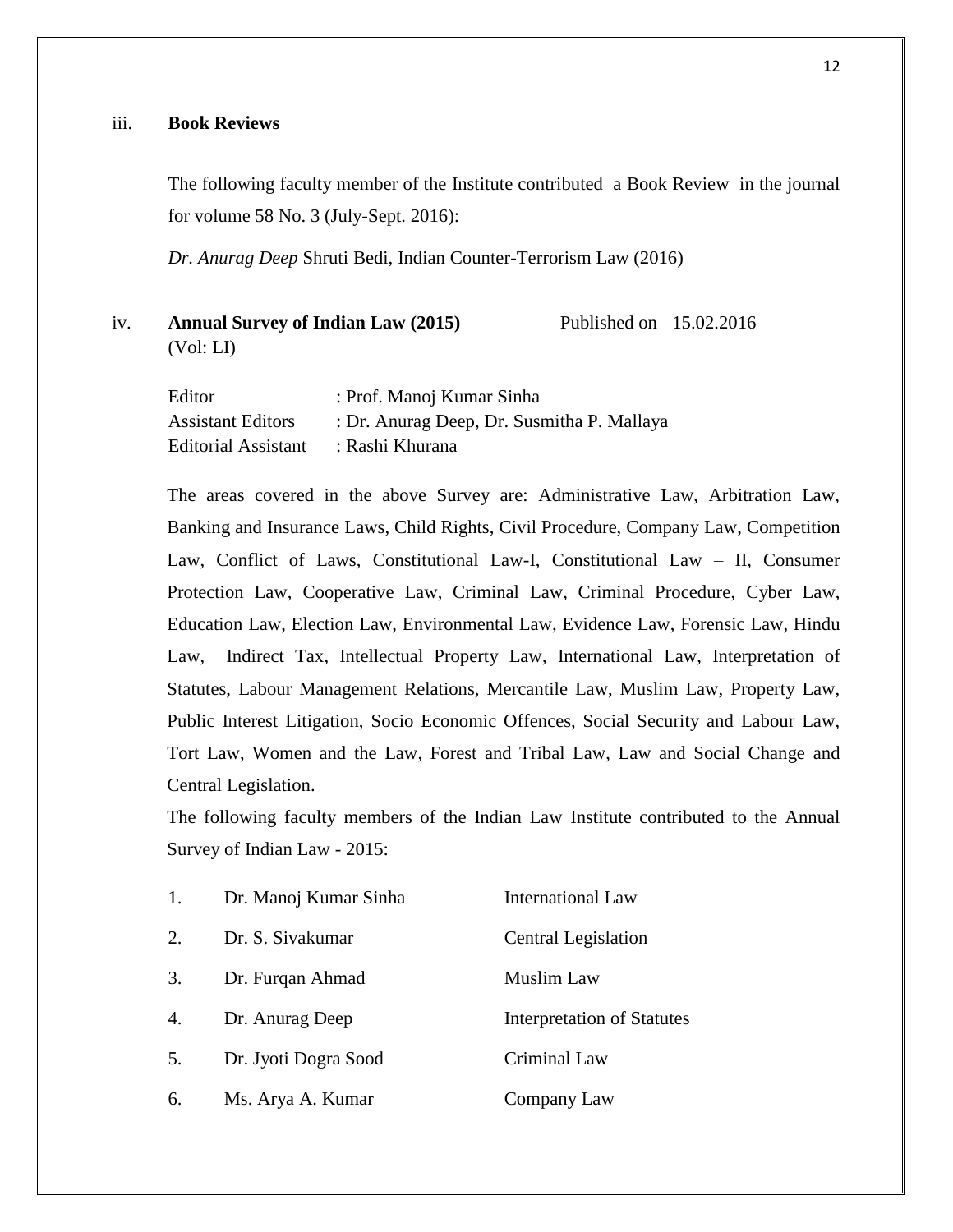| 8.              | Ms. Jupi Gogoi          | Socio Economic Offences |
|-----------------|-------------------------|-------------------------|
| 9.              | Dr. Vandana Mahalwar    | Law & Social Change     |
| 10.             | Dr. Deepa Kharb         | Cyber Law               |
| 11.             | Dr. Susmitha P. Mallaya | Banking & Insurance Law |
| 12 <sub>1</sub> | Mr. Stanzin Chostak     | Forest & Tribal Law     |
| 13.             | Ms. Latika Vashist      | Women and the Law       |

# **v. ILI Newsletter**

The Indian Law Institute has been publishing quarterly 'ILI Newsletter'. The newsletter contains details of the activities undertaken by the Institute during the quarter and the forthcoming activities. It also carries the case comments written by the ILI faculty on the leading cases decided by the Supreme Court during the quarter. The following issues of the Newsletter were published during the period (April 2016 – March 2017).

|                                                 | Published on |
|-------------------------------------------------|--------------|
| Vol. XVIII No. $2 \times (April - June, 2016)$  | 29.08.2016   |
| Vol. XVIII No. $3 \text{ (July - Sept., 2016)}$ | 01.12.2016   |
| Vol. XVIII No. $4$ (Oct. – Dec., 2016)          | 27.02.2017   |
| Vol. XIX No. 1 (Jan. – March, 2017)             | 30.05.2017   |

**vi. Book on "Legal Research Methodology"** – The book is specially designed for students pursuing law at the undergraduate, postgraduate and Ph.D. level. It has a comprehensive and exhaustive coverage of the methodological concepts and skills related to legal research in a comprehensive manner, taking into fold the current trends, emerging technological tools, forthcoming problems and challenges in the field. The content of the book is based on contributions by various distinguished authors from the relevant background. This book was edited by Prof. Manoj Kumar Sinha and Dr. Deepa Kharb.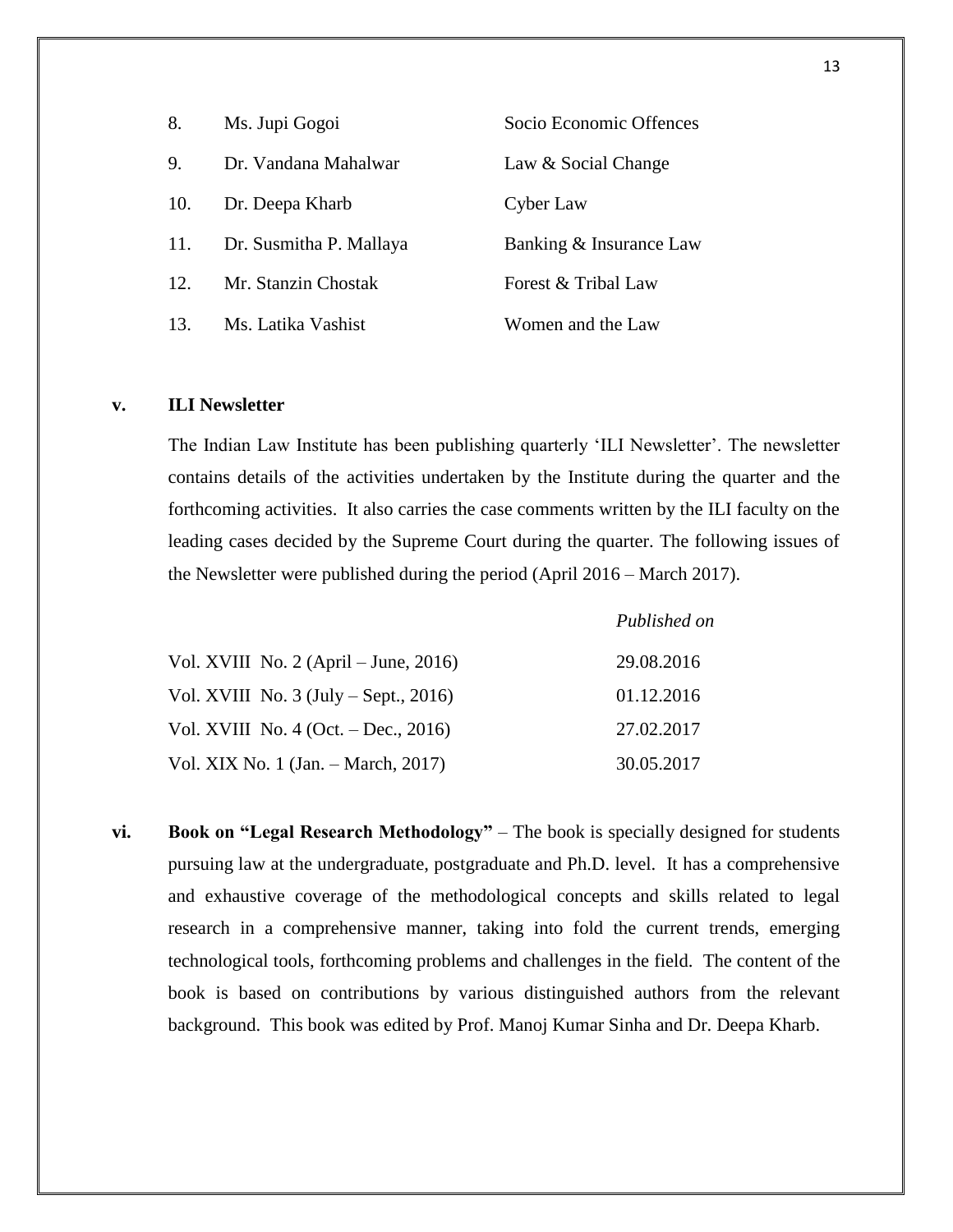#### **vii. Book on "Copyright Law in the Digital World : Challenges and Opportunities"**

The book on Copyright Law in the Digital World : Challenges and Opportunities was published. This volume is set of papers reflecting the diverse perspectives on copyright law. This book addresses the key issues, challenges and implications arising out of changes in the copyright law and corresponding judicial responses. The chapters in book canvass almost the entire breadth of copyright law which will appeal the professionals in the copyright world. The book was edited by Prof. Manoj Kumar Sinha and Dr. Vandana Mahalwar.

**viii. Book on "Environment Law and Enforcement: The Contemporary Challenges" –** This book sheds light on some of the most recent developments in the area. It is a timely effort to take stock of what has been done and what needs to be done to ensure that our future generations are not deprived of a clean environment. The themes covered in the book such as Sustainable Development, Environment Impact Assessment (EIA), Climate Change and Dispute Resolution attempts to cover most of the significant aspects of environment protection. This book was edited by Prof. Manoj Kumar Sinha, Prof. S.Sivakumar and Dr. Furqan Ahmad.

# **IX. ACADEMIC PROGRAMMES**

# **i. Admissions for the Academic Session 2016-2017**

#### **Ph. D Programme**

The viva/ presentation of the shortlisted Sixteen candidates (ten from exempted and six from non exempted category) for admission to the Ph.D. Programme – 2016 was conducted on August 22, 2016 under the Chairmanship of Prof. (Dr.) Ranbir Singh. The committee selected five candidates in the merit list for grant of admission to the Ph.D.-2016 programme on Full Time Basis.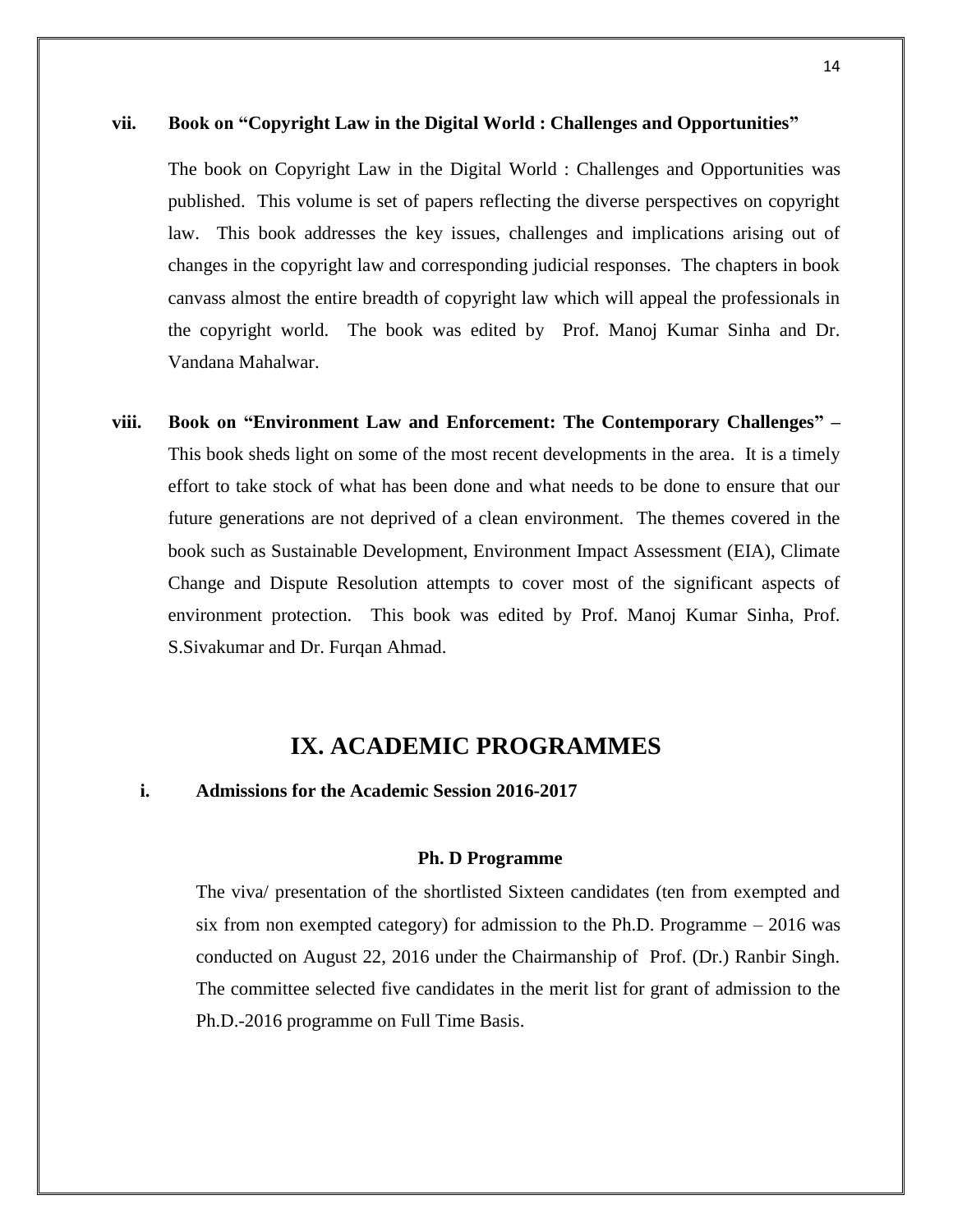#### **LL.M. Programme**

The scheme for conducting of LL.M. – 1 yr. Programme has been adopted as per the UGC guidelines. The admission process for LL.M. (Full Time  $-1$  year) was started as per the schedule approved by the Academic Council i.e.  $2<sup>nd</sup>$  May 2016. The Common Admission Test to the LL.M. Programmes was conducted on 11.6.2016 in Delhi at the Indian Law Institute. 436 candidates appeared for LL.M. – 1 yr. Programme. The result of All India Common Admission Test was notified on June 20, 2016 as per the approved schedule.

The classes for LL.M 1 year commenced from  $20^{th}$  July 2016.

### **Post Graduate Diploma Programme**

The admission process for Post Graduate Diploma programmes was started as per the schedule approved by the Academic Council i.e.  $2<sup>nd</sup>$  May 2016.

The classes for Post Graduate Diploma Courses commenced from August 1, 2016.

The total number of admissions for Academic year 2016-2017 is as under:

| <b>Total Number of students admitted</b> | 283 students |
|------------------------------------------|--------------|
| Post Graduate Diploma Courses            | 252 students |
| LL.M (1Year)                             | 26 students  |
| Ph.D.                                    | 05 students  |

# **Examination – 2016-2017**

- $\triangleright$  The Post Graduate Diploma Annual Examinations-2016 were conducted successfully during 12 to 29 April, 2016. The result of the Annual Exam was declared in the month of June, 2016.
- $\triangleright$  The LL.M. 2 / 3 year (Even Semester) examination were conducted in May 2016 and the result of the same was declared in the month of June 2016.
- Examination for Ph.D. Course Work was successfully conducted from July 25-29, 2016.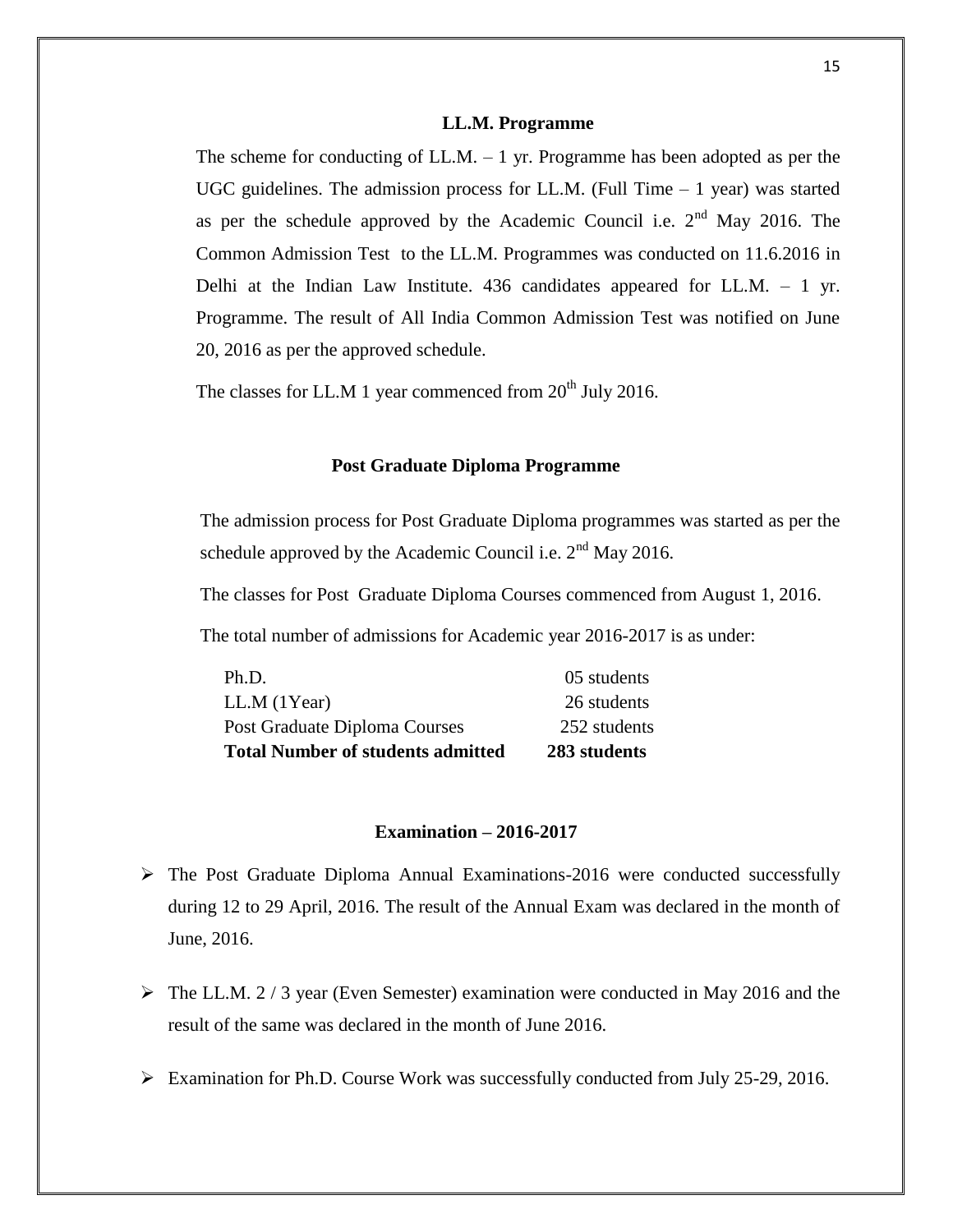- $\triangleright$  The Supplementary Examination for Post Graduate Diploma Courses was conducted on September 29, 2016 and the result was declared in the month of October, 2016.
- $\triangleright$  The LL.M. 1 year (I<sup>st</sup> Trimester) Examination were conducted in October 2016 and the result of the same was declared in the month of December, 2016.
- $\triangleright$  The LL.M. 2 / 3 year (Odd Semester) examination were conducted in December, 2016 and the result of the same was declared in the month of February, 2017.
- $\triangleright$  The Examination for the LL.M (1 Yr) Second Trimester were successfully conducted from February 8-15, 2017. The result was declared in the month of April, 2017.

# **X. ACTIVITIES AT THE INSTITUTE**

# **A) SUMMER COURSE / CONFERENCES/ WORKSHOPS /SEMINARS / CONSULTATION/ PRESENTATION**

# **Summer Course on "Business and Human Rights" " from June 20 – July 1, 2016**

The Indian Law Institute and the Human Rights and Business Academy (HURBA) organised a summer course on "**Business and Human Rights**" from June 20 – July 1, 2016. Hon'ble Justice Dipak Misra, Judge, Supreme Court of India, delivered the inaugural address. Mr. Rakesh Munjal, Senior Advocate/Vice President, ILI, Ms. Justine Nolan from UNSW, Australia, Dr. Jernej Letnar Černič from European University Institute, Scotland and Prof. (Dr.) Manoj Kumar Sinha, Director, ILI also addressed the participants at the inaugural session. Hon'ble Mr. Justice Anil R. Dave, Judge, Supreme Court of India delivered the valedictory address alongwith Dr. Surya Devanand and Dr. Erika R. George.

The two week intensive course was attended by 60 participants from diverse backgrounds including students, corporate executives, government officials and policy makers. The course was structured in the form of interactive seminars, 20 seminars of two hours in total. The participants were exposed to international and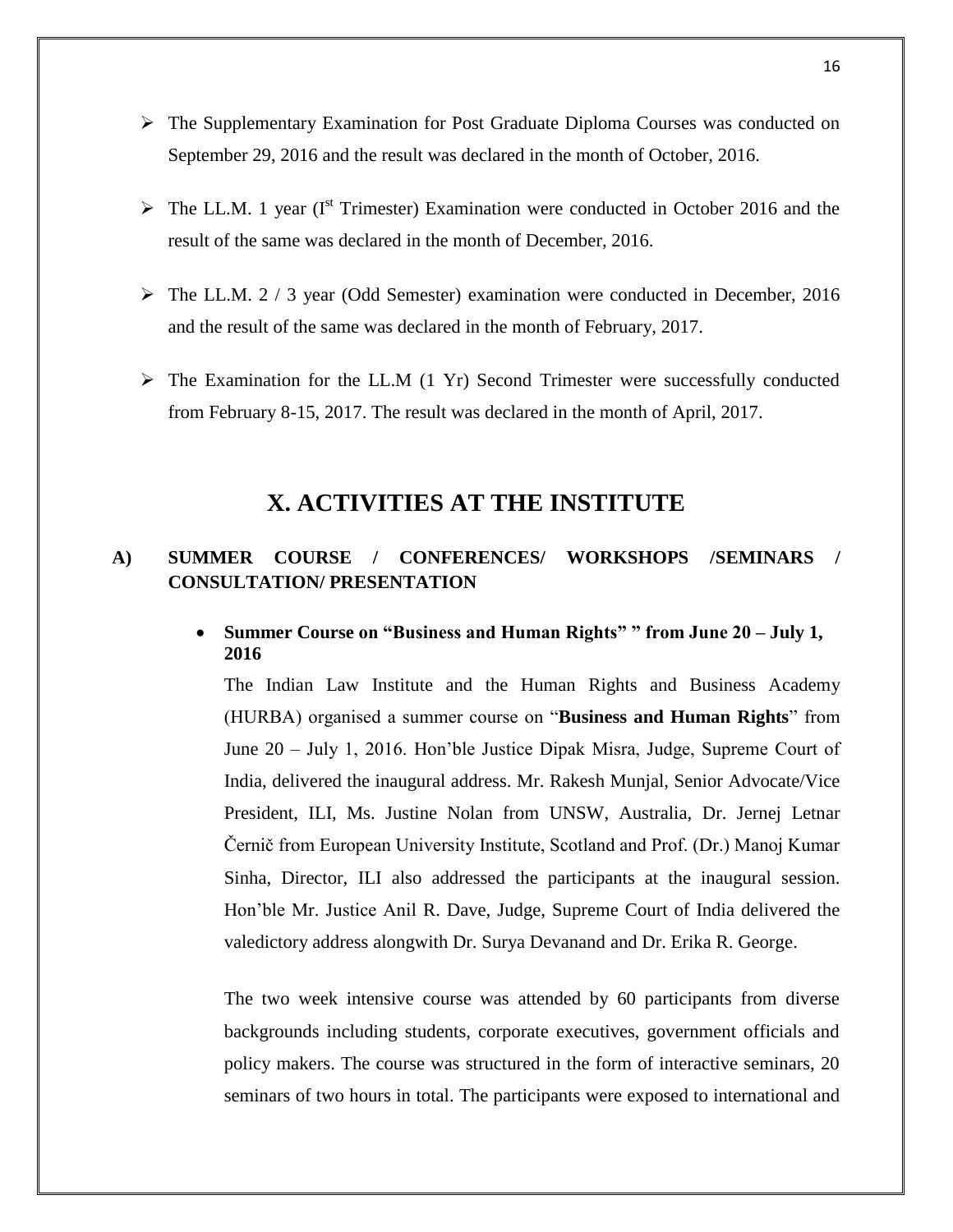comparative perspectives in the field of business and human rights by a team of leading scholars and practitioners from all over the world. On successful completion of the course, the participants were issued certificate by the Indian Law Institute.

#### **International Conference on June 25, 2016**

The Indian Law Institute also organised an International Conference on "*Human Rights Responsibilities of Business: Emerging Regulatory Trends"* at the Institute on June 25, 2016 to review critically the emerging regulatory landscape regarding the responsibilities of business enterprises in relation to human/labour/environmental rights. The inaugural address was delivered by the chief guest, Hon'ble Mr. Justice Dipak Misra, Judge, Supreme Court of India. The special address was delivered by Mr. Rakesh Munjal, Vice President, ILI and Mr. Suresh Chandra, Secretary, Department of Legal Affairs, Ministry of Law and Justice. The conference focused on drawing lessons from voluntary as well as mandatory regulatory trends at corporate, domestic, regional and international levels. The conference intended to provide an opportunity to scholars, judges, practitioners, policy makers, civil society organisations and business executives to share their critical insights on diverse issues like implementation of the UN guiding principles on business and human rights by the states, corporate social responsibility and grievance redress mechanisms at corporate level. A total of 76 participants enrolled for the conference.

# **Workshop for Nodal Officers on June 28-29, 2016**

The Ministry of Law and Justice, Department of Legal Affairs and Indian Law Institute conducted a two days workshop for Nodal Officers on "**Legal Information Management and Briefing System" (LIMBS)** on June 28-29, 2016 at the Institute. LIMBS was an initiative of the Ministry of Law and Justice, in line with the digital India movement, to digitalise court case details and bring various stakeholders on a single platform. The workshop was an attempt to make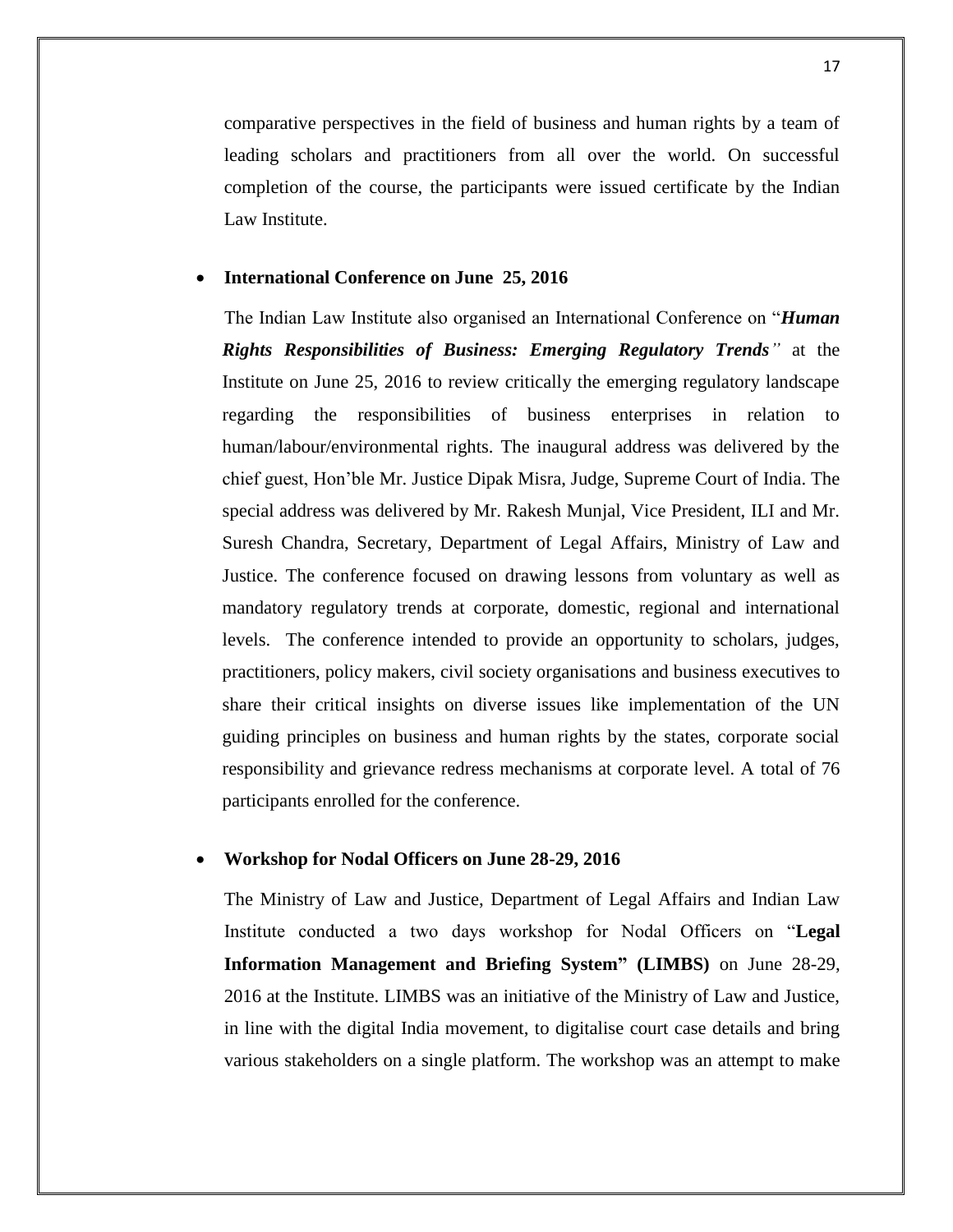available for the Nodal Officers a user friendly and innovative web based application for monitoring court cases in a transparent manner.

# **Workshop on Financial Literacy Awareness on August 26, 2016**

The Indian Law Institute in collaboration with Securities and Exchange Board of India organised a workshop on '**Financial Literacy Awareness**' on August 26, 2016 at 4.00 p.m. in ILI. The intended purpose of holding the workshop was to spread awareness about protection of the interests of investors as well as common man so that they can take their financial decisions in a more prudent and meaningful manner and also to make them aware about the intricacies of the market and the risks involved in different financial products.

### **National Conquests 2016**

Indian Law Institute in partnership with Centre for Laws and Policy Research organised, India's first national level quiz on the "**Indian Constitution, History and Politics**" Conquests 2016 on August 20, 2016 at Indian Society of International Law (ISIL), New Delhi.

# **Workshop on Death and Sex in Criminal law from September 26th to October 1, 2016**

The Indian Law Institute organised a workshop on "**Death and Sex in Criminal**  Law" at the ILI from September 26, 2016 to October 1, 2016. Criminal Law seeks to regulate and discipline the most uncanny aspects of human discipline. Death and sex govern the criminal law thought more than any other theme. Conceptualised within this backdrop the workshop focused to explore the various dimensions of these two categories of criminal law. The Inaugural Address was delivered by Hon'ble Mr. Justice Dipak Misra, Judge, Supreme Court of India. Eminent speakers like Prof. Shiv Visvanathan, Professor, Jindal School of Government and Public Policy, O.P Jindal Global University, Haryana and Prof. Anup Dhar, Associate Professor, Ambedkar University, New Delhi addressed the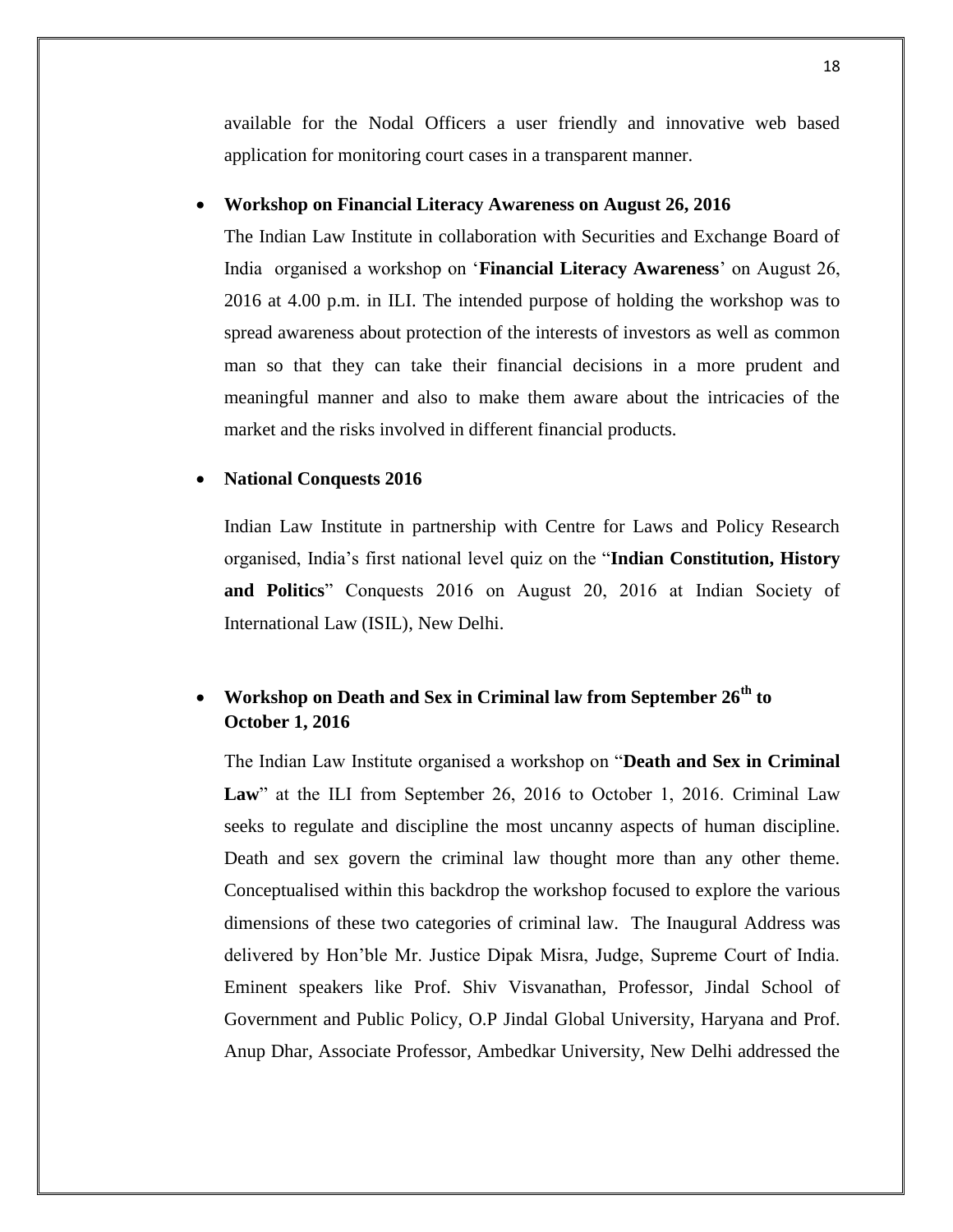participants on different themes like trafficking, homosexuality and transgender laws, sexual violence, legal conundrums and death penalty in India.

Dr. Jyoti D. Sood and Ms Latika Vashist were the course coordinators and moderators for this Workshop.

# **Workshop on, "Understanding the Copyright and Related Rights" at the Institute from November 21-26, 2016**

The Indian Law Institute conducted a national workshop on, "**Understanding the Copyright and Related Rights"** at the Institute from November 21-26, 2016. The workshop aimed to create an elaborate understanding of copyright law and related rights as well as an awareness of contemporary issues that have gained importance over the period of time.

Professor Ashwani Kumar Bansal, Former Head and Dean, Faculty of Law, University of Delhi delivered the inaugural address. The workshop took up important issues like Idea – Expression Dichotomy and Originality Requirement in Copyright, Protection of Neighboring Rights: Limitations and Exception, Access to Published Work for Visually Disabled Persons, Concept and ownership and Licensing of Copyright, Exhaustion of Rights and Parallel Import of Copyrighted Works, Copyright and Internet. Informative sessions were led by numerous dignitaries like Professor T.C. James, Visiting Fellow, Research and Information System for Developing Countries, New Delhi, Dr. V.K. Ahuja, Associate Professor , Faculty of Law, University of Delhi, Dr. Lisa P. Lukose, Associate Professor, University School of Law and Legal Studies, Guru Gobind Singh Indraprastha University, Delhi, Dr.Poonam Dass, Assistant Professor, Faculty of Law, University of Delhi, Dr.Vishal Mahalwar, Assistant Professor, National Law University Delhi, Dr.Vandana Mahalwar, Assistant Professor, Indian Law Institute, New Delhi and Mr. Rodney D. Ryder, Partner, Scriboard, New Delhi.

Dr. Susmitha P. Mallaya was the coordinator and Dr. Vandana Mahalwar was the organising secretary for the event.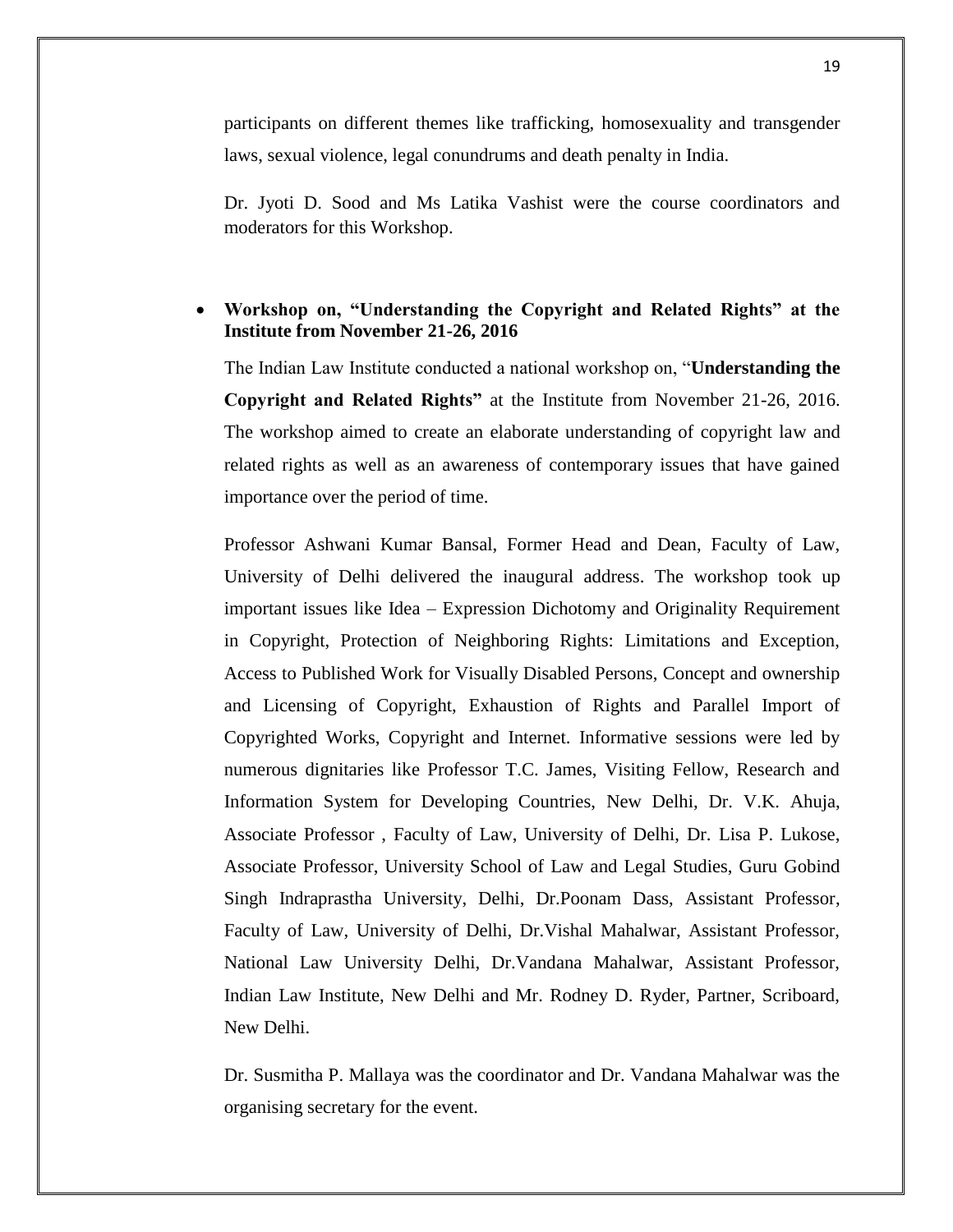# **International Conference on "Use of Technology in Courts and Liberalisation of Legal Profession" on December 10, 2016**

The Indian Law Institute along with Australian Government and Australia – India Council hosted the law conference on "**Use of Technology in Courts and Liberalisation of Legal Profession**" jointly organized by Deakin University, Australia and National Law School, Delhi on December 10, 2016 at the Institute. Professor Sandeep Gopalan, Dean, Deakin Law School lead the inaugural session by making opening remarks as Master of Ceremonies. Professor Manoj Kumar Sinha, Director, ILI and Professor Ranbir Singh, Vice Chancellor, NLU Delhi further lead the event with their welcome address and occasional address respectively. Mr. Chris Elstoft, Acting Australian High Commissioner to India delivered the occasional address. Further, Mr. Salman Khurshid, Senior Advocate, Supreme Court of India delivered his Presidential address to the participants.

Conference was spread over five intensive technical sessions with important themes like, Technology in the Court, Use of Technology in Australian Courts, The Indian legal profession, Foreign lawyers in India and Case for liberalisation. Each and every technical session was followed by healthy interactive discussion among the various panel dignitaries and participants so as to create clarity over the important issues raised in the seminar. The conference not only attempted to create clarity over the role of technology in increasing efficiency in courts but also raised various concerns that keeps a track of whether technology is able to meet the criteria of transparency, accountability and accessibility which lies at the core of every judicial system.

 **Presentation jointly organized with International Committee of the Red Cross on "Sexual and Gender Based Violence in Armed Conflict and Other Emergencies: Ending the Silence of Suffering" on December 9, 2016**

The Indian Law Institute and International Committee of the Red Cross jointly organized a presentation on, "**Sexual and Gender Based Violence in Armed Conflict and Other Emergencies: Ending the Silence of Suffering**" on December 9, 2016 at the Institute. Professor Manoj Kumar Sinha, Director, ILI and Mr. Jeremy England, Head, Regional Delegation, ICRC New Delhi,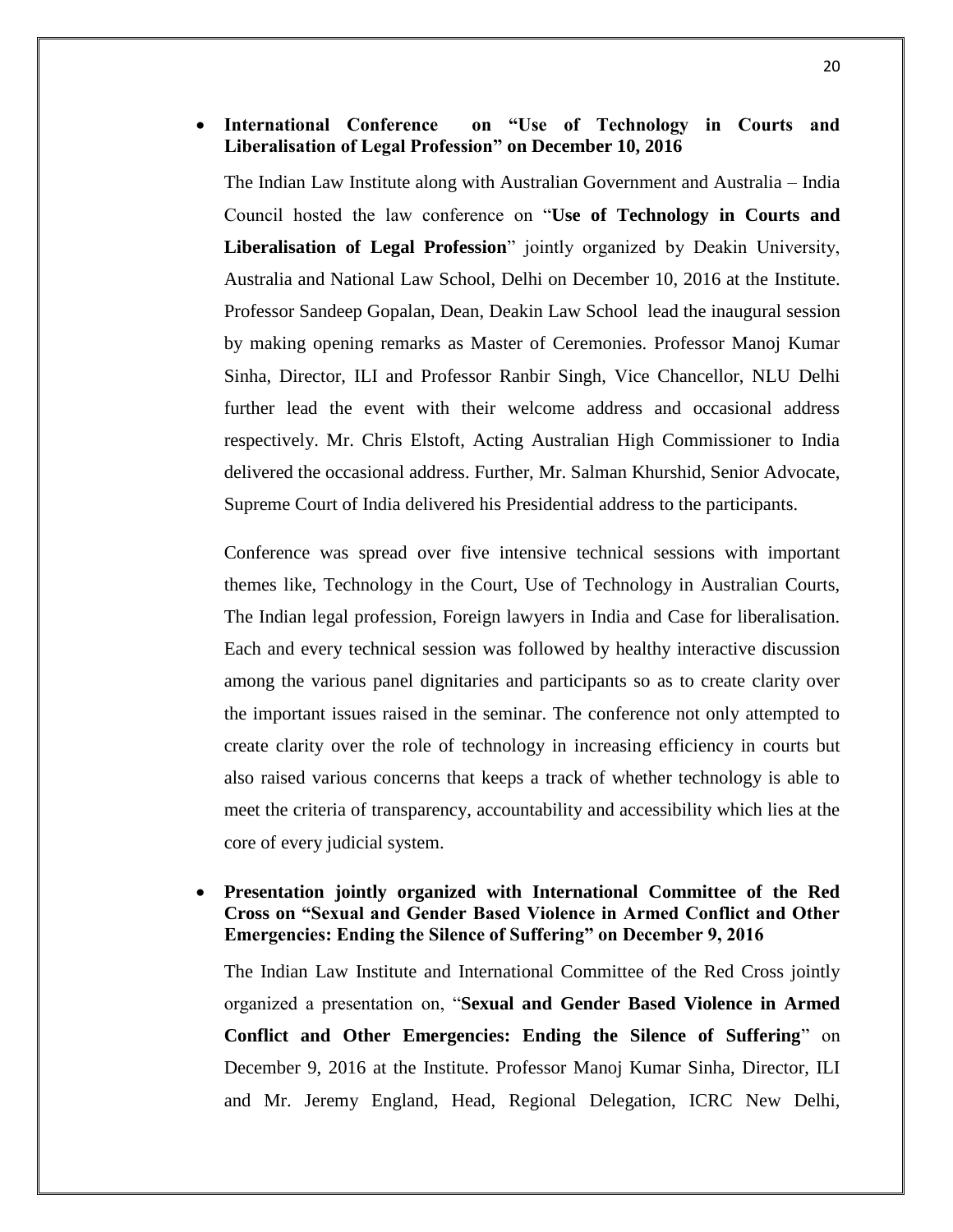addressed the inaugural session. Hon'ble Mr. Justice Madan B. Lokur, Judge, Supreme Court of India was the moderator for the session. Dr. Helena Duram, Director International Law and Policy ICRC, New Delhi delivered the keynote address at the event followed by an interactive session.

# **Annual Law Conference on Legal Research Methodology: Issues and Challenges from December 16 -18, 2016**

The Indian Law Institute conducted an Annual Law Conference on "**Legal Research Methodology: Issues and Challenges**" at the Institute from December 16 -18, 2016. Legal research requires a great deal of skill and competence as it has become highly demanding, complex and pervasive in the recent years. The technological advancements have further changed the dynamics of legal research. The Institute was founded with the objective to enhance science of law and to promote advance legal studies and research in law. In furtherance of this objective, the conference focused to provide an enriching exposure to the participants on various aspects of legal methodology.

Hon'ble Mr. Justice Dipak Misra, Judge, Supreme Court of India was the chief guest at the inaugural function along with Professor Ved Prakash, Chairman, UGC as the guest of honour. Around 18 eminent speakers from the relevant background addressed the participants during the four technical sessions on key areas of legal research and methodology.

# **Programme by Prayas on Juvenile Justice : Issues and Challenges on December 20, 2016**

Indian Law Institute and Prayas Juvenile Aid Centre (JAC) Society jointly organized one day programme on "**Juvenile Justice : Issues and Challenges**" on December 20, 2016. Prof. Ranbir Singh, Vice Chancellor, National Law University, Dwarka, New Delhi was the Chief Guest. Mr. Amod K. Kanth, General Secretary, Prayas presented an overview of juvenile justice in India before the participants.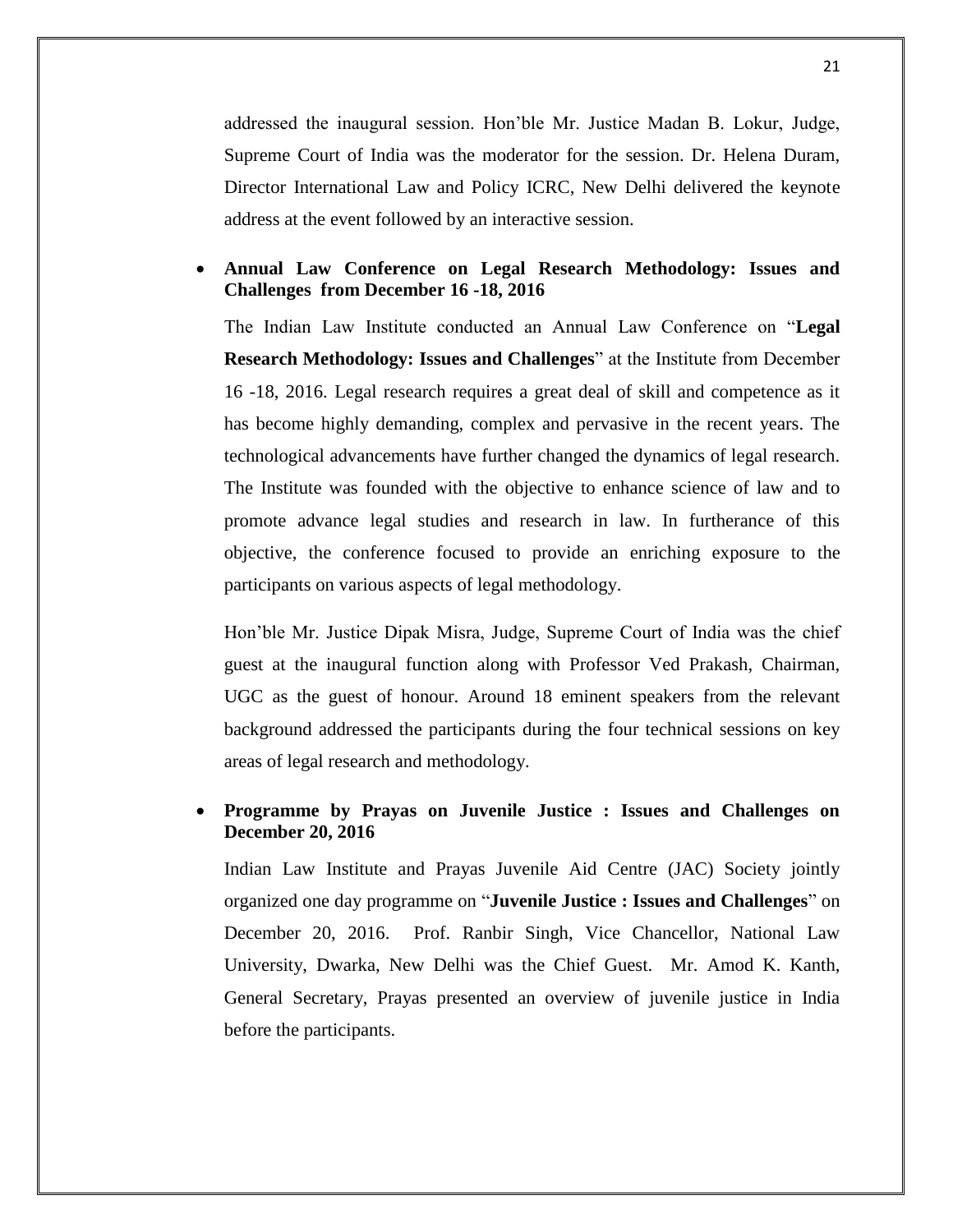#### **Judicial Consultation on Bail Related Matters on January 21, 2017**

The Law Commission of India and the Indian Law Institute jointly organised "**One Day Judicial Consultation on Bail Related Matters**" on January 21, 2017. The presidential address was delivered by Hon'ble Dr. Justice B.S. Chauhan, Chairman, Law Commission of India. The opening address was delivered by Hon'ble Mr. Justice A.M. Khanwilkar, Judge Supreme Court of India. Hon'ble Mr. Justice U.U. Lalit and Professor S. Sivakumar, Member, Law Commission of India, also addressed the audience on this occasion. The meeting was chaired by Hon'ble Ms. Justice Mukta Gupta, Judge, Delhi High Court. The panel of experts consisted of Hon'ble Mr. Justice Ved Pal, Former Judge, Allahabad High Court, Dr. Deepak Mishra (IPS), ADG, CRPF and Dr. Vivek Gogia, Inspector General of Police, Goa Police.

# **National Workshop on Environmental Laws: Contemporary Issues and Challenges from February 6- 11, 2017**

The Indian Law Institute conducted an interdisciplinary workshop on "**Environmental Laws: Contemporary Issues and Challenges**" from February 6- 11, 2017 at the Institute.

Considering the environment degradation in the present scenario and the consequent health and economic crisis, the present workshop addressed this deplorable state of affairs especially when right to health is a fundamental human right. The focus of the workshop was on specific issues relating to environment through the lenses of corporate law, human rights law, intellectual property law, criminal law, history, philosophy, religion and other relevant fields in not only cultivating environmental awareness but also reflecting on the scale of the environmental crisis around the world.

The workshop provided a platform for academicians and professionals from the realms of law, science, education, environmental studies, sociology and other related fields, to present papers and engage in discourses relevant to contemporary environmental issues and its effects on human welfare and progress.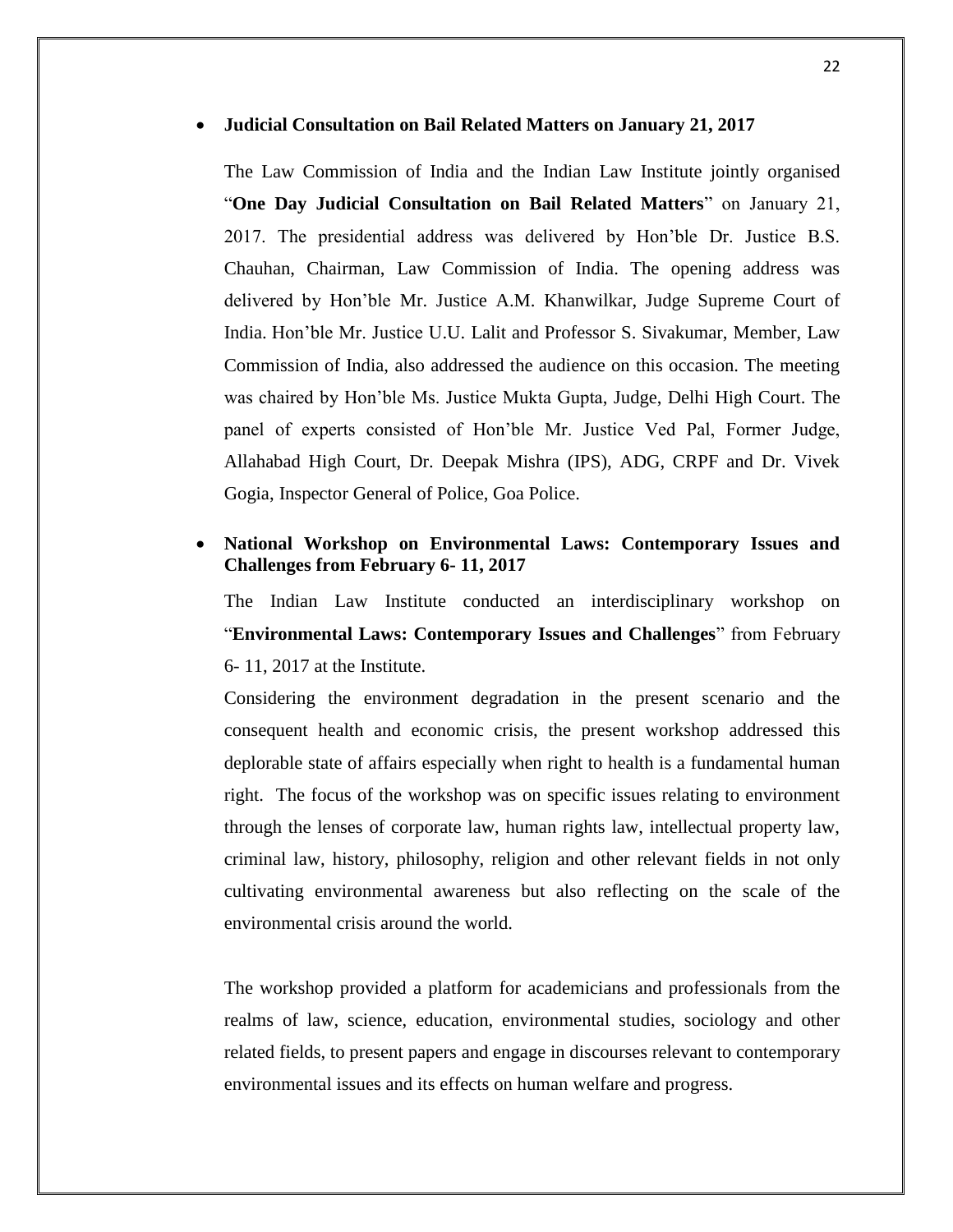Hon'ble Mr. Justice Swatanter Kumar, Former Judge, Supreme Court of India and Chairperson, National Green Tribunal was the chief guest at the inaugural function.

# **Workshop on Decoding the Digital Project on March 03-04, 2017**

The Indian Law Institute organised a two day workshop on  $3<sup>rd</sup>$  and  $4<sup>th</sup>$  March, 2017. The workshop provided an extensive introduction to the digital project with the objective of developing a critical understanding of the emerging issues and concerns. In the recent years, technology has come to occupy a central role in interpersonal interactions as well as the interaction between individuals and the state. The emerging trends of technological use in diverse sectors and the advent of the age of the digital have been celebrated with an uncritical zeal. The digital, it is imagined, will usher in an era of transparency and "Transform India into a Digitally Empowered Society and Knowledge Economy." However, the implications of the interface of digital with state policy are little explored or understood.

# **National Conference on Competition Law and Policy: Problems and Prospects on March 18-19, 2017**

The Indian Law Institute in collaboration with the Competition Commission of India (CCI) conducted a National Conference on "**Competition Law and Policy: Problems and Prospects**" on March 18-19, 2017. Hon'ble Justice B.S. Chauhan, Chairperson, Law Commission of India inaugurated the conference. Speaking on the occasion, Justice Chauhan opined that the anti monopolistic sentiments had always been very dominant in the country and the transition from Monopolies and Restrictive Trade Practices Act, 1969 to Competition Act, 2002 was a momentous transformation towards pro – competition scenario in India.

Dr. Vandana Mahalwar was the coordinator and Dr. Susmitha P. Mallaya was the organising secretary of the Conference.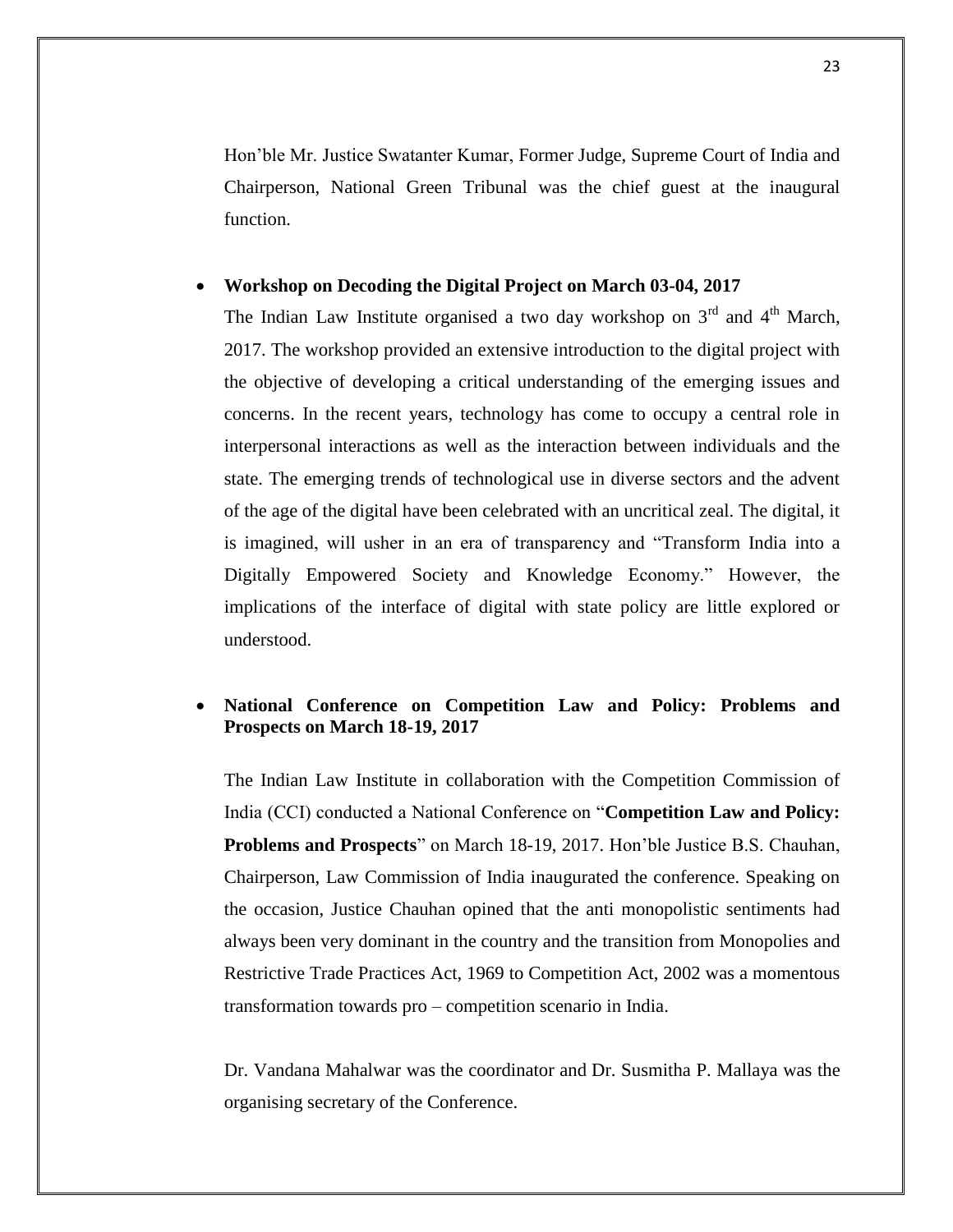# **B. TRAINING PROGRAMMES**

The Indian Law Institute in collaboration with National Human Rights Commission have organised the following Training Programme:

- Two days' training programme for First Class Judicial Magistrates on, **"Human Rights: Issues and Challenges"** on October 22-23, 2016 at the Institute. Hon'ble Mr. Justice D. Murugesan (Retd.), Member NHRC, delivered the inaugural address. Mr. J.S. Kochher, Joint Secretary (T&C), NHRC and Professor Manoj Kumar Sinha, Director, ILI also addressed the participants in the inaugural session.
- Two days' training programme for Police Personnel on, "**Police and Human Rights:Issues and Challenges**" on November 19-20, 2016 at the Institute. Mr. S.C. Sinha, Hon'ble Member NHRC, delivered the inaugural address. Mr. J.S. Kochher, Joint Secretary (T&C), NHRC and Prof. (Dr.) Manoj Kumar Sinha, Director, ILI also addressed the participants in the inaugural session. Justice T.S. Thakur, Hon'ble Chief Justice of India delivered the valedictory address along with Hon'ble Mr. Justice Arijit Pasayat, Former Judge, Supreme Court of India, Mr. J.S. Kochher Joint Secretary (T&C), NHRC and Professor Manoj Kumar Sinha, Director, ILI.
- One Day Programme for **Juvenile Homes, Old Age Home and Health Officials** on January 23, 2017. The programme consisted of four technical sessions namely Role of NHRC in Protecting Human Rights Violations of Vulnerable Groups, Human Rights of Old Age Persons: Issues and Concerns, Protection of Human Rights of Juveniles, Role of Health Officials in Protecting Human Rights of Juveniles and Old Age Persons. The speakers included Professor (Dr.) Manoj Kumar Sinha, Director, ILI, Mr. Mathew Cherian, CEO, Help Age India, Shri Amod Kanth, General Secretary, Prayas Juvenile Aid Centre Society, Dr. Rajesh Sagar, Professor, Doctor of Medicine, AIIMS.
- One Day Programme for Media Personnel and Government Public Relation Officers on "**Media and Human Rights"** on February 22, 2017.Inaugural Address was delivered by the Chief Guest Dr. Ranjit Singh, Joint Secretary (P & A), National Human Rights Commission. Welcome address was given by Professor (Dr.) Manoj Kumar Sinha, Director, ILI. The speakers were Shri. Jaimini Kr. Srivastava, Deputy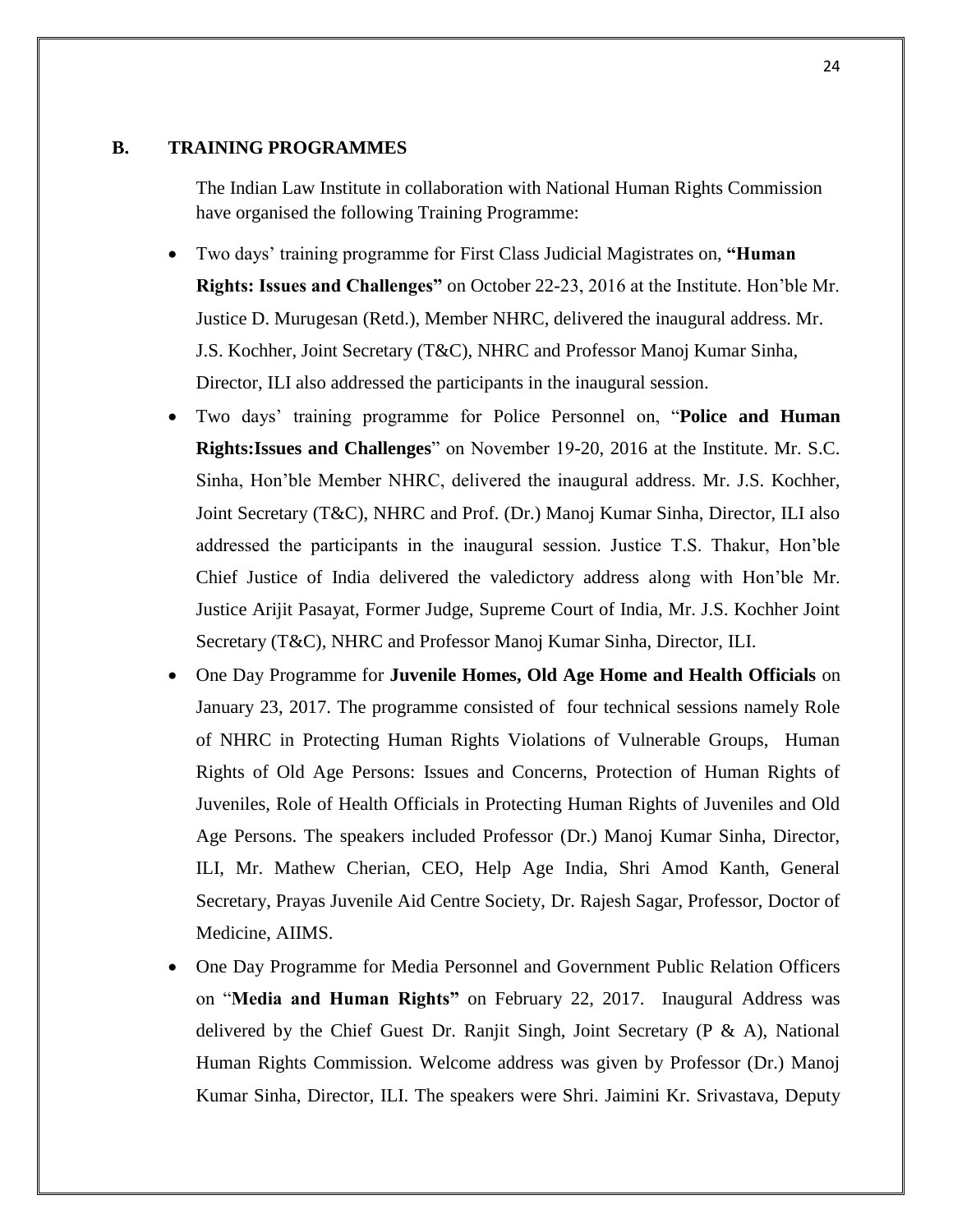Director, Media and Communication, NHRC; Mr. Sudhanshu Ranjan, Journalist, Doordarshan. Mr. Shashank Shekhar, Member, DCPCR and Professor Pushpesh K. Pant, Dean, Northcap University, Gurgaon, Haryana on different human rights topics.

- Indian Law Institute and National Human Rights Commission jointly organised a two day training programme for Prison Officials on **"Human Rights: Issues and Challenges**" on  $20^{th} - 21^{st}$  March, 2017. The programme consisted of four technical sessions held on both days. The programme aims at developing knowledge and skill of prison officers actually responsible for routine management of prison activities. The speakers on March 20, 2017 were Mr. Sunil Gupta, Former Law Officer, Tihar Jail; Mr. Shashank Shekhar, Member, Juvenile Justice Board, Buxar, Mr. Amod K. Kanth, Former DGP and Chairperson, DCPCR, General Secretary, Prayas, Juvenile Aid Centre Society, Delhi; Ms. Anju Mangla, Superintendent, Tihar Jail and on March, 21, 2017 the speakers were Professor (Dr.) Manoj Kumar Sinha, Director, ILI; Professor G. Mohan Gopal, Director, Rajiv Gandhi Institute for Contemporary Studies, New Delhi; Sunil Gupta and Chhaya Sharma, DIG, NHRC.
- Two Day Training Programme for Judicial Officials on **"Human Rights: Issues and Challenges"** on March, 25 – 26, 2017. The programme was designed for judicial officers and district judges to bring a clear understanding of and approach towards effective implementation of human rights issues. The speakers were Shri Shankar Sen, Former Director General of Police, NHRC, Senior Fellow, Head, Human Rights Studies, Institute of Social Science; Ms. Geeta Luthra, Advocate; Shri Ravi Nair, South Asia Human Rights Documentation Centre; Professor (Dr.) B.T. Kaul, Chairman, Delhi Judicial Academy; Dr. R.R. Kishore, Advocate, Supreme Court of India; Dr. Anurag Deep, Associate Professor, ILI and Shri P.K. Malhotra, Former Law Secretary, Department of Legal Affairs.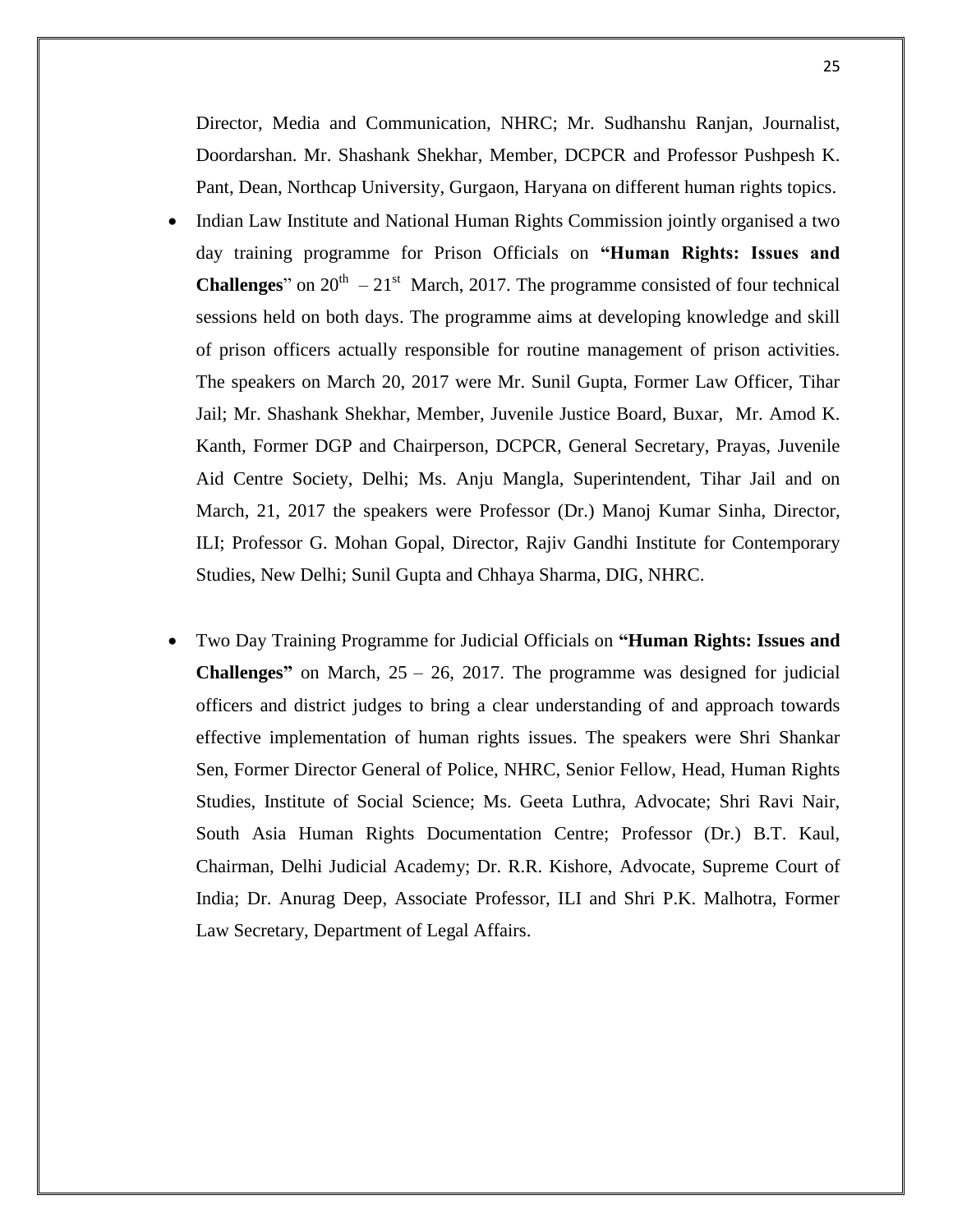# **C. SPECIAL LETURES**

- **Prof. Virendra Kumar,** Former Founding Director (Academics) of Chandigarh Judicial Academy and UGC Emeritus Fellow delivered a special lecture to LL.M. students on the topic "Social Sciences in Contemporary Era" on April 7, 2016.
- **Prof. Upendra Baxi,** Professor of Law, University of Warwick, UK delivered a special lecture to LL.M. students on the topic "Institutional Sanctity versus Freedom of Speech and Expression: Some Critical Perspective" on April 6, 2016.
- **Professor Benjamin L. Ginsberg**, Stanford Lecturer, Partner, Jones day Law Firm, Stanford University, USA on the topic Distinguished Public Lecture on "the Trump Administration to Date, and what to Expect in the Future?" on March 27, 2017.
- **Prof. Gianfranco Tamburells**, Researcher deliver a lecture on "Recent Developments in International Environmental Law" on 16<sup>th</sup> March, 2017.
- **Ms. Kimberly Sexton**, NICK Lawyer deliver a lecture on "Legal Aspects of Nuclear Safety" on 9<sup>th</sup> March, 2017.
- **Prof. Sital Kalantry**, Clinical Professor of Law, Cornell Law School, Cornell University, USA delivered a lecture on "The Jurisprudence of the Supreme Court of India : Empirical Analysis and Comparative Perspectives" on December 08, 2016
- **Professor Nathaniel Persily**, James B. McClatchy, Stanford Law School, Stanford University, USA delivered a lecture on "US Elections 2016 : Understanding the Rhetoric and Reality" on October 26, 2016
- **Professor Alvarez Jose**, Herbert and Rose Rubin Professor of International Law at the New York University School of Law, New York University delivered a special lecture on the topic "The Future of International Investment Regime" on October 21, 2016.
- **Hillel I. Parness** founder of Parness Law Firm (PLCC), Commercial Litigator and Trial Attorney, US also serving as an adjunct faculty of the Columbia Law School teaching Inernet and Intellectual Property Law since 2002 visited the Institute on July 25, 2016. He delivered a special lecture to LL.M students on the topic "Copyright Enforcement in the Digital Environment."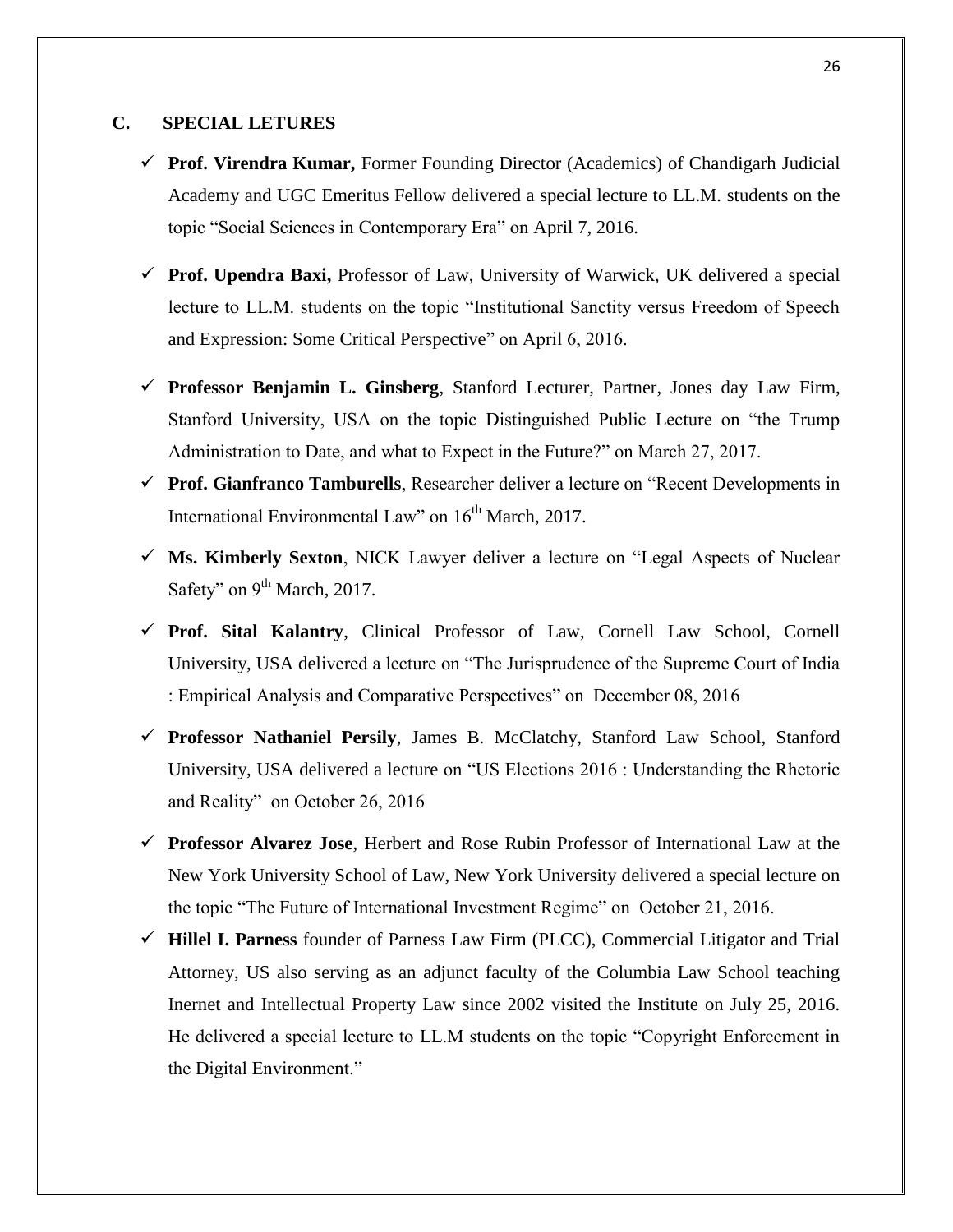- **Ms. Taslima Yasmin**, Assistant Professor, Department of Law, University of Dhaka, Bangladesh delivered a special lecture to LL.M students on the topic "Judicial Trends in Child Custody Cases in Bangladesh: Traditional Sharia Law Principles versus Welfare Consideration" on July 26, 2016.
- **Professor J. Danixia,** Cuevas, professor, Miami Dade College, a Fullbright scholar and teaches in an American Bar Association Paralegal Studies Department within the Miami Dade College Law Center visited the Institute on August 4, 2016. She delivered a special lecture to LL.M. students on the topic "Ethics in Legal Profession."
- **Mr. R. R. Kishore,** Advocate, Supreme Court and President, Indian Society of Health Laws and Ethics delivered a special lecture to LL.M students on the topic "Health Law" on August 8, 2016.
- **Professor Christiana Ochoa**, Professor of Law, Maurer School of Law, Indiana University, US delivered a special lecture to LL.M students on the topic " Business and Human Rights" on August 9, 2016.
- **Mr. Shubhankar Dham**, Associate Professor, University of Hong Kong delivered special lectures to LL.M students on the topics "Comparative Public Law" and "Separation of Powers in India" on August 11 and 19, 2016.
- **Professor Alvarez Jose**, Herbert and Rose Rubin Professor of International Law at the New York University School of Law, New York University delivered a special lecture on the topic "The Future of International Investment Regime" on October 21, 2016.
- **Professor Nathaniel Persily**, James B. McClatchy, Stanford Law School, Stanford University, USA delivered a lecture on "US Elections 2016 : Understanding the Rhetoric and Reality" on October 26, 2016.
- **Prof. Sital Kalantry**, Clinical Professor of Law, Cornell Law School, Cornell University, USA delivered a lecture on "The Jurisprudence of the Supreme Court of India : Empirical Analysis and Comparative Perspectives" on December 08, 2016.
- **Mrs. Kimberly Sexton**, NICK Lawyer, Legal Affairs Section, OECD Nuclear Energy Agency (NEA) delivered a special lecture on "Legal Aspects of Nuclear Safety" on  $9<sup>th</sup>$ March, 2017.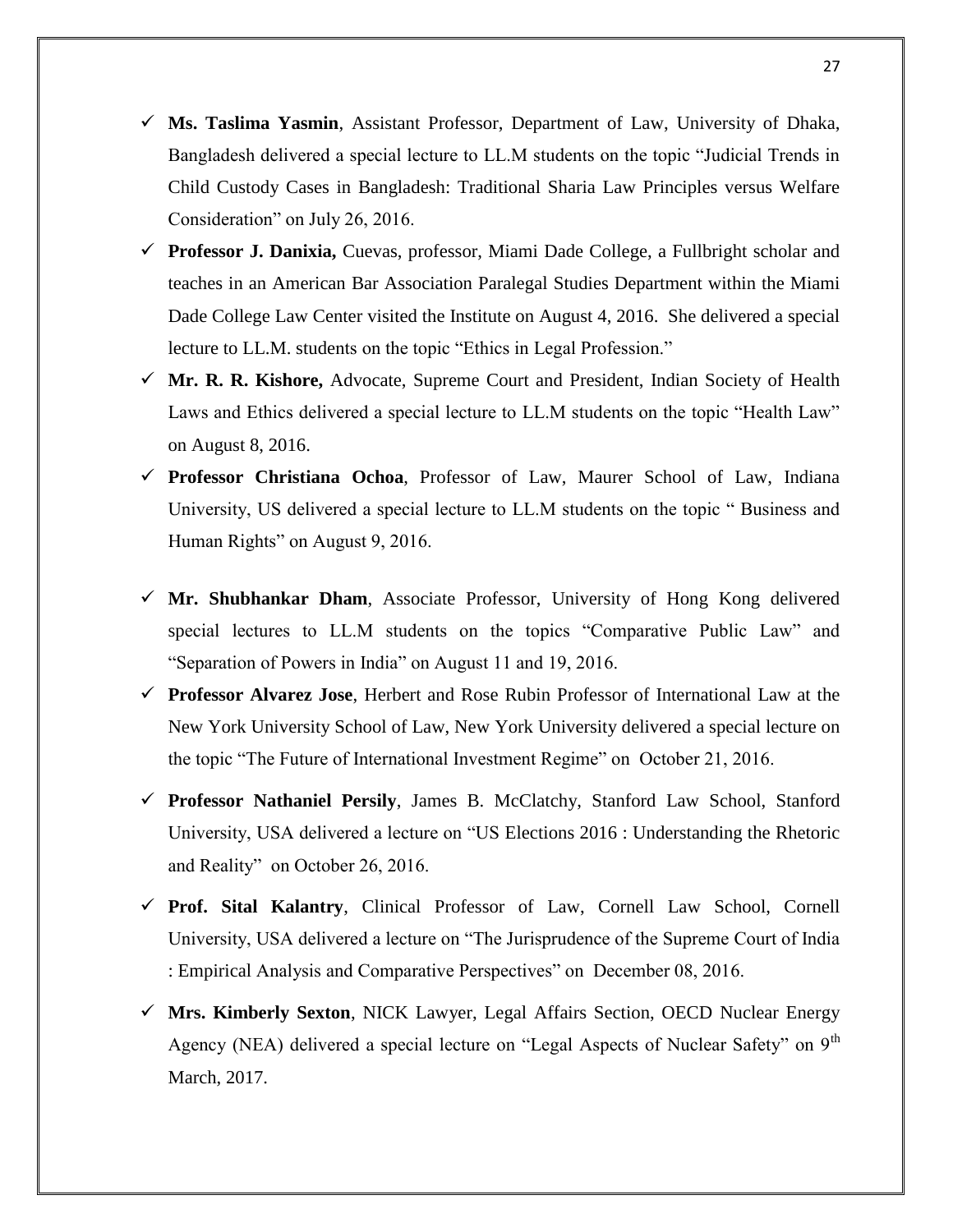- **Prof. Gianfranco Tamburells**, Researcher Institute of International Legal Studies, Rome, Italy delivered a special lecture on "Recent Developments in International Environmental Law" on  $16^{th}$  March, 2017
- **Professor Benjamin L. Ginsberg**, Stanford Lecturer, Partner, Jones day Law Firm, Stanford University, USA delivered a distinguished Public Lecture on "Trump Administration to Date, and what to Expect in the Future?" on March 27, 2017.
- **Dr. Rakesh Ankit**, Assistant Professor, Centre for Law and Humanities, Jindal Global Law School delivered lectures on the topics, "Constitutionalism and Representations (1919-20)" and "Constitutionalism and Autonomy (1935-37) on March 23 and 31, 2017.

# **D. RESEARCH PROJECTS**

# **Project from Ministry of Panchayati Raj, Government of India**

The Ministry of Panchayati Raj (MoPR), has entrusted a project to the Indian Law Institute on "*A Study on Case Laws Relating to Panchayati Raj in Supreme Court and Different High Courts*". The study includes a gist of various High Court and Supreme Court cases on the Panchayati Raj system in India. Report on the "Compilation of Judicial Pronouncements on Panchayati Raj System in India" has been initiated by the Institute.

# **Project from the National Investigation Agency**

The National Investigation Agency (NIA), Ministry of Home Affairs, Government of India has entrusted a project to the Indian Law Institute to prepare a Compendium of Terrorism Related cases and to draft a Model Investigation and Procedural Manual.

The project was divided into two phases. The first phase included analysis of all the State High courts and Supreme Court decisions on terrorism. The second phase included the analysis of all the trial court decisions followed by scrutiny. A draft of the compendium has been submitted to the NIA officials.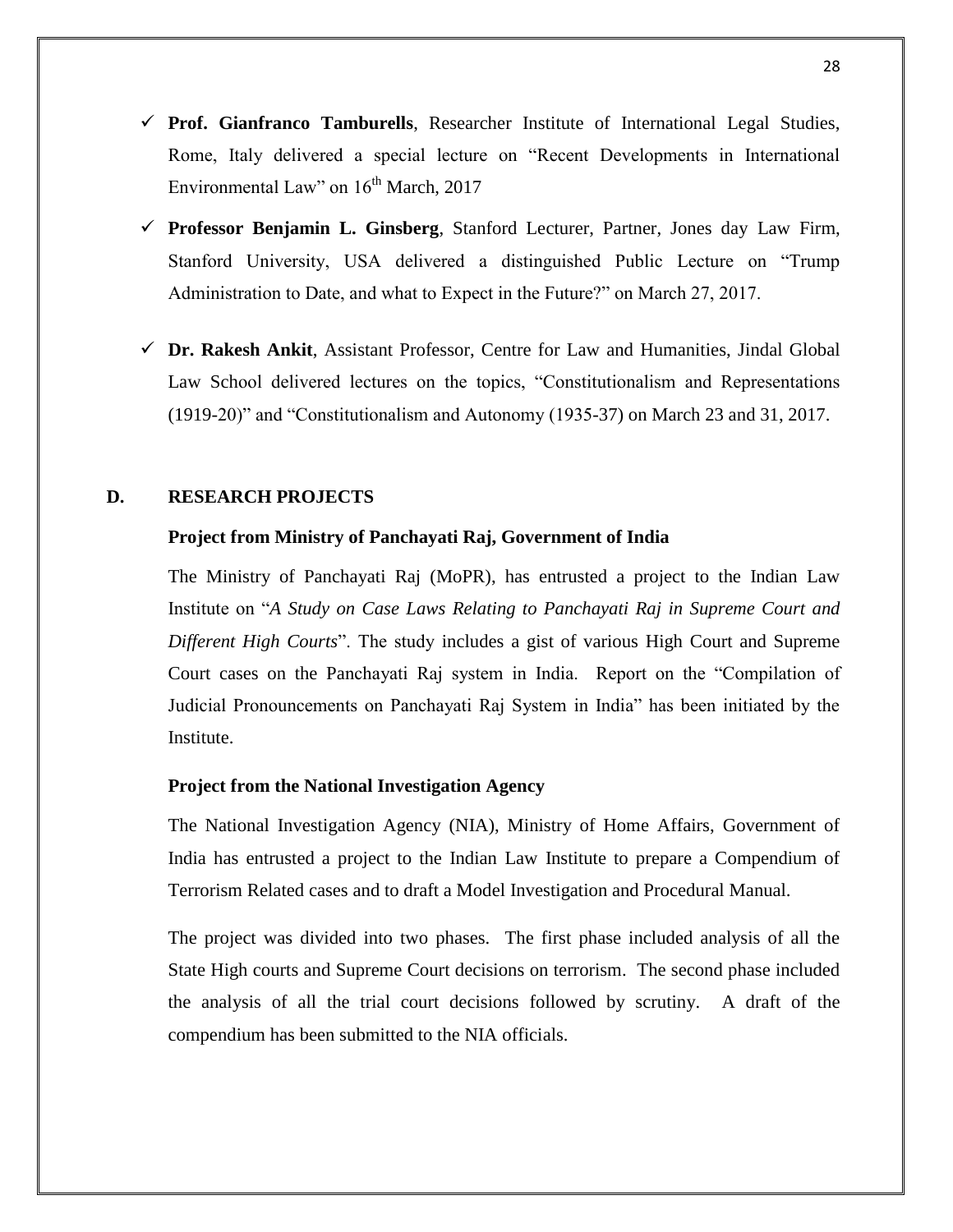# **Assignment of Transparency Audit of Public Authorities by Central Information Commission**

Central Information Commission has assigned a task of Transparency Audit of Public Authorities under suo-motu disclosure U/s-4 of Right to Information Act, 2005. The audit assignment is in progress.

# **E. VISITS** *TO AND FROM* **THE INSTITUTE**

# **Visit of Nepal Delegation**

The Indian Law Institute organised a programme for the delegation from Nepal Constituent Assembly from August 21- 31, 2016. The programme comprised of talks by senior advocates and Constitutional law experts, as well as interaction with Hon'ble judges of the Supreme Court to get an overview of the judicial system and removal of judges process in the light of the ongoing Constitutional drafting process in Nepal.

Organised as a full-time programme for the delegates, lectures, interactions with the officials of the Ministry of External Affairs, visits to the National Law School Bangalore and the Supreme Court of India were also included.

# **Visit of International Delegation from UN Legal Fraternity**

Indian Law Institute hosted an international delegation of young scholars and early career UN officials working in the field of Law and International Affairs. The delegation visited the Institute on October 7, 2016 for an interactive meeting with the Director and other faculty members. The delegates were part of annual joint workshop, "Implementation of International Law through Facilitation Mechanism" organized by American Society of International Law (ASIL), Academic Council of UN System (ACUNS) and OP Jindal Global University (JGU), Sonipat.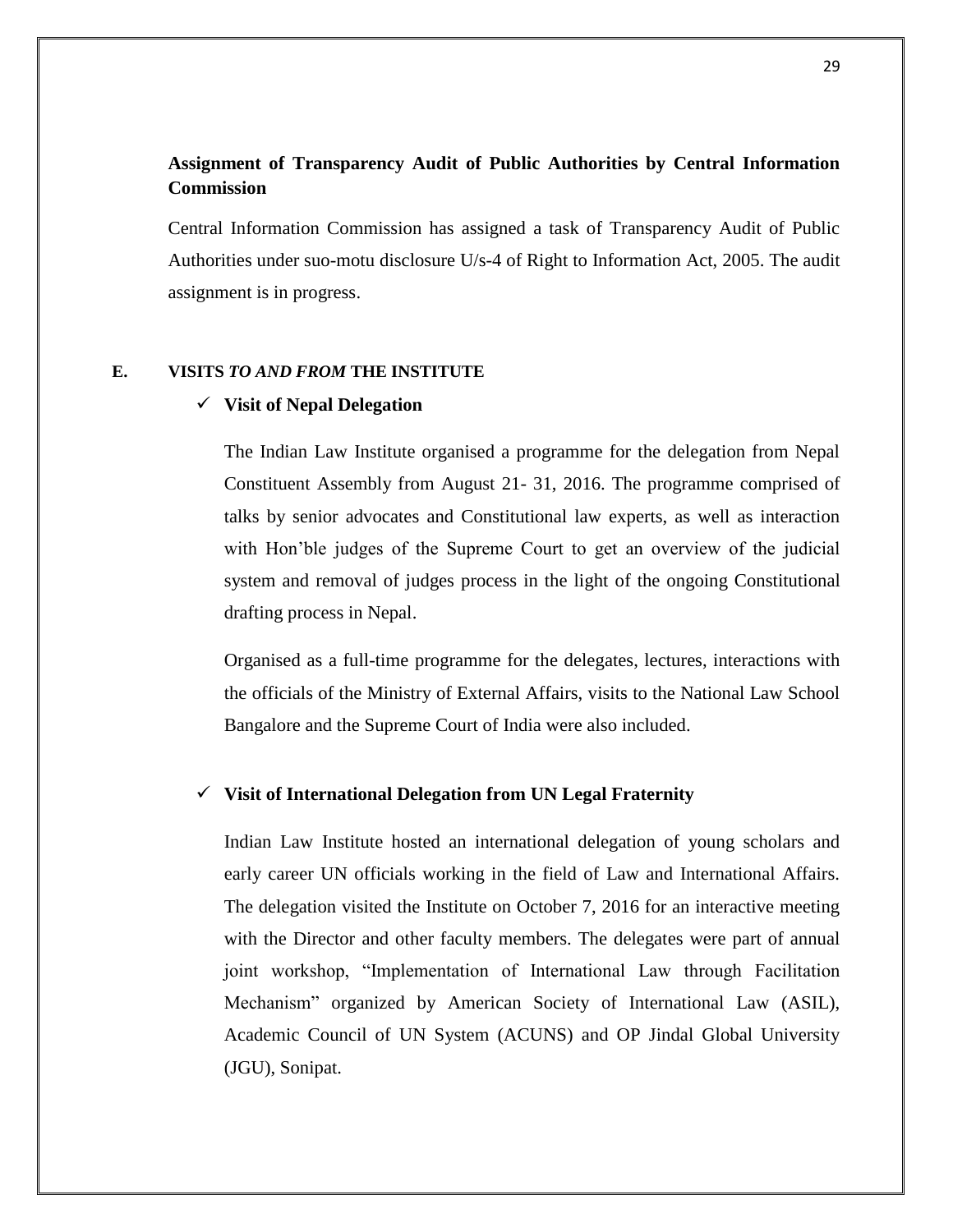Professor Manoj Kumar Sinha, Director, ILI made a presentation on "The Role and Current Work of the ILI and its Contribution in Research and Dissemination of Knowledge on Legal Issues in India". This was followed by discussion on various contemporary issues like Paris Pact and Climate Change Implication for India, Counter Terrorism, International Court of Justice, Responsibility to Protect (R2P), Human Rights and Role of Supreme Court in Promotion and Protection of Human Rights.

This meeting was attended by Professor C. Rajkumar, Vice Chancellor, OP Jindal Global University, Professor Dabiru Sridhar Patnaik, Director, OP Jindal Global University, Professor Vasselin Popovski, Vice Dean, OP Jindal Global Law School and faculty members of Indian Law Institute.

# **Visit of Delegation from Columbia University**

Mr. Lalit Bhasin, President, Bar Association of India, New Delhi visited the Institute alongwith a delegation from University of District of Columbia, David A. Clarke School of Law, Washington on November 8, 2016 Professor Katherine S. Broaderick, Dean and Joseph L. Rauh, Jr. Chair of Social Justice was accompanied by eminent law teachers from the school.

 **Visit of National Assessment and Accreditation Council (NAAC) Peer Team** The Indian Law Institute, Delhi has been accredited with 'A' grade by the National Assessment and Accreditation Council (NAAC). The Institute achieved a CGPA of 3.35 on a 4 point scale. The Institute has been assessed and accredited on the basis of the NAAC Peer Review Team's report in the 23<sup>rd</sup> meeting of the Standing Committee held on March 28, 2017 at Bengaluru. The result of the assessment will remain valid for next five years.

The NAAC Peer Team under the Chairmanship of Hon'ble Mr. Justice N.N. Mathur (Retd.), along with members, viz., Professor T.V. Subba Rao, Professor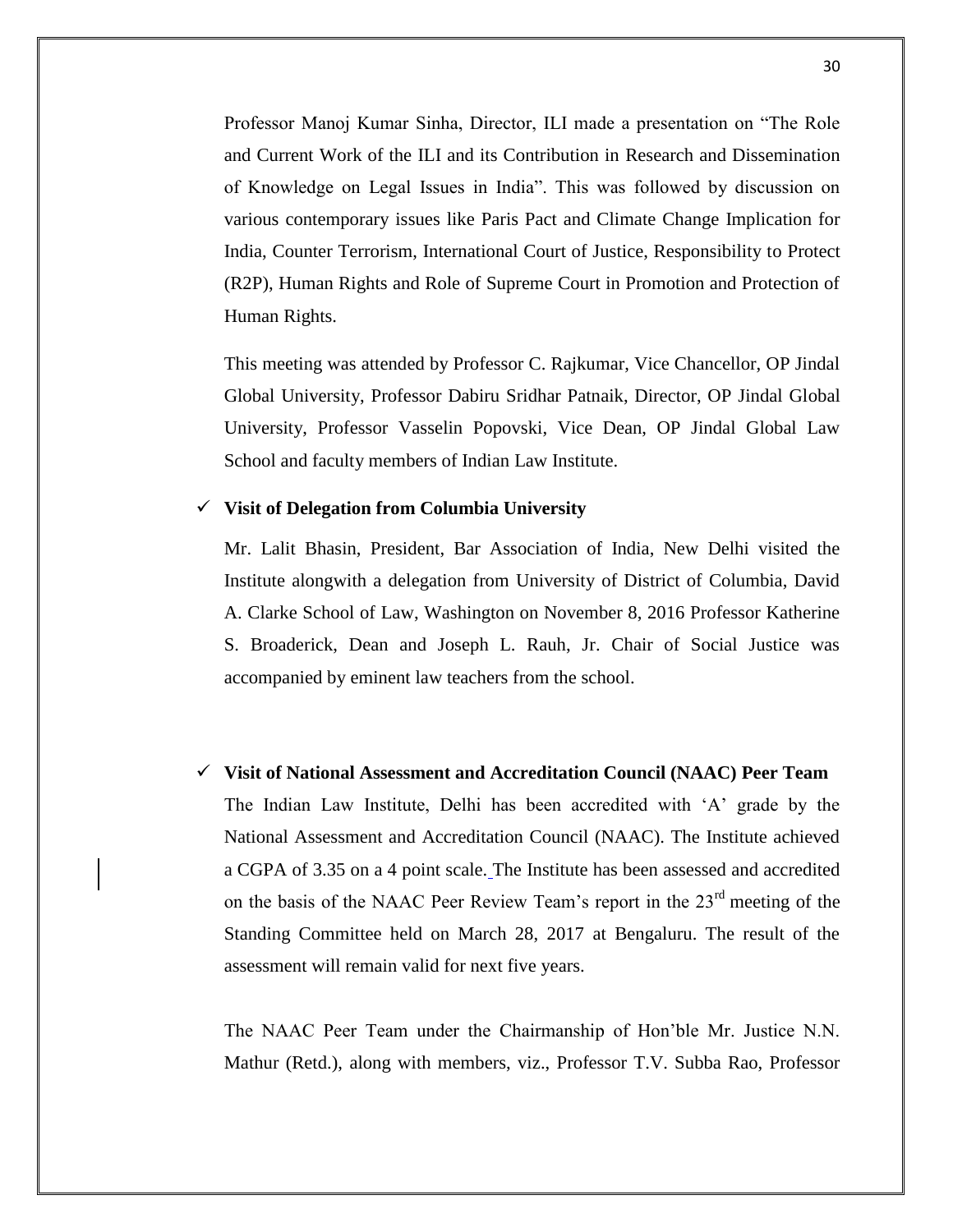M.K. Padalia, Professor P. Ishwara Bhat and Professor I. Ramabrahman visited the Institute from March 6-8, 2017.

The team visited various wings of the Institute and inspected the infrastructure pertaining to academic, examination, information technology, library and its resources, general administration *etc*. They personally visited cabins/rooms of faculty members, server room, classrooms, library information resource center, publication section, annexe and library. They conducted detailed discussions with the staff of concerned sections.

Hon'ble Mr. Justice N.N. Mathur and Professor T.V. Subba Rao had detailed interactions regarding library and IT infrastructure, student support and progression, assessment of governance leadership and management with the concerned staff and faculty.

Professor M.K. Padalia, Professor P. Ishwara Bhat and Professor I. Ramabrahman conducted discussions regarding curricular developments and aspects, teaching and learning aspects, innovations and best practices, research consultancy and extension and examination related aspects.

The team also had one-to one interactions with the faculty members, non-teaching staff, students, alumni, parents, registrar and other officials*.* Earlier, the Institute submitted its self study report to NAAC on October 19, 2016 for institutional accreditation under cycle one.

#### **Visit of Students from Various Law Colleges**

- Students of the Durgapur Institute of Legal Studies, Burdwan, West Bengal visited the Institute on June 26, 2016.
- Students from the Bimal Chandra College of Law, Kandi, Murshidabad, West Bengal visited the Institute on June 26, 2016.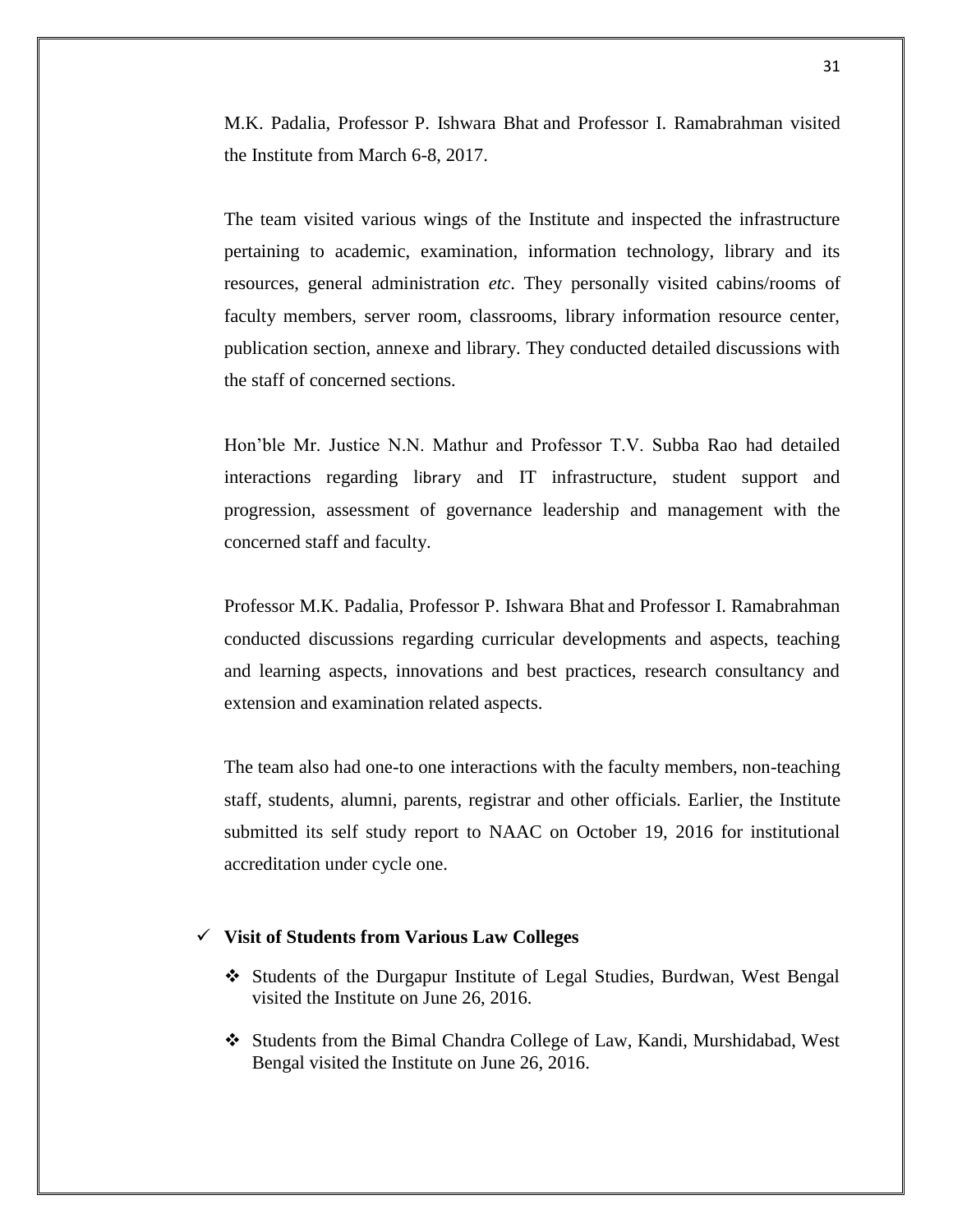- Students of Hooghly Mohsin Law College, Chinsurah, West Bengal visited ILI on September 29, 2016.
- Students from Haldia Law College visited Institute on November 17, 2016.
- Students from Durgapur Law College, Burdwan, West Bengal visited Institute on November 16, 2016.
- Students of NERIM Law College Guwahati, Assam visited Institute on November 3, 2016.
- Students from Kashmir University, Department of Law, Hazratbal, Srinagar visited ILI on March 10, 2017.
- Students of Indian Institute of Legal Studies, Siliguri, Darjeeling, West Bengal visited ILI on March 22, 2017.
- Students of Durgapur Institute of Legal Studies, Durgapur, District, Burdwan, West Bengal visited ILI on March 22, 2017.
- Students of Jayoti Vidyapeeth Women's University (JVWU), Jaipur, Rajasthan students visited ILI on March 30, 2017.

# **F. E-Learning Certificate Courses**

#### **E-Learning Certificate course on IPR**

E-Learning Certificate Course on IPRs was initiated by the Institute as an alternative and a complement to traditional training methods in order to make course materials accessible to large audiences throughout India. It offers new teaching methodologies, specially designed course materials, evaluation tools, tailored means of delivery, and greater accessibility. Teaching would take place in the virtual environment of the Institute's website. A network of tutors on the panel of ILI is available to guide the students. Students and teachers can interact as often as necessary during the course, because communication takes place through email.

Anyone who has access to computer and the internet can benefit from the Institute's e-learning programme. The syllabus is divided into four components: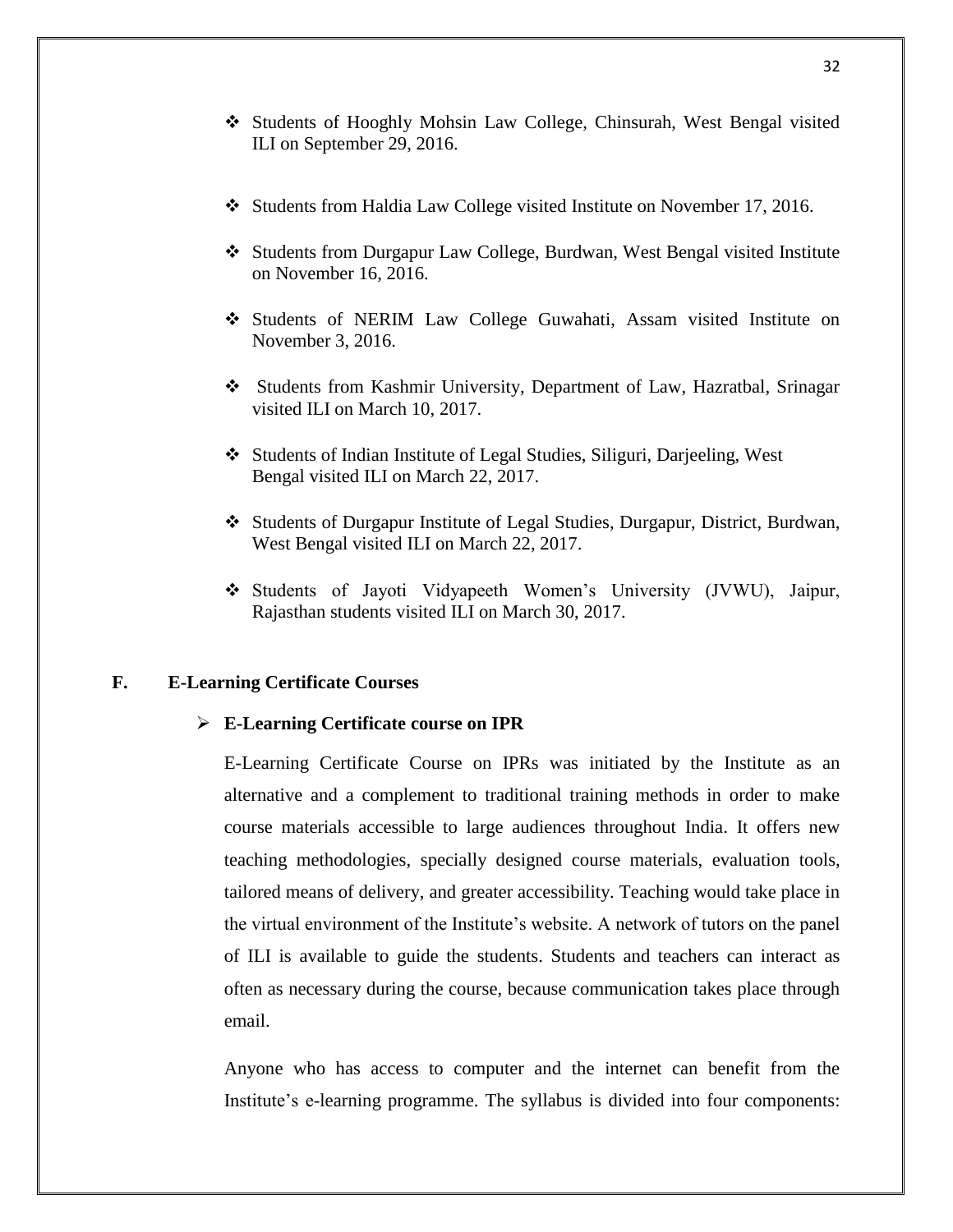(i) Patents; (ii) Copyright and Neighbouring Rights; (iii) Trademarks, Geographical Indications and Domain Names; (iv) Management of IPRs. The duration of the course is three months. During the period under report, the  $35<sup>th</sup>$ to  $37<sup>th</sup>$  Batches (three batches) were conducted and a total number of candidates enrolled were as under:

| $35th$ Batch | 55 candidates |
|--------------|---------------|
| $36th$ Batch | 84 candidates |
| $37th$ Batch | 56 candidates |

Ms. Jupi Gogoi, Assistant Professor was the Coordinator of the programme.

### **E-Learning Certificate course on Cyber Laws**

On the lines of the e-learning course on IPR, an e-learning course of three months duration Cyber Law was introduced in the year 2008-2009. The syllabus is divided into four components: (i) Introduction to Cyber World; (ii) Legal Regime; (iii) Cyber Crime and (iv) E- Commerce and IPR in Cyber Law. During the period of the report, the  $24<sup>th</sup>$  to  $26<sup>th</sup>$  Batches (three batches) were conducted. The numbers of candidates enrolled for each batch were as under:

| $24th$ Batch | 94 candidates  |
|--------------|----------------|
| $25th$ Batch | 138 candidates |
| $26th$ Batch | 104 candidates |

Dr. Susmitha P. Mallaya, Assistant Professor was the Coordinator of the programme.

# **G. Monthly Discussion Series**

The faculties of Indian Law Institute initiated a monthly discussion series on socio-legal issues of contemporary relevance. The first topic for discussion was *Rajbala* v. *State of Haryana* (2016) 2 SCC 445 on February 28, 2017. Four faculties of the Institute who participated as the panel member were Ms. Jupi Gogoi, Assistant Professor, Ms. Latika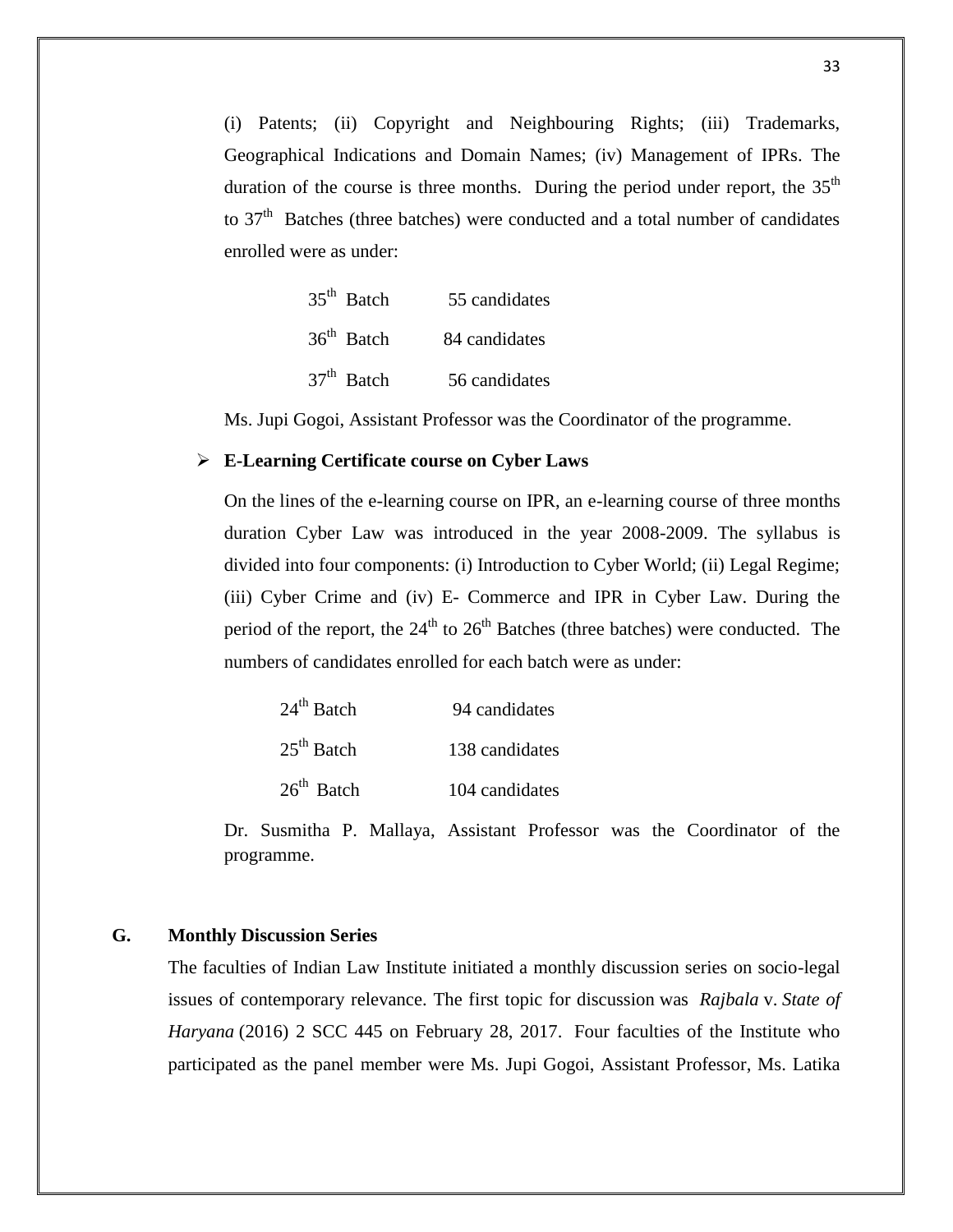Vashist, Assistant Professor, Dr. Vandana Mahalwar, Assistant Professor and Dr. Anurag Deep, Associate Professor.

The discussion was followed by an interactive session between the panel members, other faculty members, Ph.D. research scholars and the LL.M. students.

# **XI. FACULTY ACTIVITIES**

#### **Prof. (Dr.) Manoj Kumar Sinha, Director, ILI**

- He was invited as a Chief Guest to the National Workshop on 'Legal Research Methodology' at University School of Law and Research, USTM, Meghalaya to deliver inaugural address on "Trend of Legal Research in India" on August 26, 2016.
- Delivered lectures on International Humanitarian Law, to the Judicial Magistrates of North East State, organised by Assam Judicial Academy and the International Committee of the Red Cross, Guahati on August 27, 2016.
- Invited as Chief Guest to release the first issue of the *Law Journal* published by Faculty of Law, Jamia Millia Islamia and also delivered a talk on *Business and Human Rights* to the participants on September 7, 2016 at Jamia Millia Islamia, New Delhi.
- Delivered a lecture on ''Law and Justice in a Globalizing World' to LL.M. students of National Law University Delhi on September 30, 2016.
- Delivered lecture on "Right to Education: National and International Perspective" to LL.M students on National Law University, New Delhi, on October 4, 2016.
- Delivered a lecture on Response to queries concerning to Human Rights to Public Relation Officers of CISF, organised by UGC Staff College, Jamia Millia Islamia, on October 6, 2016.
- Invited to deliver a talk on "Need of Textbook on International Humanitarian Law" organised by the International Committee of the Red Cross (ICRC), New Delhi, on October 6, 2016.
- Delivered series of lectures on "Law and Justice in a Globalizing World" to LL.M. students of Nirma University Ahmedabad, on 16-17 October, 2016.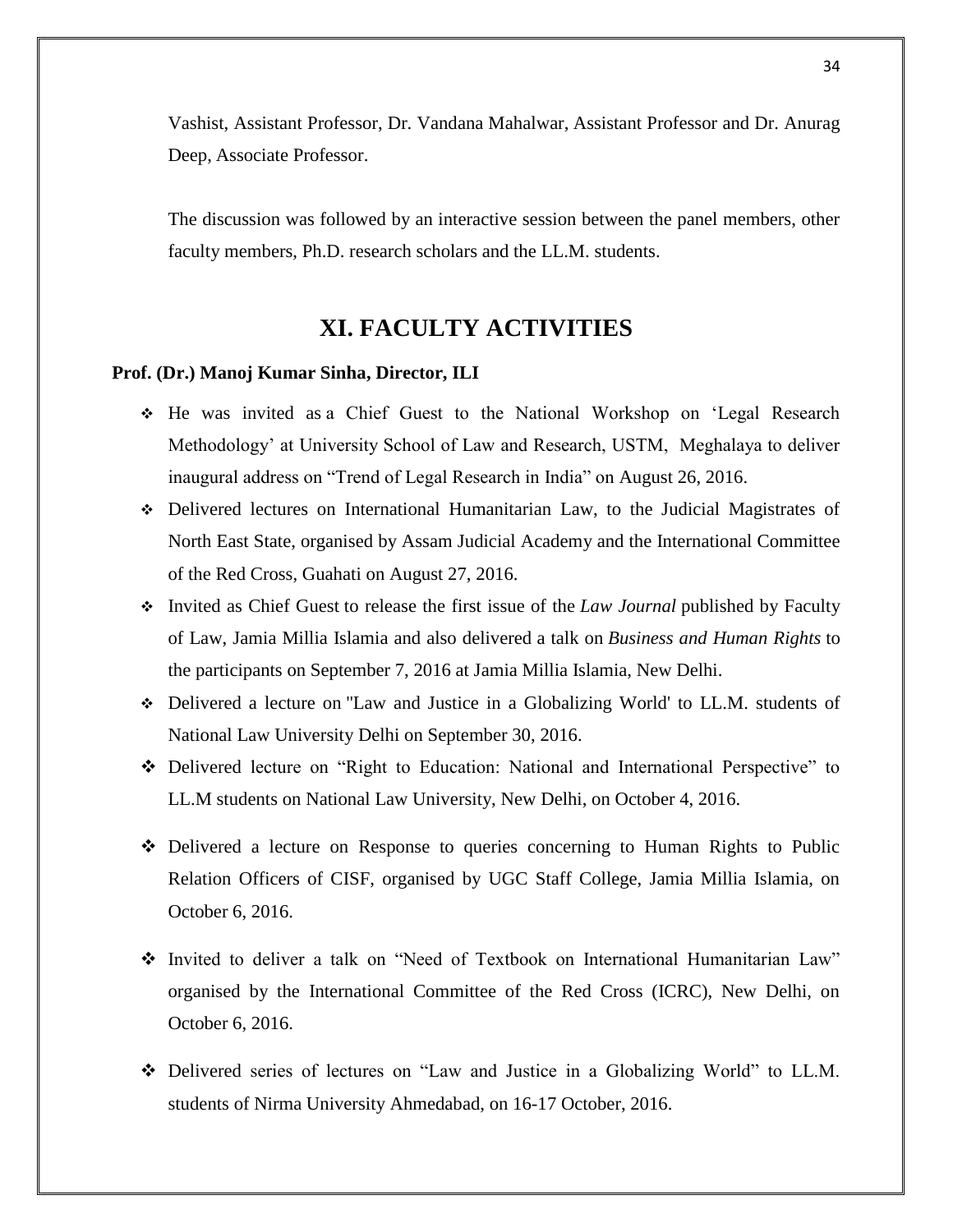- Chaired a session on "Refugee Law" in International Conference on Law and Policy organized by SPOCULIT Events, New Delhi on 23 October, 2016.
- $\cdot \cdot$  Delivered a lecture on "Prisoners of War" to the participants of 28<sup>th</sup> South Asia Teaching Session on International Humanitarian Law organized by the International Committee of the Red Cross (ICRC) & the Indian Society of International Law (ISIL), New Delhi, on 26 October, 2016.
- Presented a paper on Cyber warfare and International Humanitarian Law in International Conference on Cyber Law, Cybercrime and Cyber security on 17-18 November, 2016 at New Delhi.
- \* Invited as Chief Guest to deliver key note address on the occasion of "Constitution Day" by Department of Law, Sri Padmavati Mahila Visvavidyalayam, Tirupati, on November 25, 2016.
- \* Invited as Chief Guest to deliver key note address on the occasion of "Constitution Day" by Rashtriya Sanskrit Vidyapeetha, Triupati, on November 25, 2016 at New Delhi.
- Invited as Chief Guest to deliver key note address on the occasion of 'Constitution Day' by Faculty of Law, S.V. University, Tirupati on November 26, 2016.
- Invited to present a paper on "Human Rights" on the occasion of Human Rights Day celebration by the Indian Society of International Law (ISIL) on December 9, 2016.
- Invited as Chief Guest to deliver Inaugural Address in two day conference on "Gender and Popular Culture: Representations and Embodiment", organised by Shyam Lal College, New Delhi, on December14-15, 2016.
- Invited to deliver inaugural address in an International Conference on *'Contemporary Issues and Challenges of Human Rights in the Era of Globalisation'*, organised by Legal Services Clinic and ADR Centre, Government Law College, Thrissur, Kerala, January 11, 2017.
- Invited as Chief Guest to deliver Inaugural Address in three day conference on*"2nd KIIT National Conference on International Law*", organised by International Law Society, KIIT Law School, Bhubaneswar, January 13-15, 2017.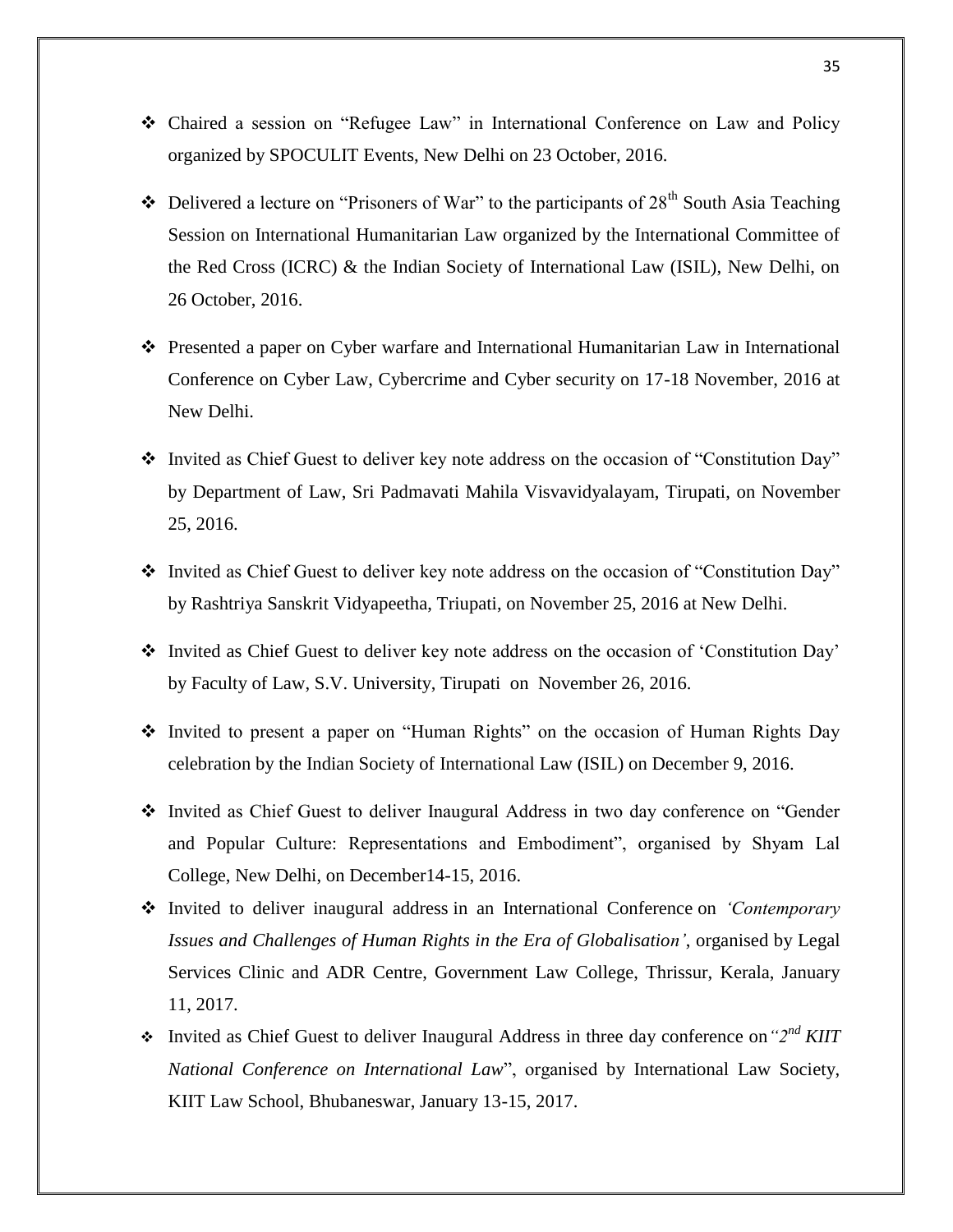- Invited as Guest of Honour to deliver address in one day National Seminar on *Electoral Reforms* organised by Department of Law, Jamia Milia Islamia University, New Delhi, January 28, 2017.
- Chaired a session on "*Human Rights Institutions, Civil Society Organisations and Judiciary* in *FRAME* (*Fostering Human Rights Among European Policies): India Colloquium"* organised by Indian Society of International Law(ISIL) and South Asian University, New Delhi, January 31, 2017.
- delivered a special lecture on *'International Human Rights- Issues and Challenges'* Faculty of Law, Banaras Hindu University, Varanasi, February 3, 2017.
- Invited as speaker on the occasion of release of the book titled '*Private International Law- South Asian States'* edited by Sai Ramani Garimella and Dr. Stellina Jolly, organised by South Asian University, New Delhi, March 1, 2017.
- $\div$  Invited as Guest of Honour to address the participants of  $7<sup>th</sup>$  National Moot Court Competition, organised by Geeta Institute of Law, Panipat, Haryana, March 4, 2017.
- Invited to address judicial officers of Jammu and Kashmir on *"International Humanitarian Law",* organised by Jammu Judicial Academy and International Committee of the Red Cross, Jammu, March 25, 2017.
- Delivered a special lecture on *'Legal Research Methodology'* to Ph.D. students of WB National University of Juridical Sciences, Kolkata, March 31, 2017.
- Invited to address on *"International Human Rights"* to the participants in Sensitization programme on Human Rights and Law for officers of DHJS(Delhi Higher Judicial Service) and DJS (Delhi Judicial Service), March 31, 2017.

# **Prof. S Siva Kumar, Professor**

- He has been conferred the Honorary Degree of Doctor of Laws (Honoris Causa LL.D-Legum Doctor) by the board of management of Vels University, Chennai in recognition of his immense contributions in the field of Law and Mass Communication on May 07, 2016.
- $\div$  He was appointed as a Full Time Member in the Law Commission of India, w.e.f., 29.09.2016 on lien from the Institute.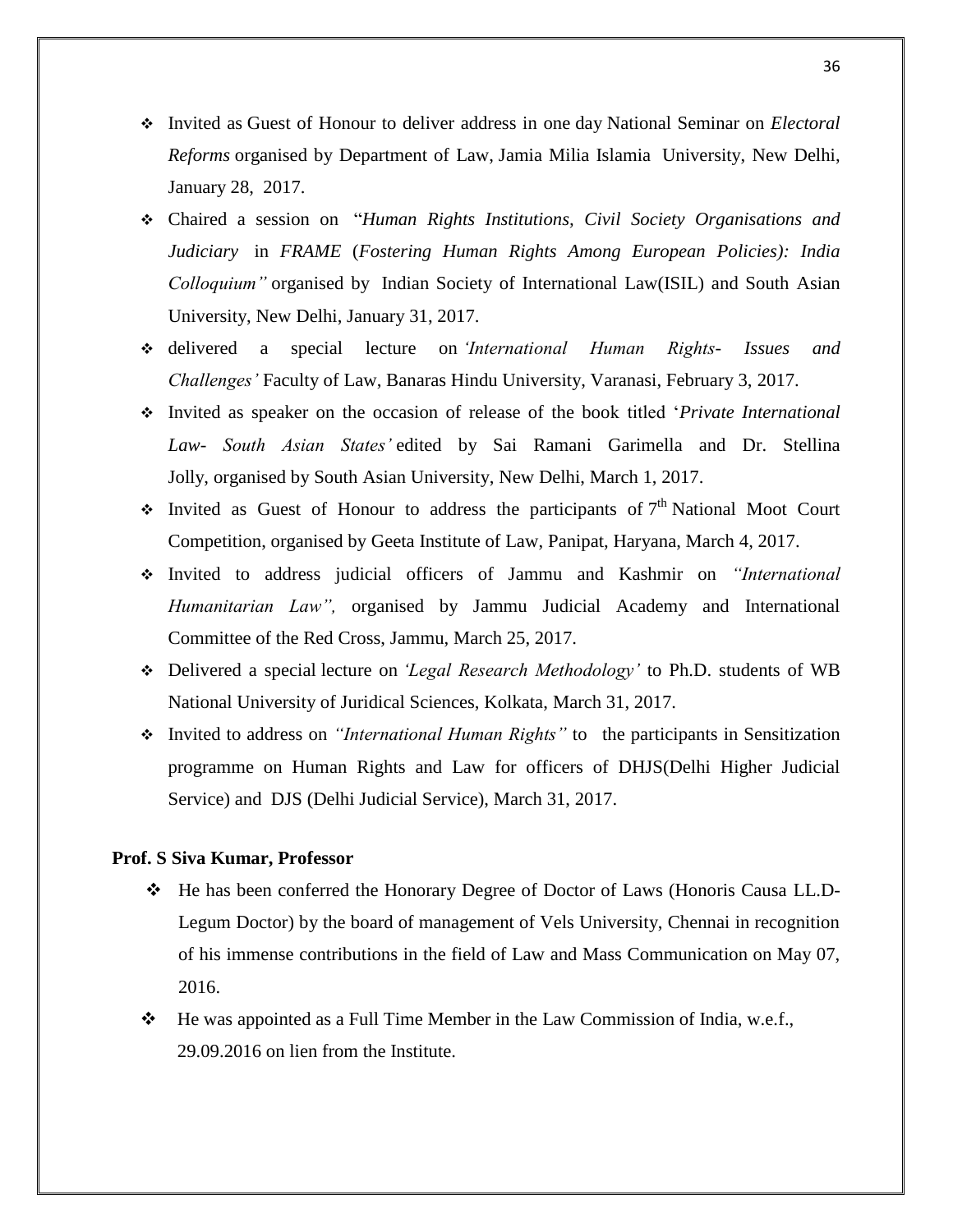#### **Prof. Furqan Ahmad, Professor**

- He has been awarded the "*Dewang Mehta National Education Award"* for his contribution to the field of law and legal studies as the, "Best Professor of Law" at the 24<sup>th</sup> Business School Affaire on November 25, 2016.
- Presented a paper on 'The Principles of Fiqh and Issues in Advanced Medical Science-A Contemporary Challenge from the Indian Perspective' at the *International Seminar on Islamic and Contemporary Society* organised by the Faculty of Islamic Contemporary Studies, Universiti Sultan Zainal Abidin, Kuala Nerus, Terengganu, Malaysia on March, 4-5, 2017.

#### **Dr. Anurag Deep**, **Associate Professor**

- He has participated as a member expert body in PESA [Panchayats (Extension to Scheduled Areas) Act 1996] in Panchayati Raj Ministry on July 8,2016.
- Participated as a panelist with Subhash Chandra Agrawal in All India Radio for F.M. Gold programme on *"*Soochna ka Adhikar aur Nayalaya" on August 23, 2016.
- Participated as a member of Jury in Henry Dunant Moot Court Competition on September 23, 2016 at ISIL, New Delhi
- Moderated a session on '*Capital Punishment*' for a work shop on 'Death and Sex in Criminal law' on September 29, 2016 at the Indian Law Institute, New Delhi.
- Invited as a resource person on the topic *Suraksha Bal aur Manav Adhikar* in All India Radio, FM Gold on October 25, 2016.
- Participated as a resource person in National Seminar on the theme "Maximum happiness for the Greatest Number- the motto of the Government policies- In depth Analysis" in Chotanagpur Law College, Ranchi. He addressed the participants on "Higher Education Policies, Practices and Privately Financed Courses: Builder's Debris or A Rational Edifice (A Case Study of Gorakhpur Region)". The same is published in the seminar proceedings on November 19, 2016.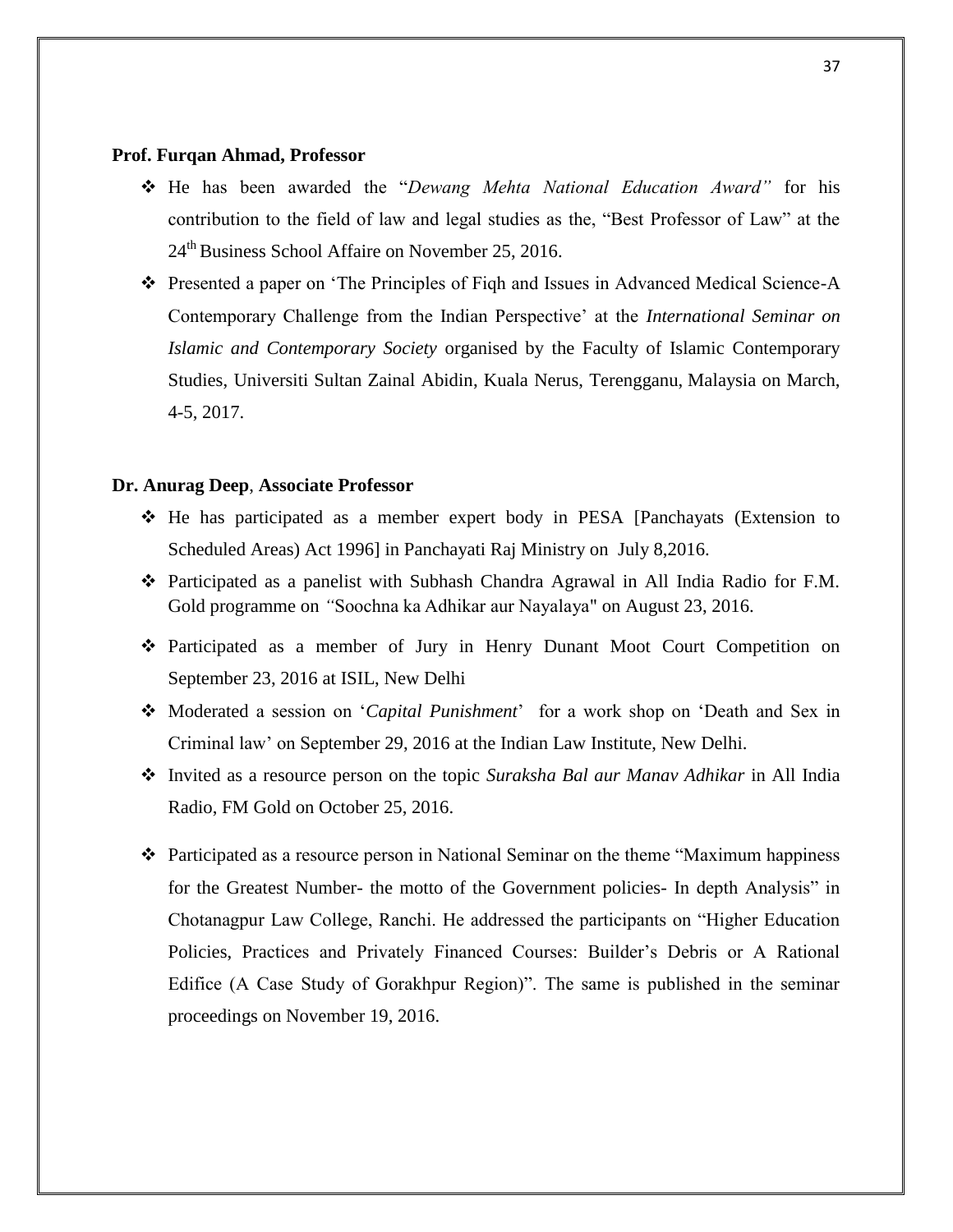- Participated in the Rules Drafting Committee of PESA (The Provisions of the Panchayats (Extension to Scheduled Areas) Rules, 2017 in the Ministry of Panchayati Raj as a member on November 24, 2016.
- Published a paper on "Recent Trends in Capital Punishment: Judicial Mistakes to Judicial Maturity" *Vivekananda Journal of Research*, page 22-46, (VJR) Vol. 5, Part 2 (July, 2016).
- Published a paper on "National Investigation Agency Act 2008, (Constitutionality, Desirability and Feasibility)" *Aligarh Law Journal*: Vol. XXXIII, Page- 174-202 (2015- 16).
- **◆** Published a book on *Cyber Terrorism and Human Rights: An Introduction* from Gayan Sadan Publications, Allahabad.
- Chaired a session in International Conference on "*Crime Investigation: Emerging Issues & Challenges in Criminal Justice, Administration*" at Galgotia University, Greater Noida, February 4, 2017.
- Addressed two sessions to Judicial Officers of various District Courts on *'Criminal Justice and Human Rights'* in a sensitisation programme organised by Indian Law Institute, New Delhi with NHRC on February 26, 2017.
- Published a paper in Amity Law Review (page 43-60, volume 12, December 2016 issue) on *"Development Induced Displacement: Judicial Trends in India"*.

# **Dr. Jyoti Dogra Sood, Associate Professor**

- She was a part of the committee which submitted a "Draft Manual on Living Conditions in Institutions for Children in Conflict with Law" to the Ministry of Women & Child Development, Government of India.
- Contributed in the book titled Courts of India : Past to present (Publications Division, Government of India, 2016).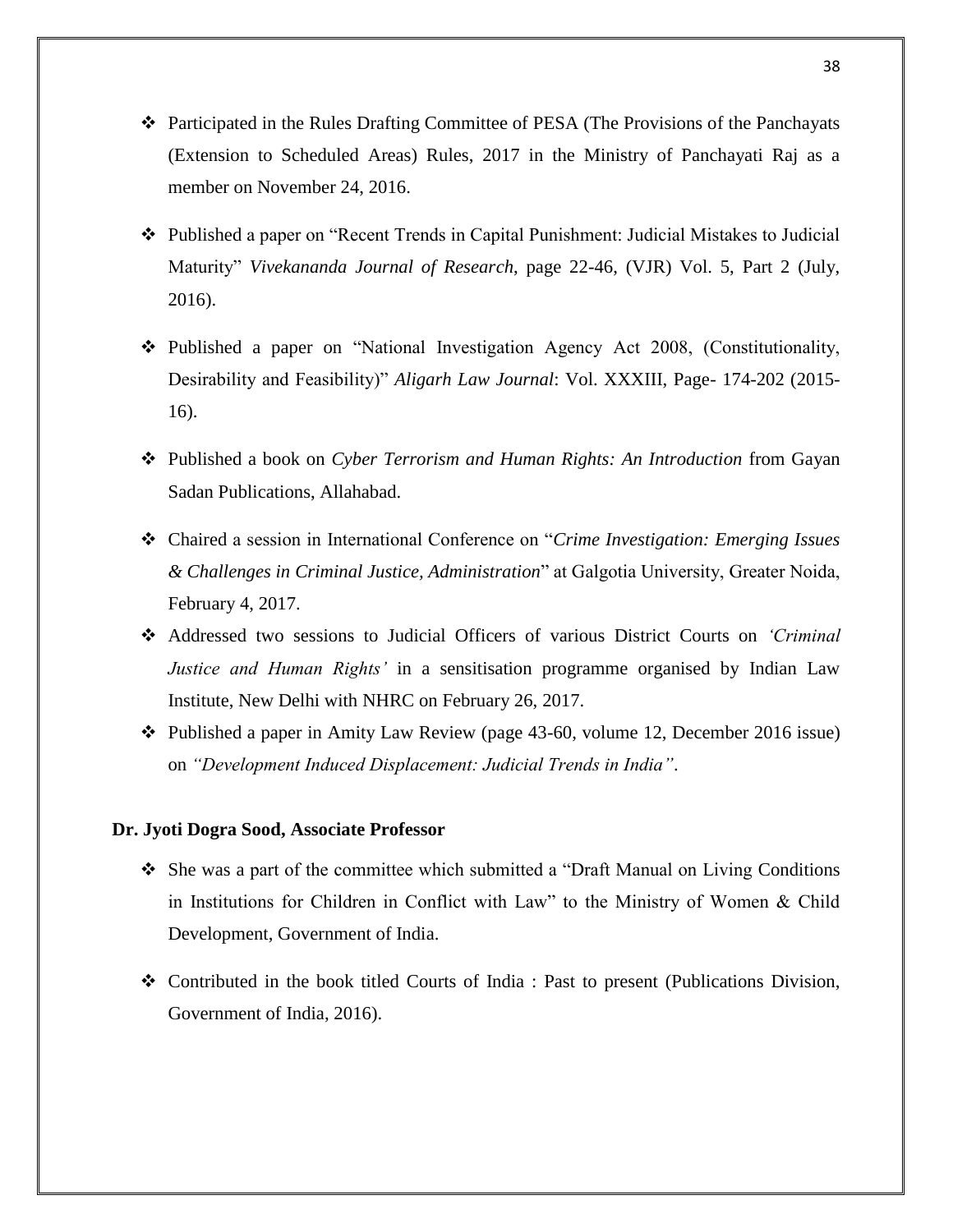- $\cdot$  Invited as resource person for the plenary session of a National Seminar cum Training programme on *"Human Rights towards Equality"* organised by Amity Law School, Noida in collaboration with National Human Rights Commission, February 28, 2017.
- Coordinated a two day workshop on *"Decoding the Digital Project",* March 3-4, 2017.

### **Jupi Gogoi, Assistant Professor**

 She has a publication in the Journal of Intellectual Property Rights on *"Judima'- The Traditional Rice Wine of the Dimasa community of Assam: A Potential Candidate for GI Registration".*

# **Dr. Vandana Mahalwar, Assistant Professor**

- She was invited to deliver a talk on 'Doctrine of Fair Dealing: Some Reflections' in a National Seminar cum Workshop on *Future Prospects of Intellectual Property Rights*, organized by BPS Women University Sonipat, February 7, 2017.
- Invited to deliver a talk on *'Law relating to Women and Reproductive Rights'* in Legal Awareness Program organized by Centre for Comparative Studies in Personal Laws, National Law University Delhi, February 24, 2017.
- Invited to be a discussant in a session on 'Contract, Royalties and Copyright in Digital Regime' in a National Seminar on *"Changing Landscape of Scholarly Writings and Publications"* organized by National Law University Delhi, March 25, 2017.

#### **Dr. Deepa Kharb, Assistant Professor**

- She has participated in the National Workshop on "Doctrinal Legal Research" at National Law University Delhi on August 8-10, 2016.
- \* Invited to judge the Preliminary and Quarter-Final Rounds of the 4<sup>th</sup> KIIT National Moot Court Competition, 2016 organised by School of Law, KIIT University, Bhubaneswar on September 16 and 17, 2016.
- Participated in the International Conference on "Socio-Economic Justice after Seventy Years of India's Independence: Domestic and Global Challenges" at the Faculty of Law University of Delhi on November 18-20, 2016.She also presented a paper on *"Child*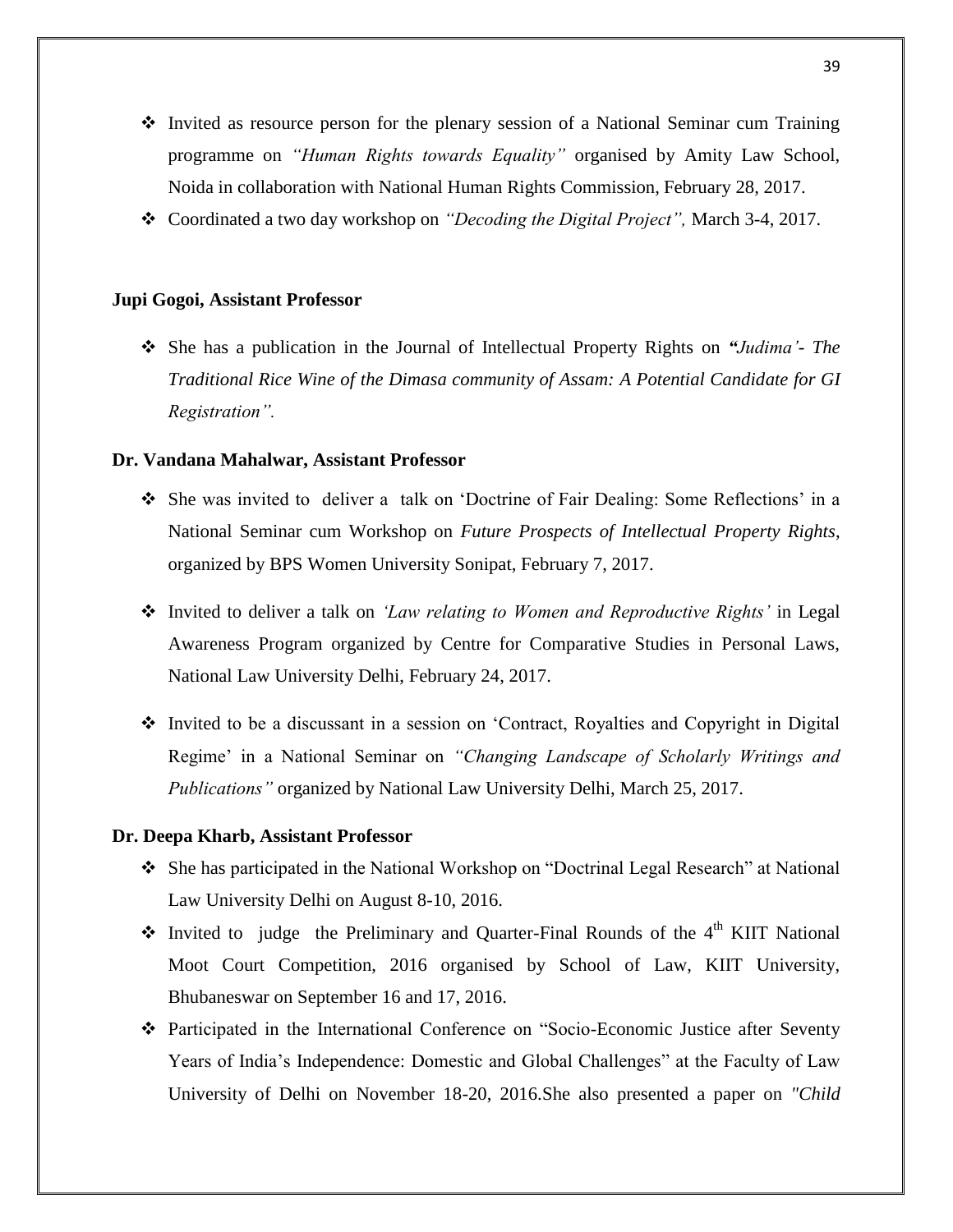*Labour (Prohibition and Regulation)Act 2016- A Progressive Legislation or a Half - Hearted Approach Towards Children, their Childhood and Dignity ?"* on November 19, 2016 at the conference.

 Participated and presented a paper on "Emerging Jurisprudence on FRAND on Standard Essential Patents in India" in National Conference on *Corporate Law* organised by National Law University Delhi at Dwarka on March 23-24, 2017.

# **Dr. Susmitha P Mallaya, Assistant Professor**

- $\bullet$  She was invited to judge the 4<sup>th</sup> KIIT National Moot Court Competition organised by School of Law, KIIT University, Bhubaneswar on September 16 and 17, 2016.
- Invited as chairperson for one day National Seminar on Juvenile Justice organized by Amity University, Noida on October 14, 2016.
- Invited as 'Guest of Honour' on National Seminar on "Feasibility and Need for Uniform Civil Code in India" on October 21, 2016 at School of Law, BLS Institute of Management and Technology Management, Jakhoda, Bahadurgarh, Haryana.
- \* Invited to judge Indian Round of Second Professor N.R. Madhava Menon SAARC Mooting Competition, 2016 at Llyod Law College, Greater Noida on December 3, 2016.

#### **Latika Vashist, Assistant Professor**

- She has contributed in the book titled "Courts of India : Past to Present" (Publications Division, Government of India, 2016).
- Organised the workshop on *"Decoding the Digital Project"* (conducted by Usha Ramanathan) at the Indian Law Institute on March 3-4, 2017.

# **XII. STAFF ACTIVITES**

# **Joined**

 Mr. Sanjeev Kumar, Library Assistant Joined the Institute *w.e.f.* from November 28, 2016.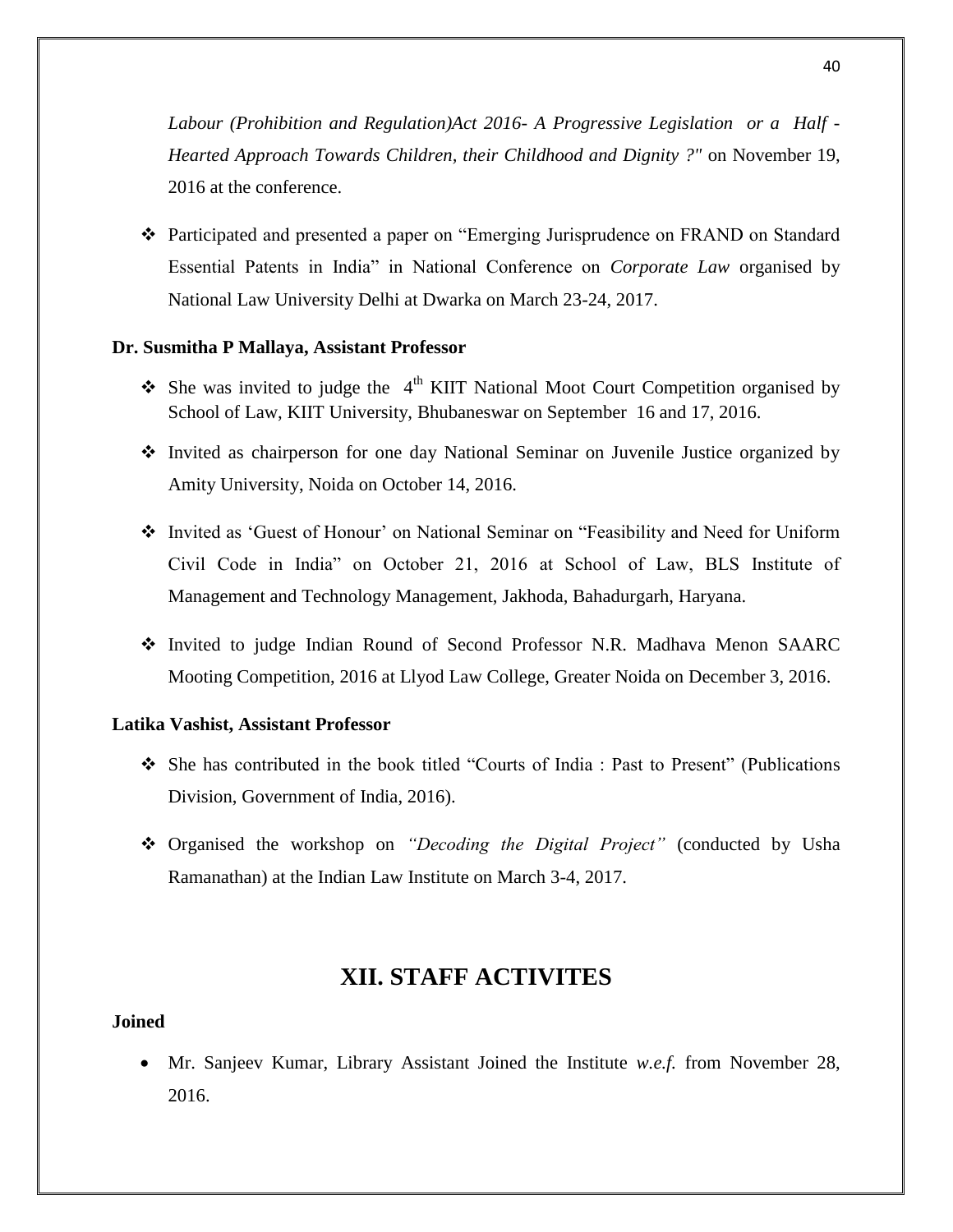Mr. Swapan Kumar Barua, Junior Library Assistant, Joined the Institute *w.e.f.* from November 28, 2016.

# **Promoted**

| <b>Name of the Employee</b>              | <b>Promoted as</b>         |
|------------------------------------------|----------------------------|
| Mr. Mehkar Singh Bhati, U.D.C.           | Assistant                  |
| Mr. Sanjeew Prakash Ambashta, L.D.C.     | U.D.C.                     |
| Ms. Chetna Salwan, Jr. Library Assistant | Library Assistant          |
| Ms. Sonam Singh, Library Assistant       | Library Superintendent     |
| Ms. Neena Bhatia, Superintendent         | <b>Assistant Registrar</b> |
| Dr. A.K. Verma, Assistant Registrar      | Deputy Registrar           |

# **Superannuation/ Relieved**

- Mr. Khem Singh, Daftry, superannuated, attaining the age of 60 years on June 30, 2016 after successfully serving the Indian Law Institute for nearly forty years.
- Mr. Mehkar Singh Bhati, Assistant, superannuated, attaining the age of 60 years on July 31, 2016 after successfully serving the Indian Law Institute for nearly forty one years.
- Dr. Deepa Kansra, Assistant Professor was relived *w.e.f.* October 30, 2016. She was appointed as Assistant Professor at JNU, New Delhi.
- Ms. Chetna Salwan, Library Assistant was relived *w.e.f.* October 10, 2016 on lien to join as Librarian in Directorate of Education, New Delhi.

# **Awarded**

 Mr. Ajay Kumar Verma, Assistant Registrar has been awarded the degree of Ph.D. in Commerce from Patna University.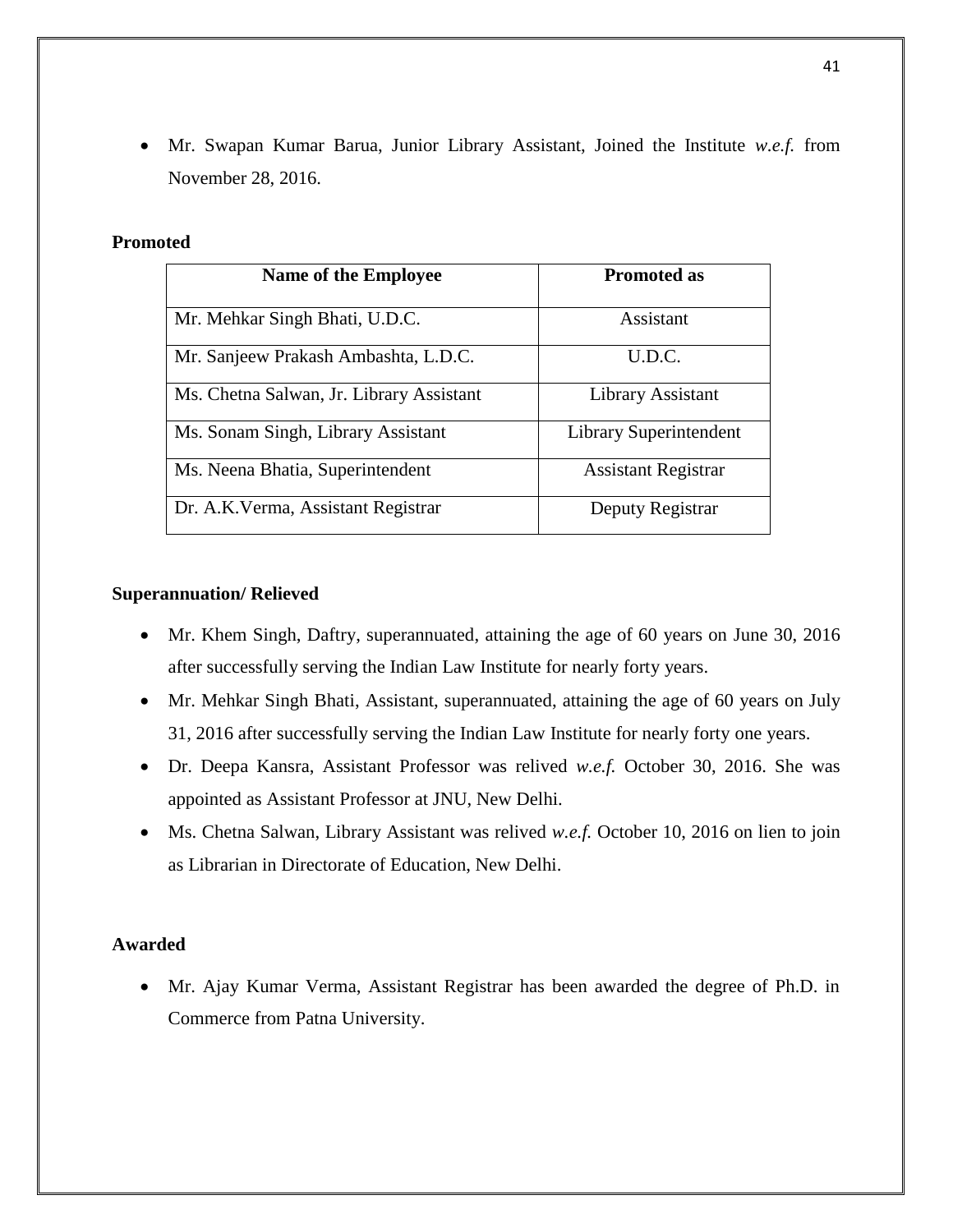# **Training Programme/ Workshop/ Others**

- Ms. Sonam Singh, Library Assistant, attended the  $5<sup>th</sup>$  International Library and Information Professional Summit (LIPS 2016) on "*From Ownership to Access: Leveraging the Digital Paradigm".* It was jointly organized by Ambedkar University, Delhi and SLP from May 19-20, 2016 at New Delhi.
- Mr. Santosh Kumar Kori, Jr. Library Assistant published a paper on "Information Technology and Libraries: A Bibliometric Study" in *International Journal of Innovative Knowledge Concepts,* Volume 2, (2016).
- Ms. Sonam Singh, Library Superintendent an Mr. Gurjinder Singh, Technical Assistant participated in two day Workshop- Cum- Training Programme on "Institutional Digital Repository and Metadata Engineering" on December 9-10, 2016 jointly organized by West Bengal National University of Juridical Sciences (WBNUJS) and Indian Institute of Technology, Kharagpur under National Digital Library Project, sponsored by Ministry of Human Resource Development (MHRD) and Govt. of India.
- Sanjeev Kumar, Library Assistant, participated in Two Day Seminar on 'Changing Landscape of Scholarly Writings and Publications' on 24-25, March 2017 at the National Law University, Dwarka, New Delhi.

# XIII. FORTHCOMING ACTIVITIES

# **LL.M and PG Diploma Examinations**

The examinations for PG Diploma courses will start in the month of April 2017 and the semester end LL.M examinations are scheduled to commence from May 2017.

# **Publications on the Anvil**

- *Journal of the Indian Law Institute* (JILI)
- Vol. 59 (2) (April June 2017)
- Vol. 59 (3) (July- Sep. 2017)
- Vol. 59 (4) (Oct- Dec. 2017)
- Vol. 60 (1) (Jan-March 2018)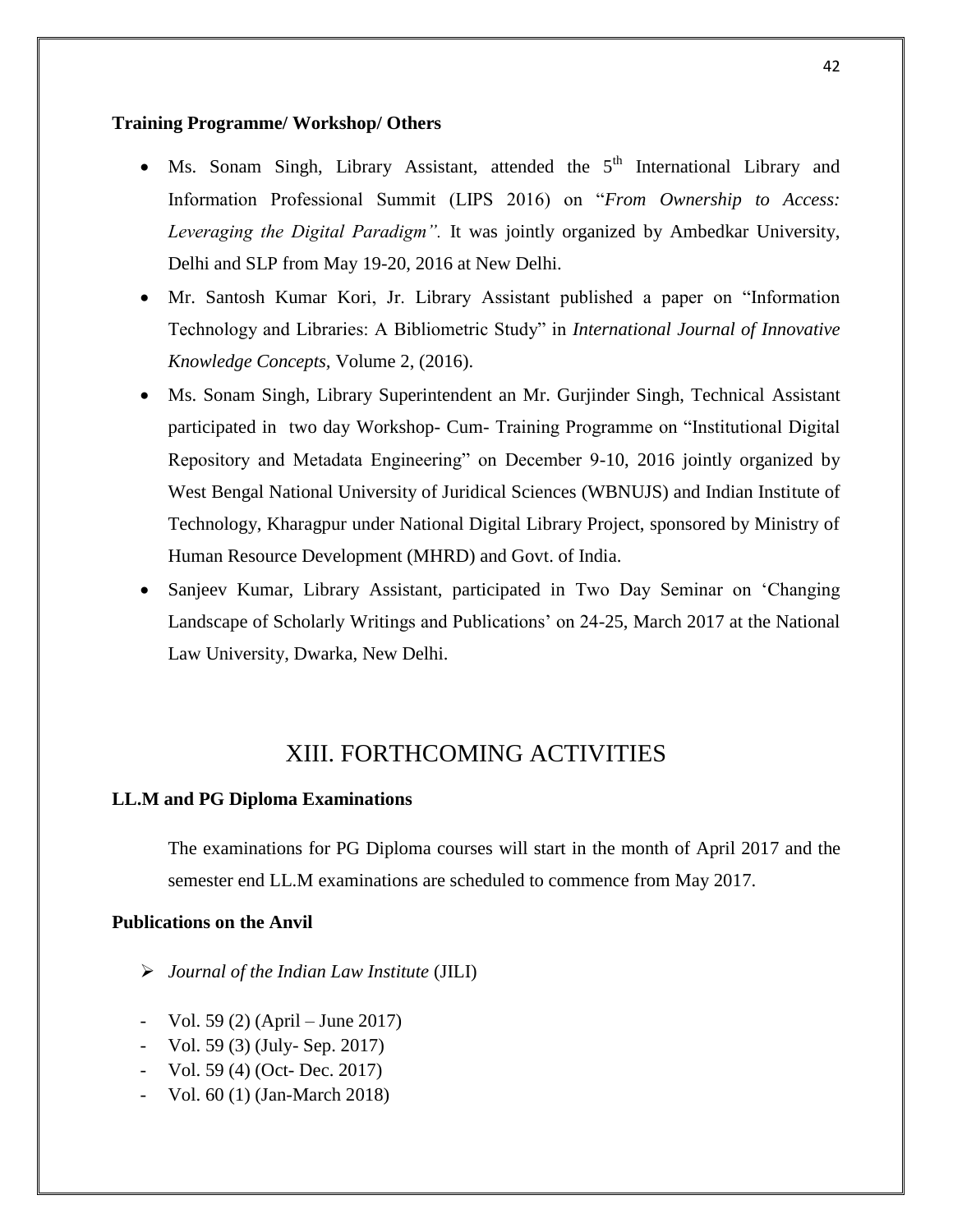ILI *Newsletter*

- Vol. XIX No. 2 (April June 2017)
- Vol. XIX No.  $3 \text{ (July Sept. 2017)}$
- Vol. XIX No.  $4$  (Oct. Dec. 2017)
- Vol. XX No. 1 (Jan. March 2018)
- *Annual Survey of India Law –* 2016
- *Index to Indian Legal Periodicals –* 2015 & 2016*.*

# **Admissions**

Admission process for Ph.D./LL.M/ Post Graduate Diploma Courses (2017-2018 batches) will begin from May 1, 2017 onwards.

# **Admission Test for Ph.D. & LL.M.**

As approved by the Academic Council admission test to the LL.M. and Ph.D. Programme for the session 2017-2018 will be conducted on 10.6.2017 at ILI.

#### **SEMINAR/ WORKSHOPS/ CONFERENCE/ SUMMER COURSE**

- ILI will organise a National Conference on "*Intellectual Property Rights and Public Interest"* on April 7-8, 2017.
- Rajasthan State Unit of Indian Law Institute will be organising a Two Days Workshop at Udaipur on April  $14 - 15$ , 2017. The issues to be discussed in the Workshop shall be: **Alternative Dispute Resolution, Arbitration Law, Mediation, Plea Bargaining** *etc.*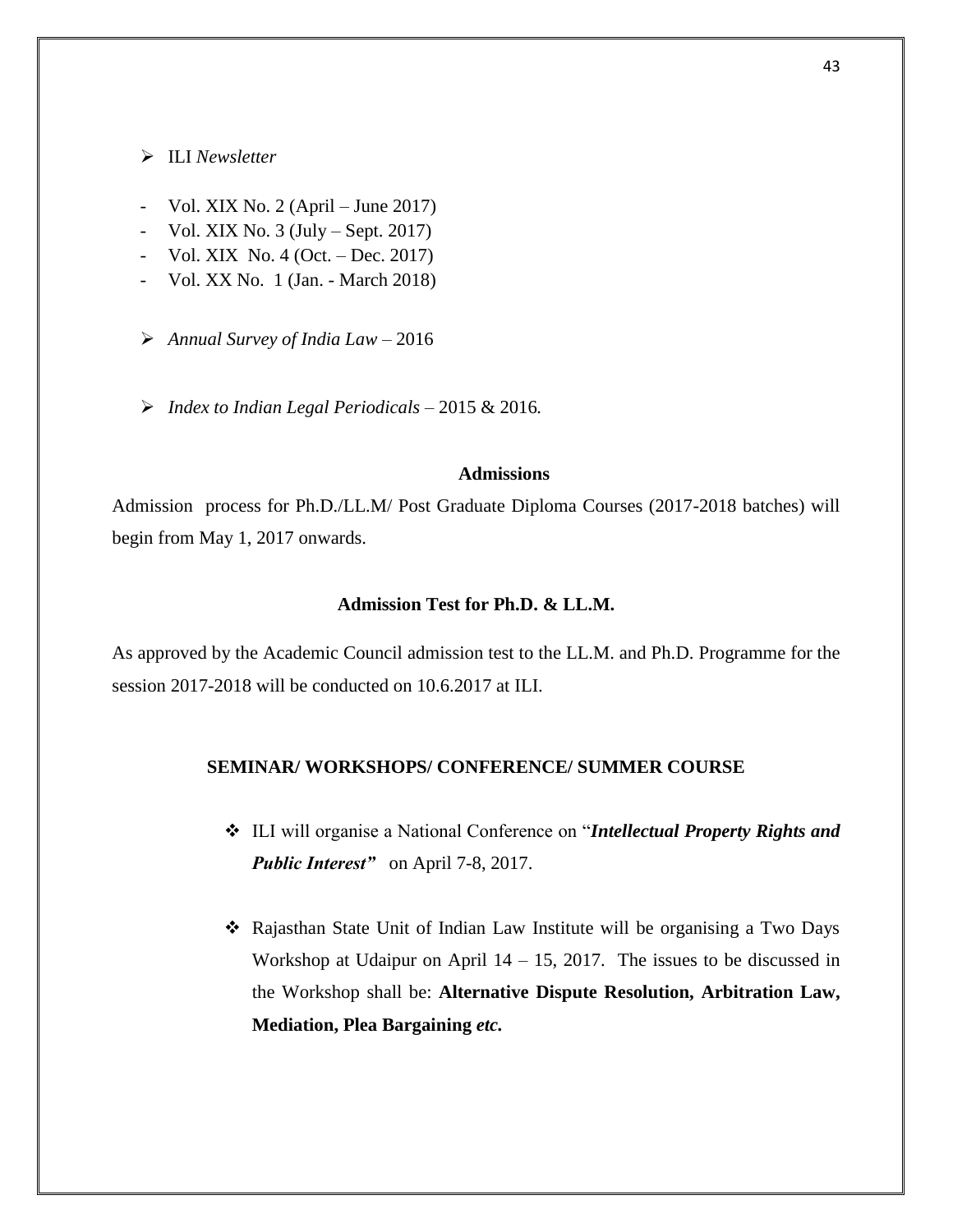- One day workshop on *Dispelling Rhetorics: Law of Divorce and Gender Equality in Islam* on April 29, 2017.
- Professor Upendra Baxi will be offering one week seminar course on "*Legal Theory: The contexts of Justification/Dejustification for Violence in a Civilized Society*" from May 8-14, 2017 at the Institute.
- The Indian Law Institute and the Human Rights and Business Academy (HURBA) will be jointly orgazing a Summer Course on "**Business and Human Rights**" from July 3-8, 2017.
- The Indian Law Institute will organize an International Conference on "**Sustainable Development Goals and Role of Business**" on Saturday, July 08, 2017.
- Indian Law Institute will organize a Training Programme for Judicial Officers of Myanmar from 24 – 28 July, 2017.
- International Conference 25-26 August, 2017

# **NHRC PROGRAMME**

The Indian Law Institute has signed a MoU with NHRC to conduct various Training Programmes. The details are mentioned below:

| S.No.          | <b>Activity</b>                                                  |
|----------------|------------------------------------------------------------------|
| 1              | Two Day Training Programme for First Class Judicial Magistrates  |
| $\overline{2}$ | Two Day Training Programme for Prison Personnel                  |
| 3              | Two Day Training Programme for Police Personnel                  |
| $\overline{4}$ | Two Day Training Programme for Judiciary                         |
| 5              | One Day Training Programme for Media Personnel                   |
| 6              | One Day Training Programme for Different Functionaries (Juvenile |
|                | Homes, Old Age Homes, Health Officials)                          |
| 7              | One Day Training Programme for Human Rights Defenders            |